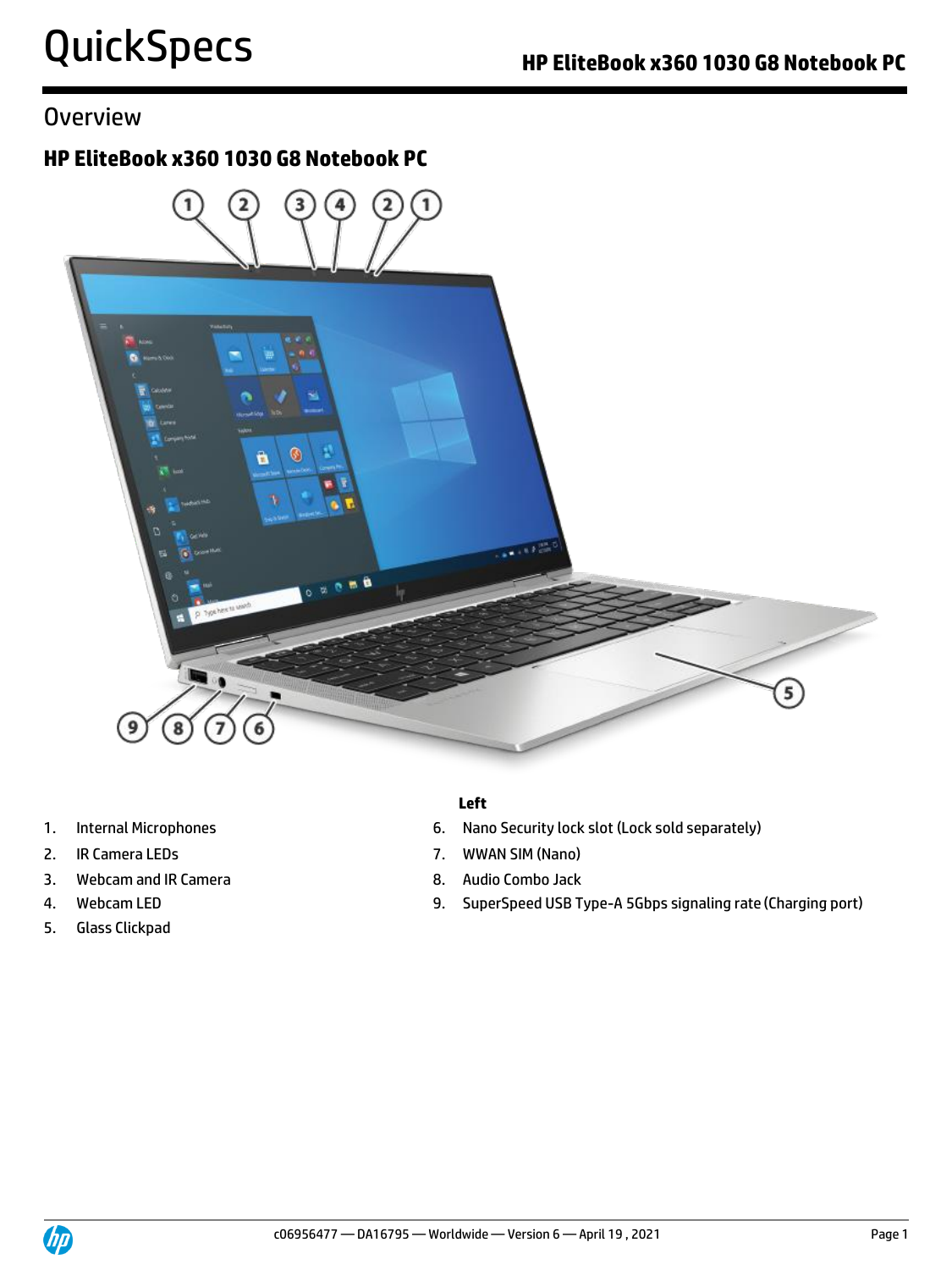## Overview



- 
- 
- 3. HDMI 2.0 (Cable not included) 6. Battery LED
	- 1. SuperSpeed USB 20Gbps is not available with Thunderbolt™ 4.

### **Right**

- 1. Power button and the state of the 4. Thunderbolt™ 4 with USB4™ Type-C® 40Gbps signaling rate (USB Power Delivery, DisplayPort™ 1.4)<sup>1</sup>
- 2. SuperSpeed USB Type-A 5Gbps signaling rate 5. Thunderbolt™ 4 with USB4™ Type-C® 40Gbps signaling rate (USB Power Delivery, DisplayPort™ 1.4)<sup>1</sup>
	-

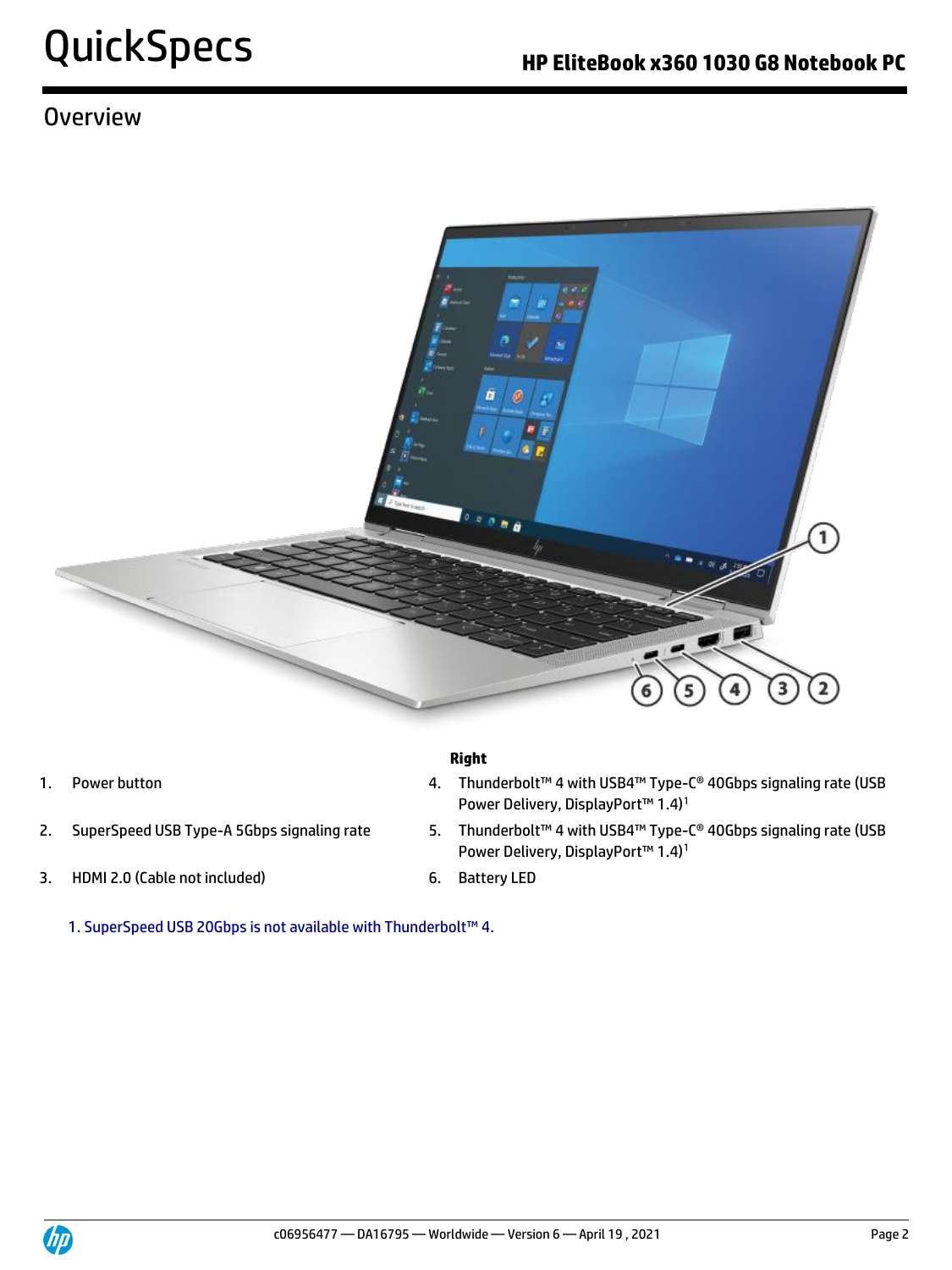## **Overview**

## **AT A GLANCE**

- An all metal CNC Aluminum chassis that is .6 inches (1.61 cm) thin (at front) and with a starting weight of 2.68 lbs. (1.21 Kg)
- A 360° convertible notebook with 4 usage modes: Laptop mode, Tablet mode, Tent mode, and Media mode
- Choice of 11th Generation Intel® Core™ i5, i7 Processors with integrated Intel® Iris® Xe Graphics
- **Intel**® **EVO configurations available**
- Dual channel LP DDR4X memory up to 32 GB and solid state storage up to 2 TB
- Touch display choices include 33.78 cm (13.3") diagonal IPS FHD displays or immersive UHD OLED display
- Brightness choices up to 1000 Nits. Optional Anti-glare screen available. Get added protection in open or public places with the optional HP Sure View Reflect integrated privacy screen
- Ultimate connectivity with dual Thunderbolt4 Type-C® with USB4 support ports, dual USB 3.1 Gen1 charging ports, and HDMI 2.0
- Stay connected where you need to with a choice of 5G or 4G/LTE WWAN, WLAN and optional Thunderbolt™ Docking (Sold separately)
- Featuring HP Quiet Keyboard with the HP Programmable key. The power button, HP Sure Shutter and the fingerprint sensor are also located on the keyboard
- An optional HP Rechargeable Active Pen 3 with Magnetic Attach and 4096 Levels of pressure
- Never forget your password with your choice of simple authentication methods, including the IR camera for face recognition and Touch Fingerprint Sensor for Windows Hello
- Enterprise grade security with HP Sure Sense, HP Sure Start, HP Sure Shutter, HP Sure View Reflect (optional), HP Sure Run, HP Sure Recover with Embedded Reimaging, HP Sure Click, HP Tamper Lock and Touch Fingerprint sensor
- HP Sure Shutter industry's 1st camera with an electric shutter The on/off button for this shutter is located on the function row of the keyboard
- Battery Life Up to up to 16 hours 15 minutes (MobileMark2018)
- AI based HP Context Aware to maximize performance when working at a table, comfort when working from your lap, and responsiveness when working on the go
- HP Presence Aware automatically locks your system when you leave and seamlessly seamlessly authenticates with Window's Hello
- HP Dynamic Audio, a new AI-based audio experience, tunes output to speech, music, and movies all while suppressing background noise. (Planned to be available March 2021.)
- HP Sound Calibration to uniquely tune end user headphone audio (Planned to be available March 2021.)
- Passed 19 MIL-STD 810H tests<sup>1</sup>

1. MIL-STD 810H is not intended to demonstrate fitness of U.S. Department of Defense contract requirements or for military use. Test results are not a guarantee of future performance under these test conditions. Accidental damage requires an optional HP Accidental Damage Protection Care Pack.

## **NOTE: See important legal disclosures for all listed specs in their respective features sections.**

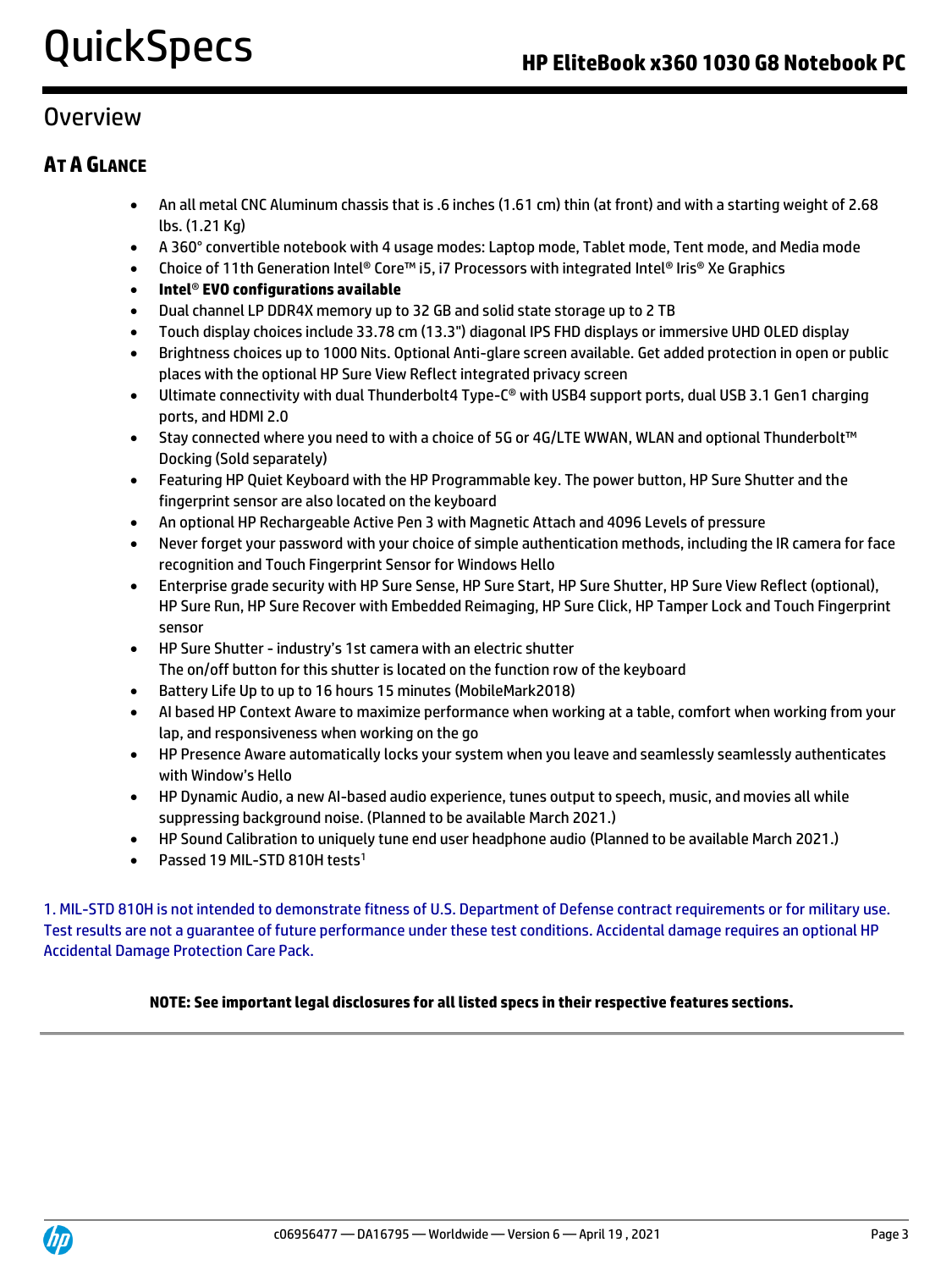## **PRODUCT NAME**

HP EliteBook x360 1030 G8 Notebook PC

## **OPERATING SYSTEM**

| Preinstalled | Windows 10 Pro 64 – HP recommends Windows 10 Pro for business 1                                 |
|--------------|-------------------------------------------------------------------------------------------------|
|              | Windows 10 Pro 64 (National Academic License) <sup>1,2</sup>                                    |
|              | Windows 10 Home 64 $1$                                                                          |
|              | Windows 10 Home Single Language 64 <sup>1</sup>                                                 |
|              | Windows 10 Pro (Windows 10 Enterprise available with a Volume Licensing Agreement) <sup>1</sup> |
|              | Windows 10 Enterprise 64 (Web Support) <sup>1</sup>                                             |
|              | <b>FreeDOS</b>                                                                                  |

1. Not all features are available in all editions or versions of Window. Systems may require upgraded and/or separately purchased hardware, drivers, software or BIOS update to take full advantage of Windows functionality. Windows 10 is automatically updated, which is always enabled. ISP fees may apply, and additional requirements may apply over time for updates. See [http://www.windows.com/.](http://www.windows.com/)

2. Some devices for academic use will automatically be updated to Windows 10 Pro Education with the Windows 10 Anniversary Update. Features vary; see https://aka.ms/ProEducation for Windows 10 Pro Education feature information.

NOTE: HP tested Windows 10, version 1809 on this platform. For testing information on newer versions of Windows 10, please see [https://support.hp.com/document/c05195282.](https://support.hp.com/document/c05195282)

## **PROCESSORS**

Intel® Core™ i7-1185G7 (3.0 GHz base frequency, up to 4.8 GHz frequency with Intel® Turbo Boost Technology, 12 MB L3 cache, 4 cores) supports Intel® vPro® Technology 3,4 5,6

Intel® Core™ i7-1165G7 (2.8 GHz base frequency, up to 4.7 GHz with Intel® Turbo Boost Technology, 12 MB L3 cache, 4 cores) 3,4 5,6,

Intel® Core™ i5-1145G7 (2.6 GHz base frequency, up to 4.4 GHz frequency with Intel® Turbo Boost Technology, 8 MB L3 cache, 4 cores) supports Intel® vPro® Technology 3,4 5,6

Intel® Core™ i5-1135G7 (2.4 GHz base frequency, up to 4.2 GHz with Intel® Turbo Boost Technology, 8 MB L3 cache, 4 cores) 3,4 5,6,

#### **Processor Family**

11th Generation Intel® Core™ i7 processor (i7-1185G7 and 1165G7) <sup>6</sup> 11th Generation Intel® Core™ i5 processor (i5-1145G7 and 1135G7) <sup>6</sup>

3. Multicore is designed to improve performance of certain software products. Not all customers or software applications will necessarily benefit from use of this technology. Performance and clock frequency will vary depending on application workload and your hardware and software configurations. Intel's numbering, branding and/or naming is not a measurement of higher performance.

4. Processor speed denotes maximum performance mode; processors will run at lower speeds in battery optimization mode. 5. Intel® Turbo Boost performance varies depending on hardware, software and overall system configuration. See

www.intel.com/technology/turboboost for more information.

6. In accordance with Microsoft's support policy, HP does not support the Windows 8 or Windows 7 operating system on products

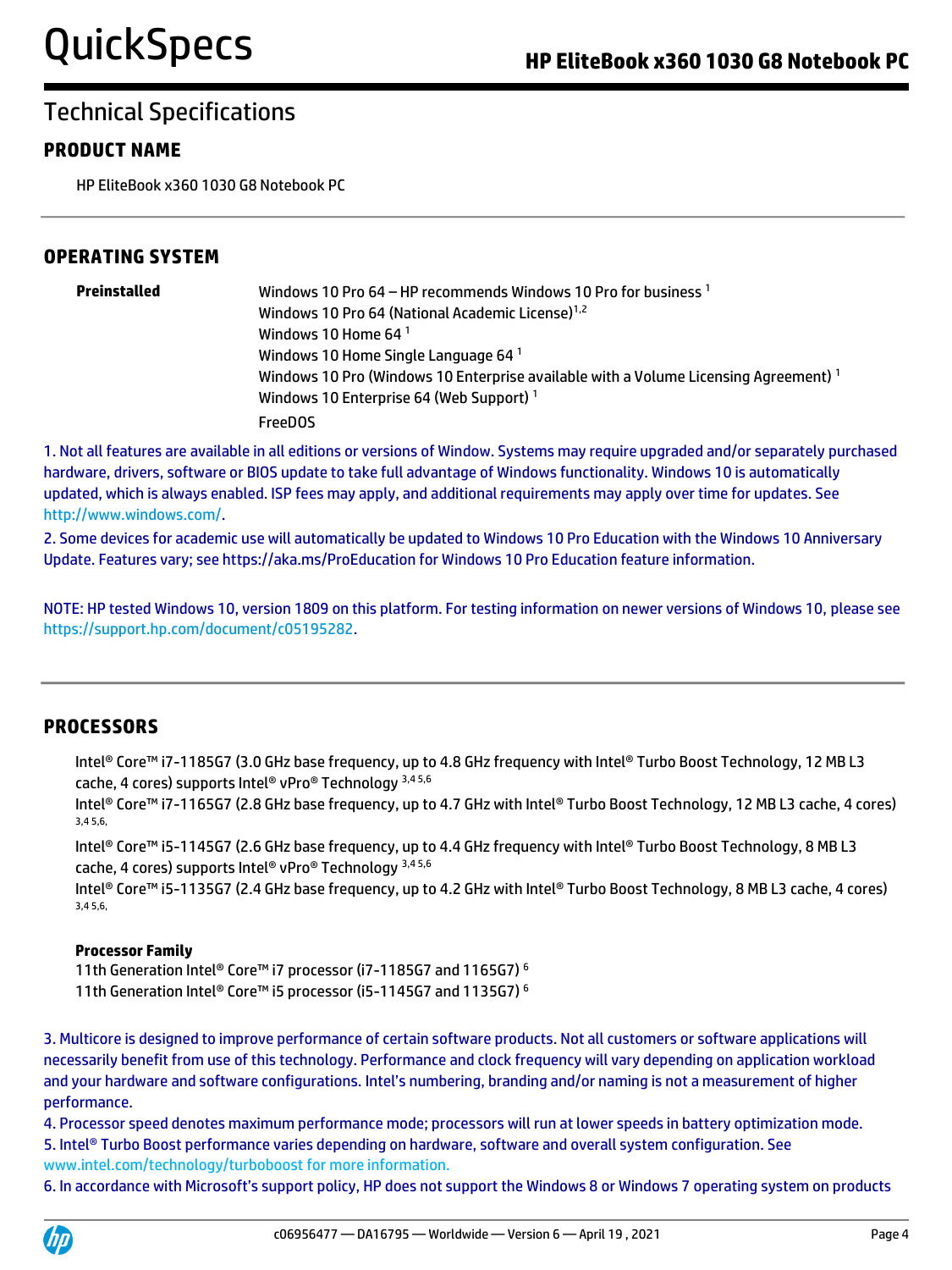## Technical Specifications

configured with Intel and AMD 7th generation and forward processors or provide any Windows 8 or Windows 7 drivers on http://www.support.hp.com.

## **CHIPSET**

Chipset is integrated with processor

### **GRAPHICS**

**Integrated** Intel® Iris® Xᵉ Graphics

**Supports** Support HD decode DX12 HDMI 2.0 <sup>7</sup>

7. HDMI cable sold separately.

### **DISPLAY**

#### **Touch**

33.8 cm (13.3") diagonal FHD IPS Ultraslim 2.0mm eDP + PSR2 BrightView touch screen with 0.4mm Gorilla® Glass 5 , 400 nits, 72% NTSC (1920 x 1080) 9,10,11

33.8 cm (13.3") diagonal FHD IPS Ultraslim 2.0mm eDP + PSR2 Anti-Glare touch screen with 0.4mm Gorilla® Glass 5, 400 nits, 72% NTSC (1920 x 1080) 9,10,11

33.8 cm (13.3") diagonal UHD OLED IPS Ultraslim 1.21mm eDP + PSR2 BrightView touch screen with 0.4mm Gorilla® Glass 5, 400 nits, 72% NTSC (3840 x 2160) 9,10,11

HP Sure View Reflect Integrated Privacy Screen 33.8 cm (13.3") diagonal FHD IPS Ultraslim 2.0mm eDP + PSR BrightView touch screen with 0.4mm Gorilla® Glass 5, 1000 nits, 72% NTSC (1920 x 1080) 9,10,11,12

HP Sure View Reflect Integrated Privacy Screen 33.8 cm (13.3") diagonal FHD IPS Ultraslim 2.0mm eDP + PSR Anti-Glare touch screen with 0.4mm Gorilla® Glass 5, 1000 nits, 72% NTSC (1920 x 1080) 9,10,11,12

#### **HDMI 2.0 8**

Supports resolutions up to 4K@60Hz

#### 8. HDMI cable sold separately.

9. FHD/HD content required to view FHD/HD images.

10. Resolutions are dependent upon monitor capability, and resolution and color depth settings.

11. Actual brightness will be lower with touchscreen or Sure View.

12. HP Sure View integrated privacy screen is an optional feature that must be configured at purchase and is designed to function in landscape orientation.

## **STORAGE AND DRIVES**

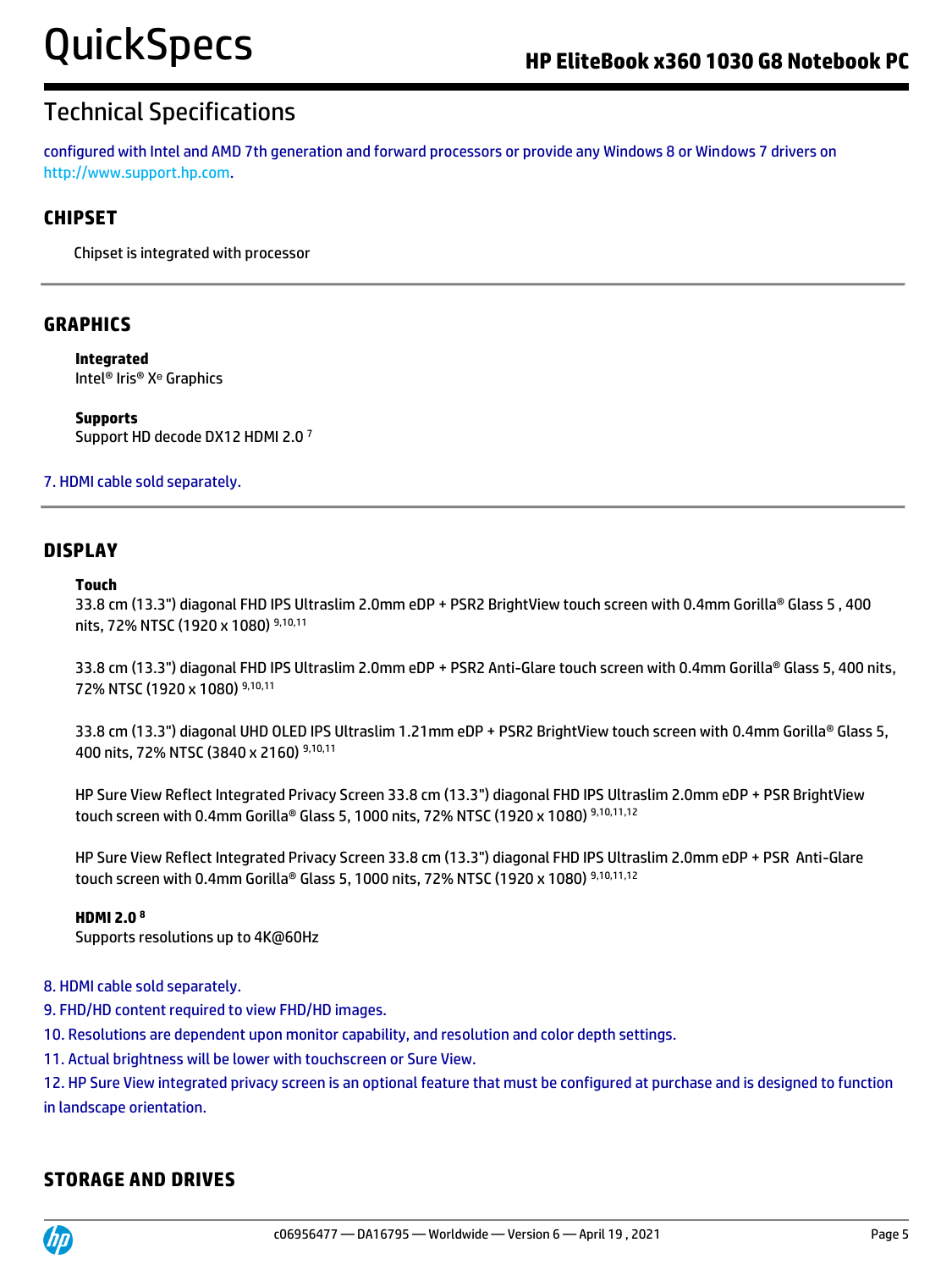### **Primary M.2 Storage**

128 GB PCIe® Gen3x2 NVMe™ M.2 SSD TLC<sup>13</sup> 256 GB PCIe® Gen3x4 NVMe™ M.2 SSD TLC<sup>13</sup> 512 GB PCIe® Gen3x4 NVMe™ M.2 SSD TLC <sup>13</sup> 1 TB PCIe® Gen3x4 NVMe™ M.2 SSD TLC<sup>13</sup> 2 TB PCIe® Gen3x4 NVMe™ M.2 SSD TLC<sup>13</sup>

256 GB PCIe® NVMe™ Value M.2 SSD<sup>13</sup> 512 GB PCIe® NVMe™ Value M.2 SSD<sup>13</sup>

512 GB PCIe®Gen 3x4 NVMe™ M.2 SED TLC OPAL2 13 256 GB PCIe® Gen3x4 NVMe™ M.2 SED TLC OPAL2<sup>13</sup>

512 Intel® PCIe® NVMe™ QLC M.2 SSD with 32 GB Intel® Optane™ memory H1013,14

13. For storage drives, GB = 1 billion bytes. TB = 1 trillion bytes. Actual formatted capacity is less. Up to 30 GB (for Windows 10) is reserved for system recovery software.

14. Intel® Optane™ H10 memory system acceleration does not replace or increase the DRAM in your system. Requires 8th Gen or higher Intel® Core™ processor, BIOS version with Intel® Optane™ supported, Windows 10 64-bit, and an Intel® Rapid Storage Technology (Intel® RST) driver.

### **MEMORY**

#### **Maximum Memory** 32 GB LPDDR4X-4266 SDRAM

#### **Memory**

32 GB LPDDR4X-4266 SDRAM <sup>15</sup> 16 GB LPDDR4X-4266 SDRAM <sup>15</sup> 8 GB LPDDR4X-4266 SDRAM <sup>15</sup>

### **Memory Slots** Memory soldered down LPDDR4X, System runs at: 4266 Supports Dual Channel Memory

15. All slots are non-accessible / non-upgradeable.

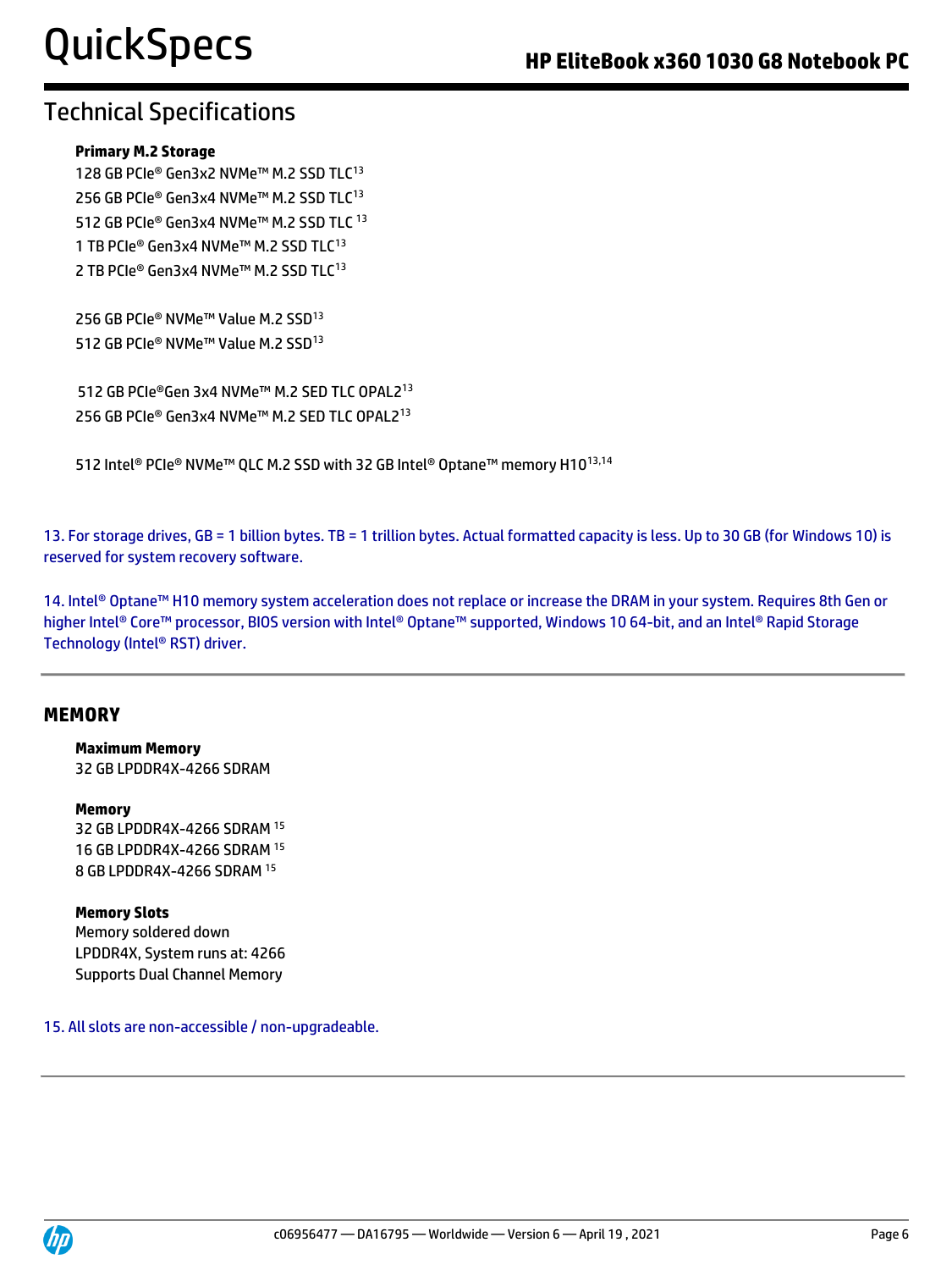## **NETWORKING/COMMUNICATIONS**

#### **WLAN**

Intel® Dual Band Wireless-AX201 802.11a/b/g/n/ac/ax (2x2) Wi-Fi® 6 and Bluetooth® 5 Combo, vPro® 16 Intel® Dual Band Wireless-AX201 802.11a/b/g/n/ac/ax (2x2) Wi-Fi® 6 and Bluetooth® 5 Combo, non-vPro® 16

#### **WWAN**

Intel® XMM™ 7360 LTE-Advanced Cat 9 <sup>18</sup> Qualcomm® Snapdragon™ X55 5G Modem (5G + LTE CAT 20) <sup>19</sup>

#### **NFC**

NPC300 Near Field Communication Module <sup>20</sup>

#### **Miracast**

Native Miracast Support <sup>21</sup>

16. Wireless access point and internet service required and sold separately. Availability of public wireless access points limited. Wi-Fi 6 is backwards compatible with prior 802.11 specs. The specifications for Wi-Fi 6 (802.11ax) are draft and are not final. If the final specifications differ from the draft specifications, it may affect the ability of the notebook to communicate with other 802.11ax devices.

18. WWAN module is an optional feature, requires factory configuration and requires separately purchased service contract. Check with service provider for coverage and availability in your area. Connection speeds will vary due to location, environment, network conditions, and other factors. LTE not available on all products, in all regions.

19. 5G module is an optional feature that must be configured at purchase. AT&T and T-Mobile networks supported in the U.S. Module designed for 5G networks as carriers deploy Evolved-Universal Terrestrial Radio Access New Radio Dual Connectivity (ENDC) with both 100Mhz of 5G NR and LTE channel bandwidth, using 256QAM 4x4 as defined by 3GPP, requires activation and separately purchased service contract. Check with service provider for coverage and availability in your area. Connection, upload and download speeds will vary due to network, location, environment, network conditions, and other factors. 5G not available on all products, in all regions. Backwards compatible to 4G LTE and 3G HSPA technologies. 5G module planned to be available in select countries, where carrier supported.

20. Sold separately or as an optional feature.

21. Miracast is a wireless technology your PC can use to project your screen to TVs, projectors, and streaming.

## **AUDIO/MULTIMEDIA**

#### **Audio**

Audio by Bang & Olufsen 4 Premium stereo speakers Microphones (Multi Array including two user facing and two world-facing microphones)

#### **Camera**

Hybrid 720p HD camera with integrated electronic privacy shutter, HP Sure Shutter <sup>22</sup> Note: The on/off button for this shutter is located on the function row of the keyboard.

#### **Sensors**

Accelerometer Magnetometer Gyroscope Ambient light sensor

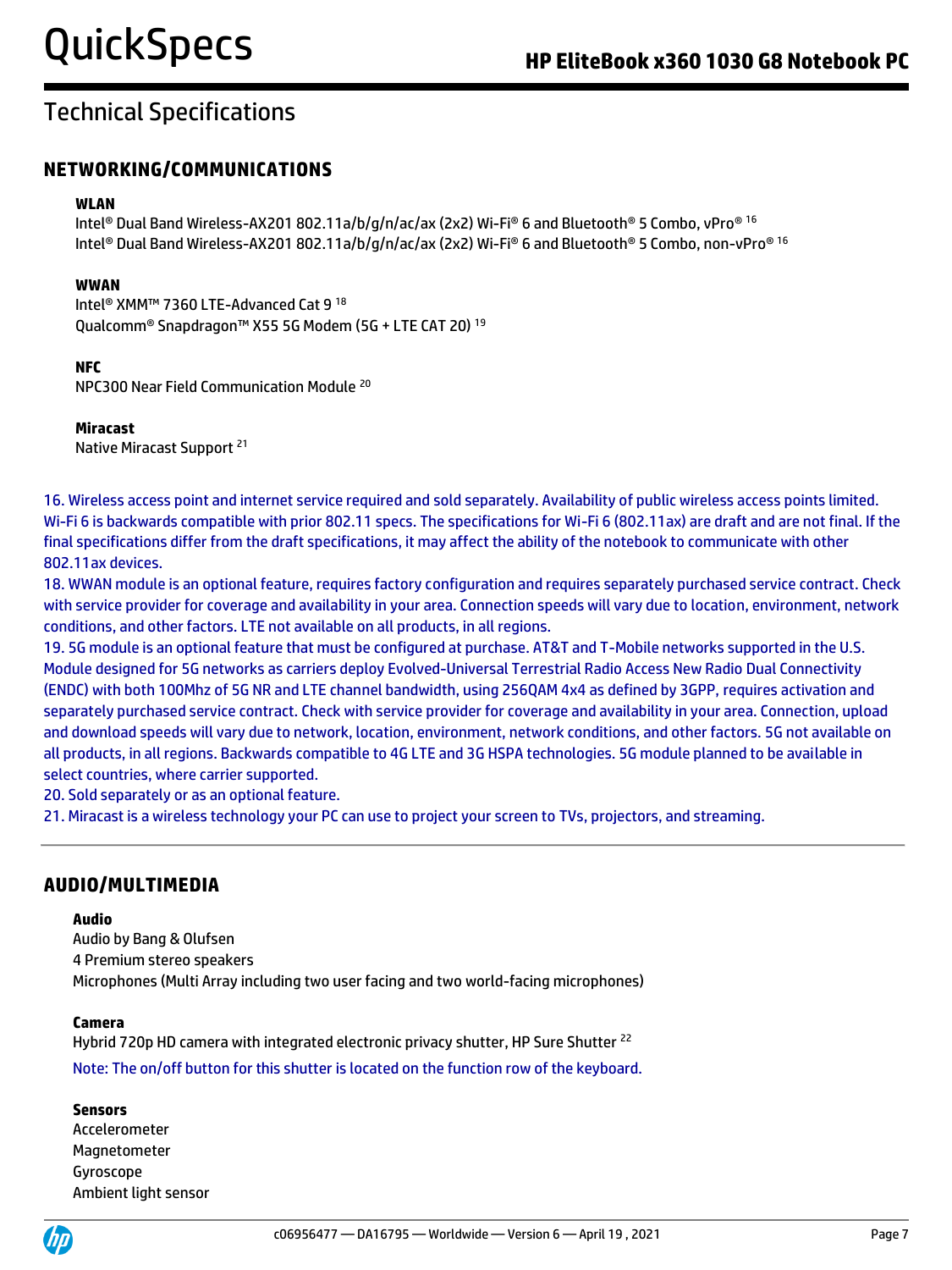Hall sensor

22. HD content required to view HD images.

## **KEYBOARDS/POINTING DEVICES/BUTTONS & FUNCTION KEYS**

#### **Keyboard**

HP Quiet Keyboard, spill resistant, Backlit keyboard and Durakeys HP Quiet Keyboard, spill resistant, Backlit keyboard and Durakeys, privacy

#### **Pointing Device**

Glass ClickPad with multi-touch gesture support

#### **Function Keys**

- F1 Display Switching
- F2 Blank or Sure View
- F3 Brightness Down
- F4 Brightness up
- F5 Audio Mute
- F6 Volume Down
- F7 Volume Up
- F8 Mic Mute
- F9 Keyboard Backlight
- F10 Insert
- F11 Airplane Mode
- F12 Programmable Key

Non-Function Keys HP Sure Shutter Power Button Delete Button

#### **Hidden Function Keys**

Fn+R = Break  $Fn+S = Sys$  Rq Fn+C = Scroll Lock Fn+E = Insert Fn+W = Pause

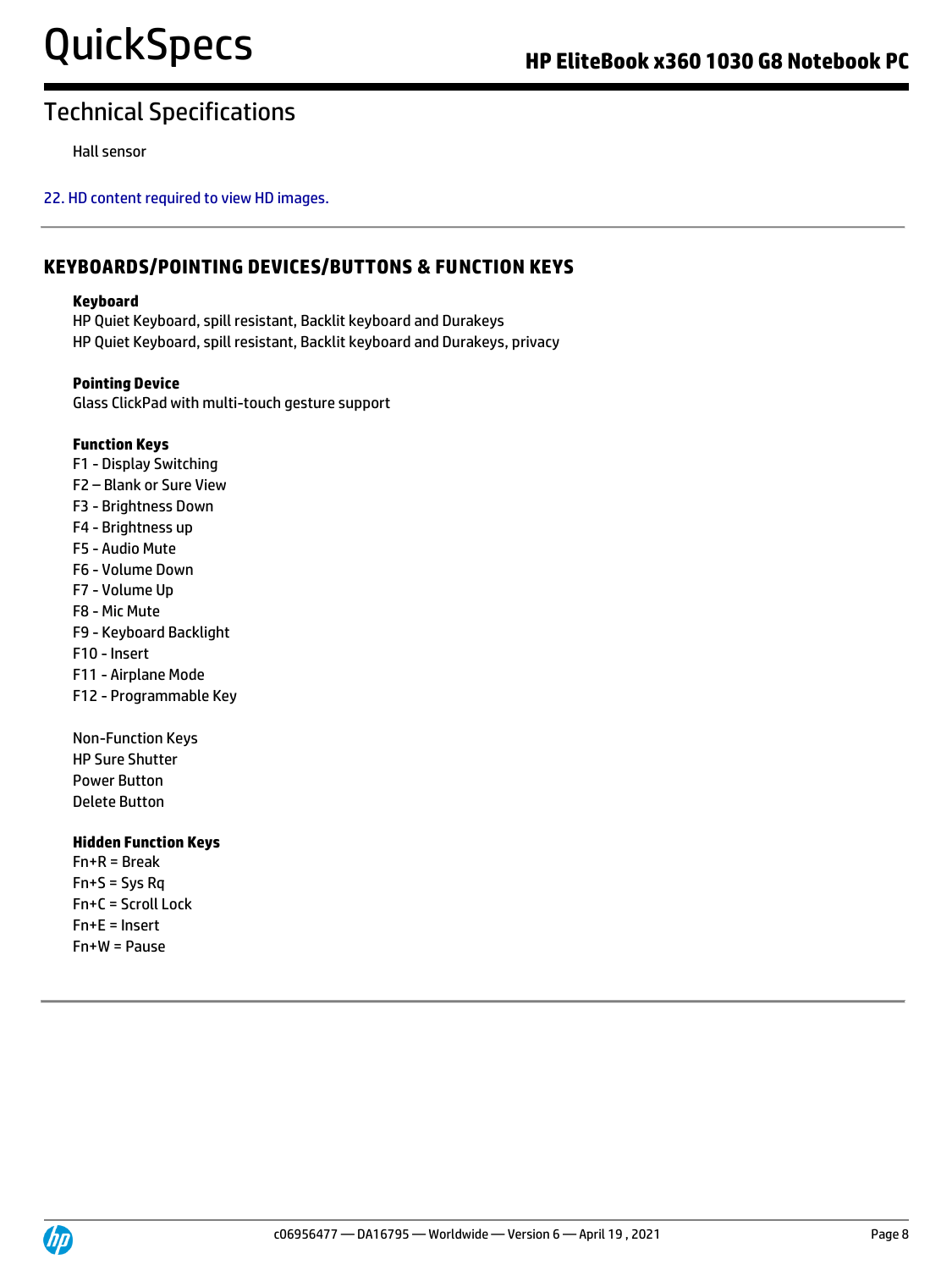## **SOFTWARE AND SECURITY**

### **Preinstalled Software**

### **BIOS**

HP BIOSphere Gen6 <sup>23</sup> HP Drive Lock & Automatic Drive Lock BIOS Update via Network HP Secure Erase <sup>24</sup> Absolute Persistence Module <sup>25</sup> HP LAN-Wireless Protection USB enable/disable (via BIOS)

### **Software**

HP Connection Optimizer <sup>26</sup> HP Hotkey Support myHP HP Support Assistant <sup>27</sup> HP QuickDrop<sup>17</sup> HP Noise Cancellation Software Touchpoint Customizer for Commercial HP Notifications HP Privacy Settings HP Wireless Button Driver HP Power Manager HP WorkWell HP PC Hardware Diagnostics Windows Buy Microsoft Office (sold separately) Microsoft Defender <sup>31</sup> Tile App <sup>32</sup>

### **Manageability Features**

HP Driver Packs (download) <sup>28</sup> HP Manageability Integration Kit Gen4 (download) <sup>29</sup> HP Client Catalog (download) HP Client Management Script Library (download) HP Image Assistant (download)

### **Security Management**

HP Client Security Manager Gen7 30 HP Fingerprint Sensor HP Pro Security Edition (Select models)<sup>33</sup> HP Sure Click 34 HP Sure Sense <sup>35</sup> HP Sure Start Gen6 <sup>36</sup> HP Sure Admin <sup>37</sup> HP Sure Recover Gen4 <sup>38</sup> HP Sure Run Gen4 39 TPM 2.0 Embedded Security Chip (Common Criteria EAL4+ Certified) (FIPS 140-2 Level 2 Certified) <sup>40</sup>

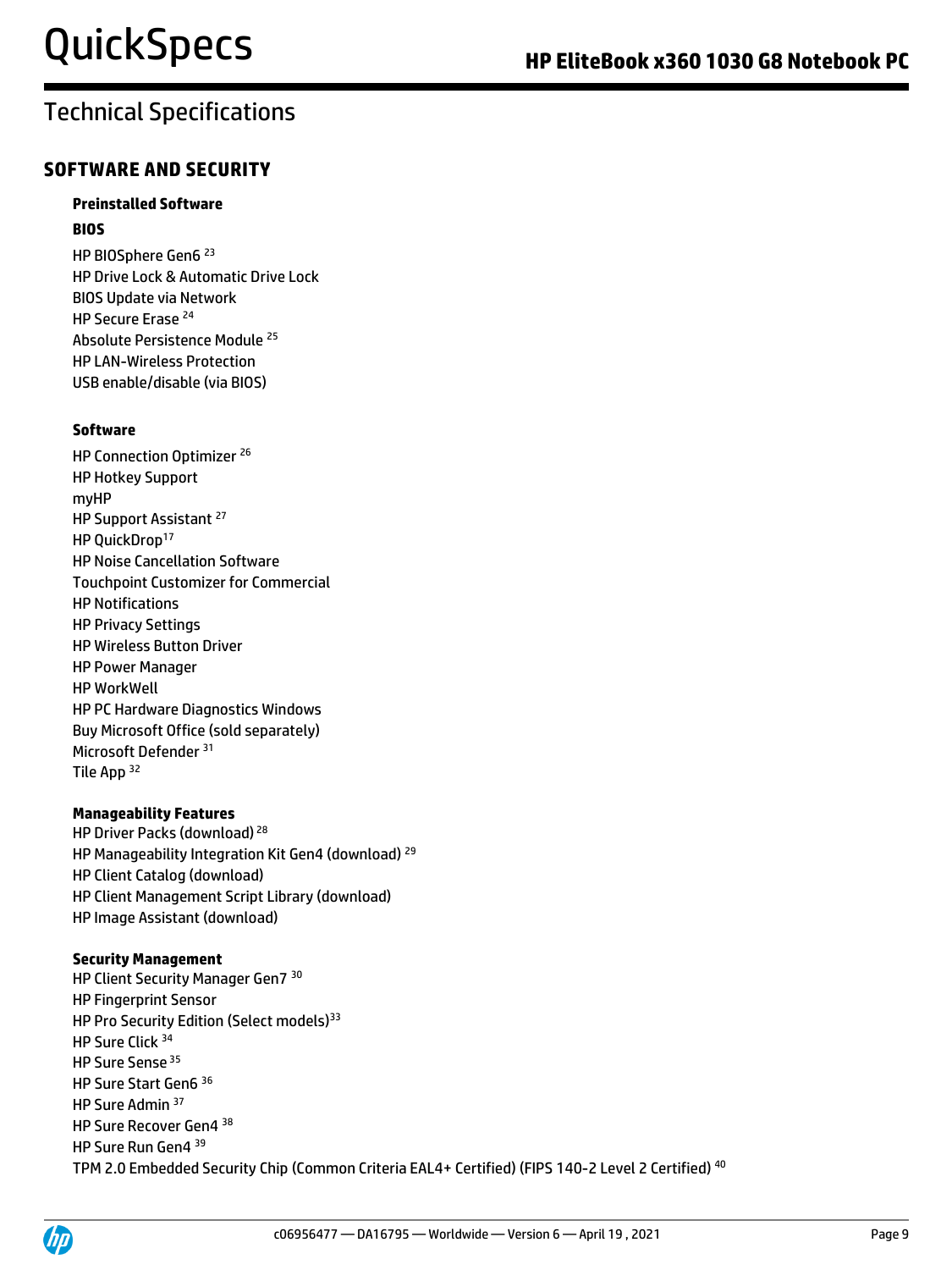## Technical Specifications

17. HP Quick Drop requires Internet access and Windows 10 PC preinstalled with HP QuickDrop app and either an Android device (phone or tablet) running Android 7 or higher with the Android HP QuickDrop app, and /or an iOS device (phone or tablet) running iOS 12 or higher with the iOS HP QuickDrop app.

23. HP BIOSphere Gen6 is available on select HP Pro and Elite PCs. Features may vary depending on the platform and configurations.

24. HP Secure Erase for the methods outlined in the National Institute of Standards and Technology Special Publication 800-88 "Clear" sanitation method. HP Secure Erase does not support platforms with Intel® Optane™.

25. Absolute firmware module is shipped turned off and can only be activated with the purchase a license subscription and full activation of the software agent. License subscriptions can be purchased for terms ranging multiple years. Service is limited, check with Absolute for availability outside the U.S. Certain conditions apply. For full details visit: <https://www.absolute.com/about/legal/agreements/absolute/>

26. HP Connection Optimizer requires Windows 10.

27. HP Support Assistant requires Windows and Internet access.

28. HP Driver Packs not preinstalled, however available for download at [http://www.hp.com/go/clientmanagement.](http://www.hp.com/go/clientmanagement) 29. HP Manageability Integration Kit can be downloaded from

[http://www8.hp.com/us/en/ads/clientmanagement/overview.html.](http://www8.hp.com/us/en/ads/clientmanagement/overview.html)

30. HP Client Security Manager Gen7 requires Windows and is available on the select HP Elite and Pro PCs.

31. Windows Defender Opt in and internet connection required for updates.

32. Some features require optional subscription to Tile Premium. Tile application for Windows 10 available for download from the Windows Store. Mobile phone app available for download from App Store and Google Play. Requires iOS 11 and greater or Android 6.0 and greater see https://support.thetileapp.com/hc/enus/articles/200424778

for more information. HP Tile will function as long as the PC has battery power.

33. HP Pro Security Edition is available preloaded on skus of select HP PCs and includes HP Sure Click Pro and HP Sure Sense Pro. 3-year license required. The HP Pro Security Edition software is licensed under the license terms of the HP End User License Agreement (EULA) that can be found at:

[https://h30670.www3.hp.com/ecommerce/common/disclaimer.do#EN\\_US](https://h30670.www3.hp.com/ecommerce/common/disclaimer.do#EN_US) as modified by the following: 7. Term. Unless otherwise terminated earlier pursuant to the terms contained in this EULA, the license for the HP Pro Security Edition (HP Sure Sense Pro and HP Sure Click Pro) is effective upon activation and will continue for thirty-six (36) months thereafter ("Initial Term"). At the end of the Initial Term you may either (a) purchase a renewal license for the HP Pro Security Edition from HP.com, HP Sales or an HP Channel Partner, or (b) continue using the standard versions of HP Sure Click and HP Sure Sense at no additional cost with no future software updates or HP Support."

HP Pro Security Edition is optimized for the SMB environment and ships pre-configured - manageability is optional. The HP Pro Security Edition supports a limited tool set that can be used by the HP Manageability Integration Kit which can be downloaded fro[m http://www.hp.com/go/clientmanagement.](http://www.hp.com/go/clientmanagement)

34. HP Sure Click requires Windows 10 Pro or Enterprise. See [https://bit.ly/2PrLT6A\\_SureClick](https://bit.ly/2PrLT6A_SureClick) for complete details.

35. HP Sure Sense is available on select HP PCs and is not available with Windows10 Home.

36. HP Sure Start Gen6 is available on select HP PCs.

37. HP Sure Admin requires Windows 10, HP BIOS, HP Manageability Integration Kit from

<http://www.hp.com/go/clientmanagement> and HP Sure Admin Local Access Authenticator smartphone app from the Android or Apple store.

38. HP Sure Recover Gen4 is available on select HP PCs and requires an open network connection. You must back up important files, data, photos, videos, etc. before using HP Sure Recover to avoid loss of data.

39. HP Sure Run Gen4 is available on select Windows 10 based HP Pro, Elite and Workstation PCs with select Intel® or AMD processors.

40. Firmware TPM is version 2.0.

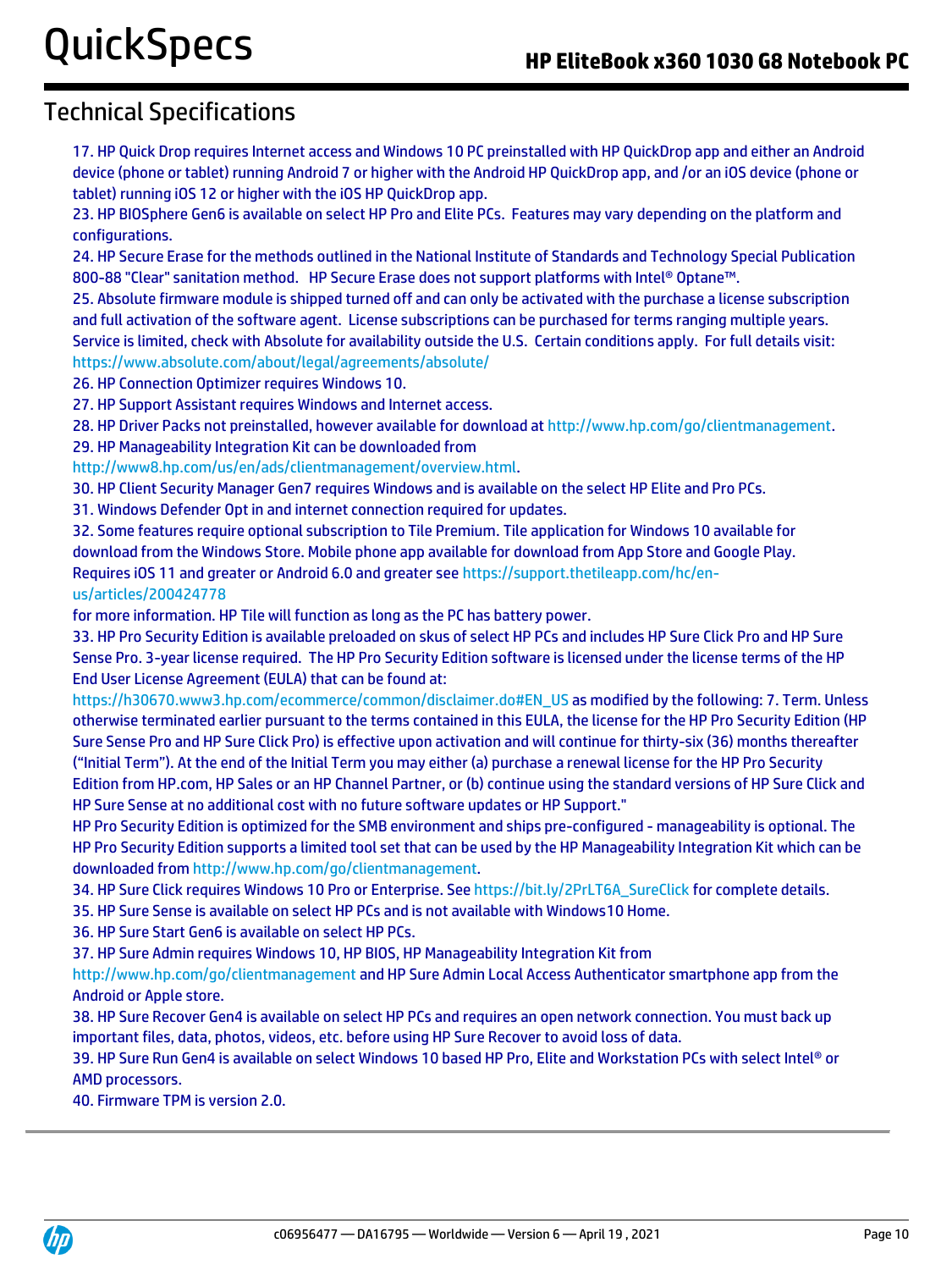### **POWER**

#### **Power Supply**

HP Smart 65 W USB Type-C adapter <sup>41</sup> HP 65 W USB Type-C slim adapter $41$ 

#### **Primary Battery**

HP Long Life 4-cell, 54.5 Wh Li-ion polymer <sup>42,43</sup>

#### **Power Cord** Premium 1m C5 power cord Conventional 1m C5 power cord

**Battery life <sup>44</sup>** Up to 16 hours 15 minutes

- 41. Availability may vary by country.
- 42. Battery is internal and not replaceable by customer. Serviceable by warranty.

43. Actual battery Watt-hours (Wh) will vary from design capacity. Battery capacity will naturally decrease with shelf life, time, usage, environment, temperature, system configuration, loaded apps, features, power management settings and other factors.

44. Windows 10 MM18 battery life will vary depending on various factors including product model, configuration, loaded applications, features, use, wireless functionality, and power management settings. The maximum capacity of the battery will naturally decrease with time and usage. See www.bapco.com for additional details.

## **WEIGHTS & DIMENSIONS**

#### **Product Weight** Starting at 2.68 lb<sup>45</sup>

Starting at 1.21 kg<sup>45</sup>

**Product Dimensions (w x d x h)** 11.96 x 7.63 x 0.63 in 30.37 x 19.39 x 1.61 cm

45. Weight will vary by configuration.

## **PORTS/SLOTS**

#### **Ports**

- 2 Thunderbolt™ 4 with USB4™ Type-C® 40Gbps signaling rate (USB Power Delivery, DisplayPort™ 1.4)<sup>52</sup>
- 2 SuperSpeed USB Type-A 5Gbps signaling rate (One charging)
- 1 HDMI 2.0b 46
- 1 External Nano SIM Slot for WWAN <sup>47</sup>
- 1 Headphone/Microphone Combo

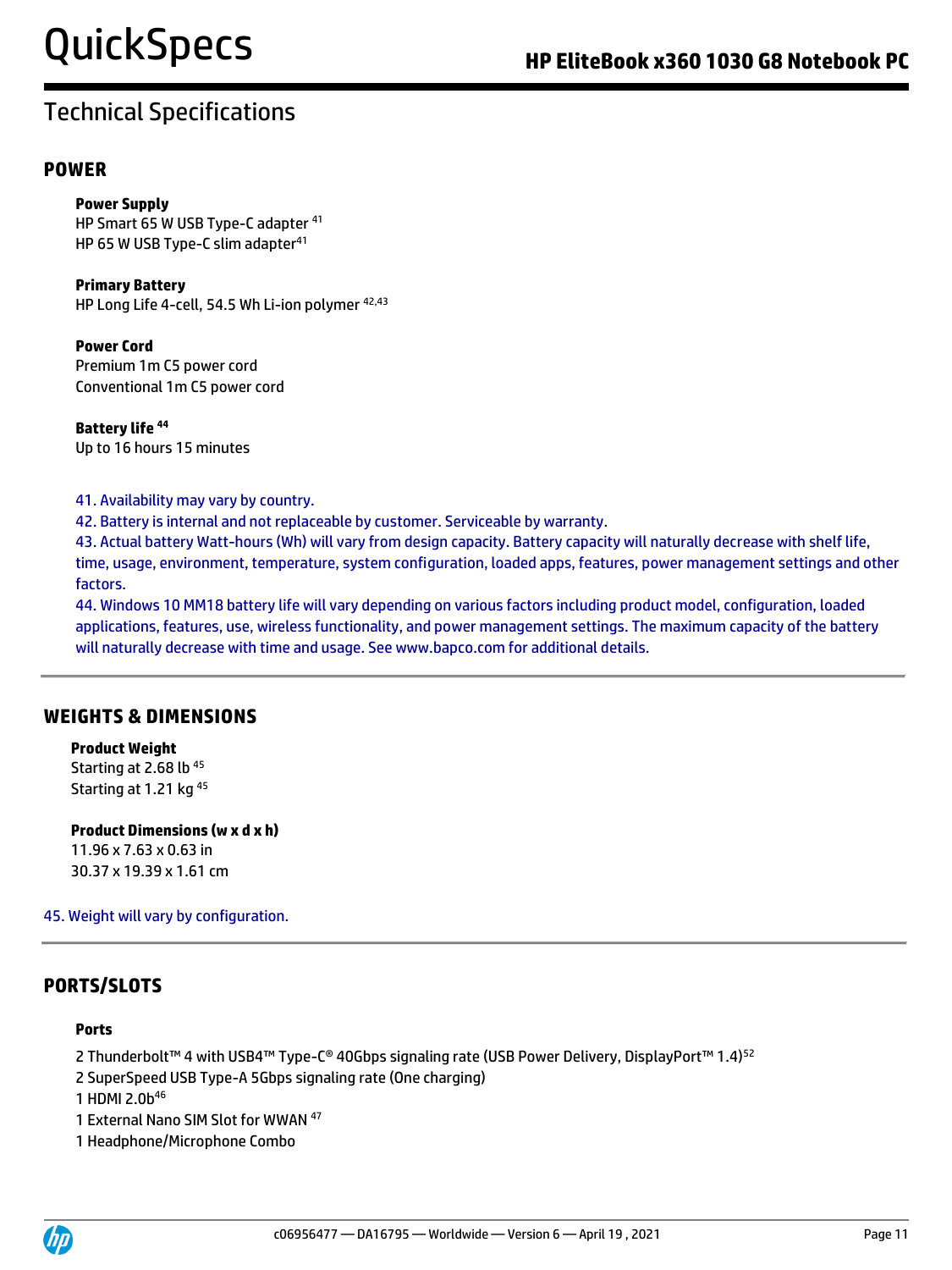- 46. HDMI cable sold separately.
- 47. SIM slot is not user accessible without WWAN configuration.
- 52. SuperSpeed USB 20Gbps is not available with Thunderbolt™ 4.

## **SERVICE AND SUPPORT**

1-year or 3-year limited warranty and 90-day software limited warranty options depending on country. Batteries have a default one-year limited warranty except for HP Long Life batteries which will follow the one or three year warranty of the platform. Refer t[o http://www.hp.com/support/batterywarranty/](http://www.hp.com/support/batterywarranty/) for additional battery information. On-site service and extended coverage is also available. HP Care Pack Services are optional extended service contracts that go beyond the standard limited warranties. To choose the right level of service for your HP product, use the HP Care Pack Services Lookup Tool at[: http://www.hp.com/go/cpc.](http://www.hp.com/go/cpc) <sup>48</sup>

48. HP Care Packs are sold separately. Service levels and response times for HP Care Packs may vary depending on your geographic location. Service starts on date of hardware purchase. Restrictions and limitations apply. For details, visit www.hp.com/go/cpc. HP services are governed by the applicable HP terms and conditions of service provided or indicated to Customer at the time of purchase. Customer may have additional statutory rights according to applicable local laws, and such rights are not in any way affected by the HP terms and conditions of service or the HP Limited Warranty provided with your HP Product.

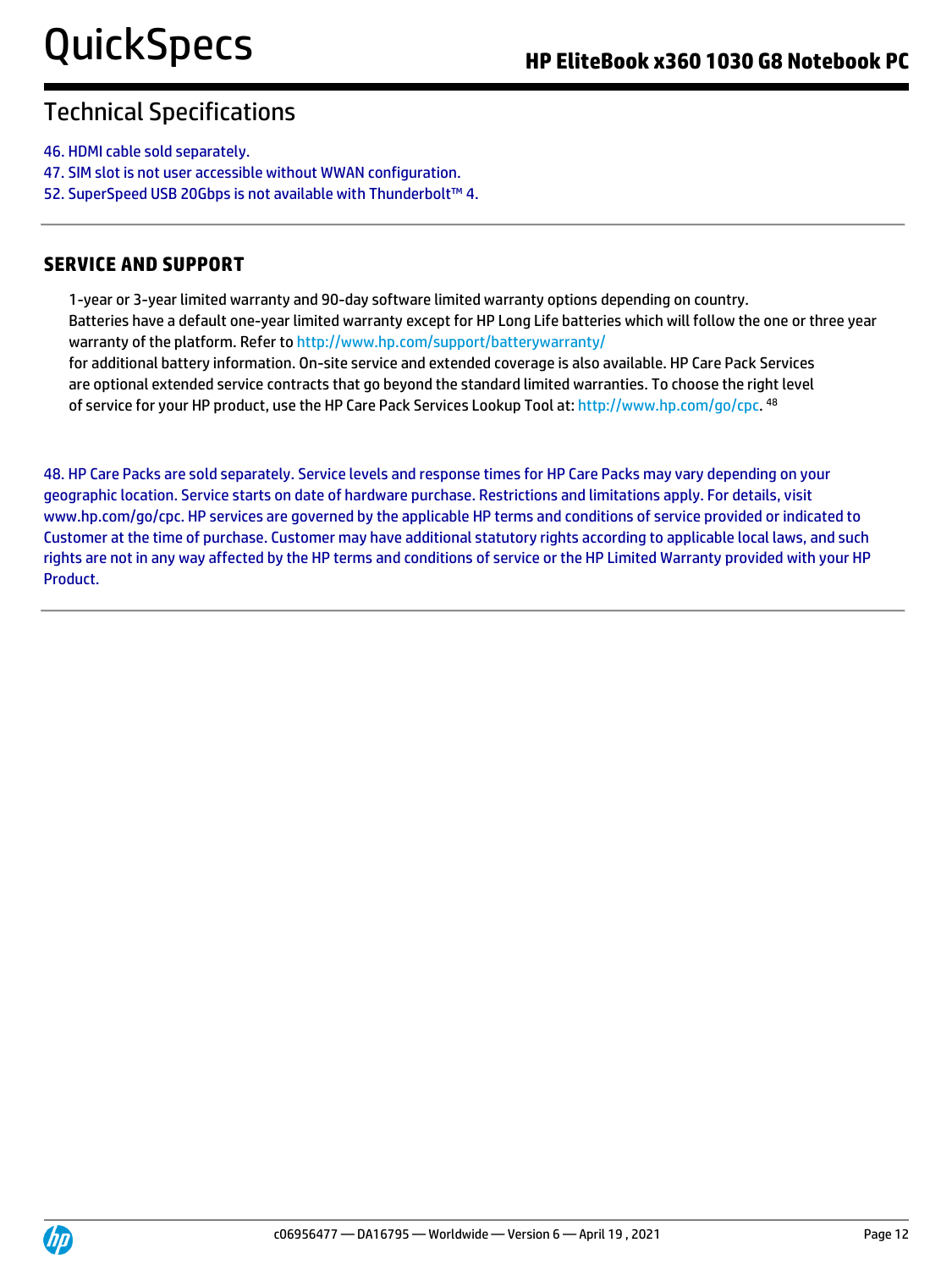## **CERTIFICATION AND COMPLIANCE**

| <b>Energy Efficiency Compliance</b> | <b>ENERGY STAR<sup>®</sup> certified<sup>49</sup></b>  |
|-------------------------------------|--------------------------------------------------------|
| <b>Energy Efficiency Compliance</b> | EPEAT <sup>®</sup> 2019 Gold in the U.S. <sup>50</sup> |
| <b>Environmental Specifications</b> | Low halogen <sup>51</sup>                              |
| <b>Environmental Specifications</b> | TCO 8.0 Certified                                      |

49. Configurations of the HP EliteBook x360 1030 G8 Notebook PC that are ENERGY STAR® qualified are identified as HP EliteBook x360 1030 G8 Notebook PC ENERGY STAR on HP websites and on http://www.energystar.gov.

50. EPEAT® registered where applicable. EPEAT registration varies by country. See http://www.epeat.net for registration status by country. Search keyword generator on HP's 3rd party option store for solar generator accessories at www.hp.com/go/options. 51. External power supplies, power cords, cables and peripherals are not Low Halogen. Service parts obtained after purchase may not be Low Halogen.

## **SYSTEM UNIT**

| <b>Stand-Alone Power</b><br><b>Requirements (AC Power)</b> | <b>Nominal Operating</b><br><b>Voltage</b> | <b>AC 15V</b>                                              |
|------------------------------------------------------------|--------------------------------------------|------------------------------------------------------------|
|                                                            | <b>Average Operating Power</b>             |                                                            |
|                                                            | <b>Integrated Graphics</b>                 | Yes                                                        |
|                                                            | <b>Discrete Graphics</b>                   | N/A                                                        |
|                                                            | <b>Max Operating Power</b>                 | <b>UMA&lt;65W</b>                                          |
| <b>Temperature</b>                                         | <b>Operating</b>                           | 32° to 95° F (0° to 35° C) (not writing optical)           |
|                                                            | <b>Non-operating</b>                       | 41° to 95° F (5° to 35° C) (writing optical)               |
| <b>Relative Humidity</b>                                   | <b>Operating</b>                           | 32° to 95° F (0° to 35° C) (not writing optical)           |
|                                                            | <b>Non-operating</b>                       | 5% to 95%, 101.6° F (38.7° C) maximum wet bulb temperature |
| <b>Shock</b>                                               | <b>Operating</b>                           | 40 G, 2 ms, half-sine                                      |
|                                                            | <b>Non-operating</b>                       | 200 G, 2 ms, half-sine                                     |
| <b>Random Vibration</b>                                    | <b>Operating</b>                           | 1.043 grms                                                 |
|                                                            | Non-operating                              | 3.5 grms                                                   |
| Altitude (unpressurized)                                   | <b>Operating</b>                           | -50 to 10,000 ft (-15.24 to 3,048 m)                       |
|                                                            | <b>Non-operating</b>                       | -50 to 40,000 ft (-15.24 to 12,192 m)                      |
| <b>Planned Industry Standard</b>                           | <b>UL</b>                                  | Yes                                                        |
| <b>Certifications</b>                                      | <b>CSA</b>                                 | Yes                                                        |
|                                                            | <b>FCC Compliance</b>                      | Yes                                                        |
|                                                            | <b>ENERGY STAR®</b>                        | Yes                                                        |
|                                                            | <b>EPEAT</b>                               | Yes                                                        |
|                                                            | <b>ICES</b>                                | Yes                                                        |
|                                                            | <b>Australia</b>                           | Yes                                                        |
|                                                            | <b>NZ A-Tick Compliance</b>                | Yes                                                        |
|                                                            | <b>CCC</b>                                 | Yes                                                        |
|                                                            | <b>Japan VCCI Compliance</b>               | Yes                                                        |
|                                                            | КC                                         | Yes                                                        |

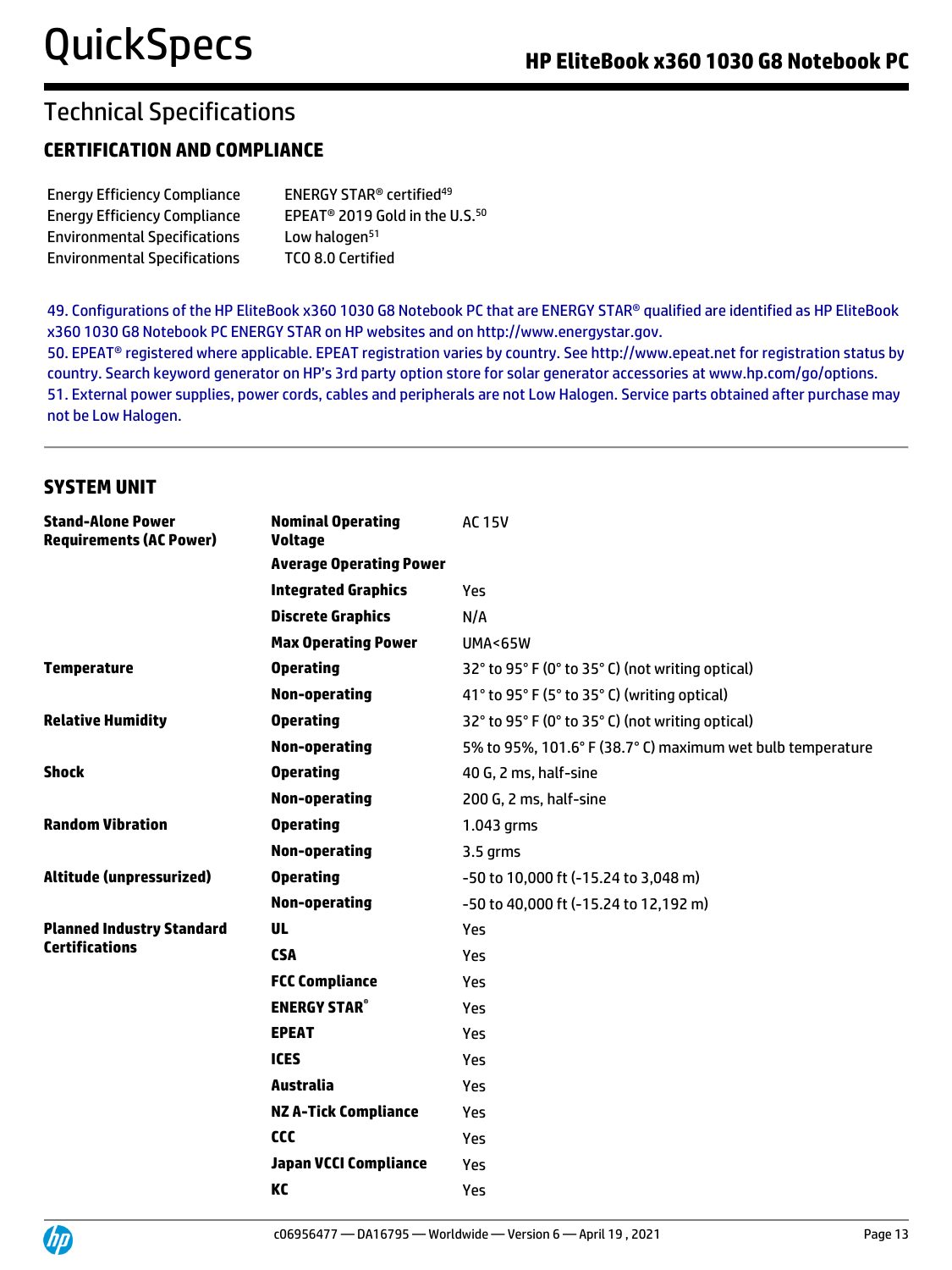| BSMI                               | Υρς |
|------------------------------------|-----|
| CE Marking Compliance              | Yes |
| <b>BNCI or BELUS</b>               | Υρς |
| CIT                                | Yes |
| GOST                               | Υρς |
| Saudi Arabian Compliance<br>(ICCP) | Yes |
| <b>SABS</b>                        | Υρς |
| UKRSERTCOMPUTER                    | Υρς |
|                                    |     |

## **DISPLAYS**

1. Actual brightness will be lower with touchscreen or Sure View.

Note: All specifications represent the typical specifications provided by HP's component manufacturers; actual performance may vary either higher or lower.

| Panel LCD 13.3 inch FHD        |                                       |                                                 |
|--------------------------------|---------------------------------------|-------------------------------------------------|
| (1920x1080) Anti-Glare WLED    | <b>Outline Dimensions (W x H x D)</b> | 299.06 x 176.54 mm (max) (FPC folding included) |
| <b>UWVA sRGB 100percent cg</b> | <b>Active Area</b>                    | 293.76 x 165.24 mm (typ.)                       |
| 400nits eDP 1.4+PSR2 bent LP   | Weight                                | 175 g (max)                                     |
|                                | <b>Diagonal Size</b>                  | $13.3$ inch                                     |
|                                | <b>Thickness</b>                      | $2.0$ mm $/$ 3.8 mm (PCB) (max)                 |
|                                | <b>Interface</b>                      | eDP 1.4 w/ PSRII (2 lane)                       |
|                                | <b>Surface Treatment</b>              | Anti-Glare                                      |
|                                | <b>Touch Enabled</b>                  | Yes                                             |
|                                | <b>Contrast Ratio</b>                 | 1500:1(typ.)                                    |
|                                | <b>Refresh Rate</b>                   | 60 Hz                                           |
|                                | <b>Brightness</b>                     | 400 nits                                        |
|                                | <b>Pixel Resolution</b>               | 1920 x 1080 (FHD)                               |
|                                | <b>Format</b>                         | <b>RGB Stripe</b>                               |
|                                | <b>Backlight</b>                      | <b>LED</b>                                      |
|                                | <b>Color Gamut Coverage</b>           | sRGB 100% (NTSC 72%)                            |
|                                | <b>Color Depth</b>                    | 8 bits                                          |
|                                | <b>Viewing Angle</b>                  | UWVA 85/85/85/85                                |

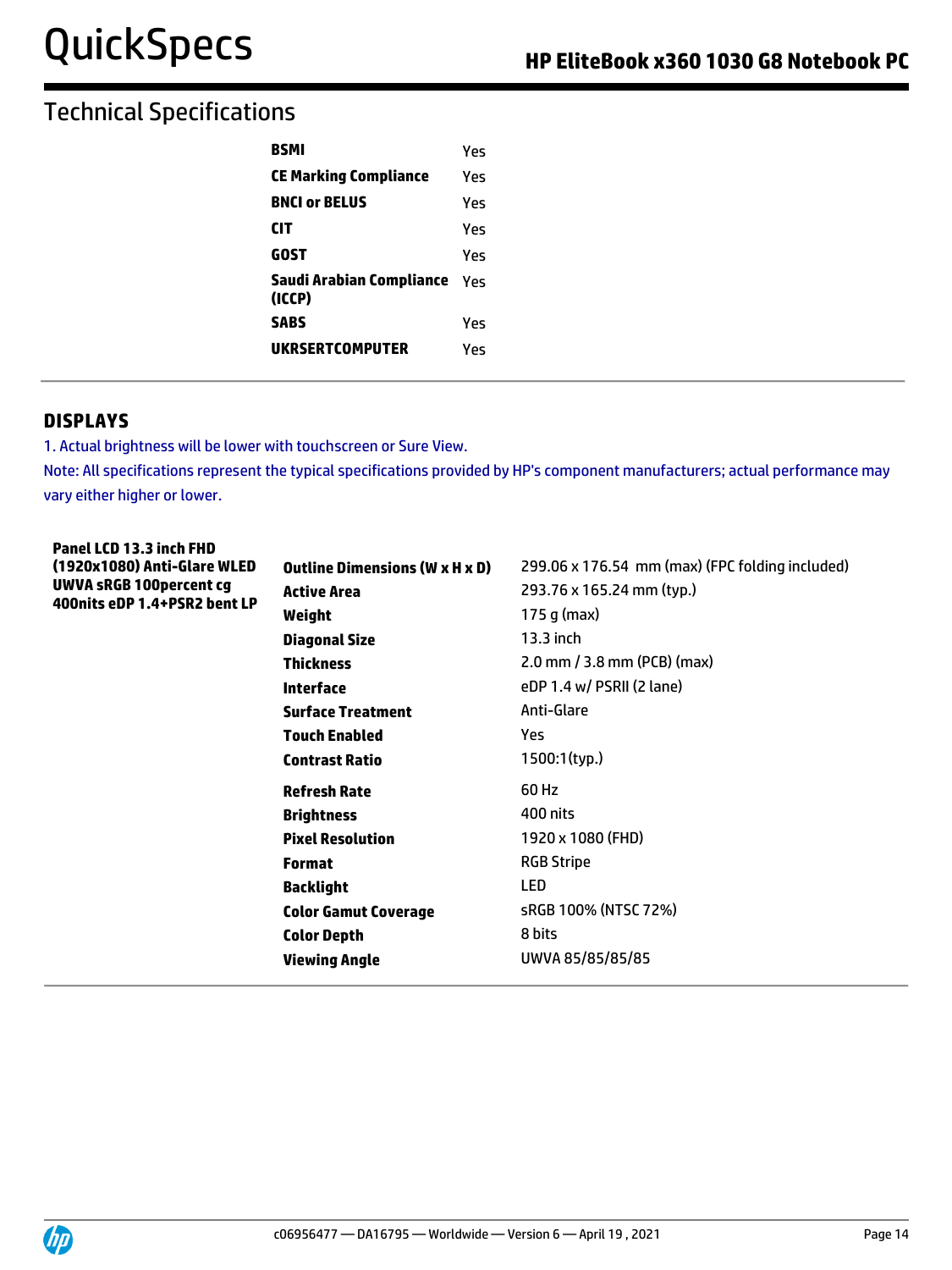|                                                        | <b>Outline Dimensions (W x H x D)</b> | 299.06 x 176.54 mm (max) (FPC folding included) |
|--------------------------------------------------------|---------------------------------------|-------------------------------------------------|
| Panel LCD 13.3 inch FHD<br>(1920x1080) BrightView WLED | <b>Active Area</b>                    | 293.76 x 165.24 mm                              |
| <b>UWVA sRGB 100percent cg 400nits</b>                 | Weight                                | 175 g (max)                                     |
| eDP 1.4+PSR2 bent LP                                   | <b>Diagonal Size</b>                  | 13.3 inch                                       |
|                                                        | <b>Thickness</b>                      | 2.0 mm / 3.8 mm (PCB) (max)                     |
|                                                        | <b>Interface</b>                      | eDP 1.4 w/ PSRII (2 lane)                       |
|                                                        | <b>Surface Treatment</b>              | <b>BrightView</b>                               |
|                                                        | <b>Touch Enabled</b>                  | Yes                                             |
|                                                        | <b>Contrast Ratio</b>                 | 1500:1                                          |
|                                                        | <b>Refresh Rate</b>                   | 60 Hz                                           |
|                                                        | <b>Brightness</b>                     | 400 nits                                        |
|                                                        | <b>Pixel Resolution</b>               | 1920 x 1080 (FHD)                               |
|                                                        | <b>Format</b>                         | <b>RGB Stripe</b>                               |
|                                                        | <b>Backlight</b>                      | <b>LED</b>                                      |
|                                                        | <b>Color Gamut Coverage</b>           | sRGB 100% (NTSC 72%)                            |
|                                                        | <b>Color Depth</b>                    | 8 bits                                          |
|                                                        | <b>Viewing Angle</b>                  | UWVA 85/85/85/85                                |
|                                                        |                                       |                                                 |
| Panel LCD 13.3-in FHD<br>(1920x1080) Anti-Glare WLED   | <b>Outline Dimensions (W x H x D)</b> | 299.06 x 176.54 mm (max)                        |
| UWVA 72percent cg 1000nits<br>eDP 1.4+PSR Privacy G4   | <b>Active Area</b>                    | 293.76 x 165.24 mm                              |
|                                                        | Weight                                | $220 g$ (max)                                   |
|                                                        | <b>Diagonal Size</b>                  | 13.3 inch                                       |
|                                                        | <b>Thickness</b>                      | $3.9$ mm (max)                                  |
|                                                        | Interface                             | eDP 1.4 + PSR (4 lane)                          |
|                                                        | <b>Surface Treatment</b>              | Anti-glare                                      |

**Touch Enabled** Yes **Contrast Ratio** 1500:1

**Refresh Rate** 60 Hz

**Brightness** 1000 nits<sup>1</sup>

**Pixel Resolution** 1920 x 1080 (FHD)



÷.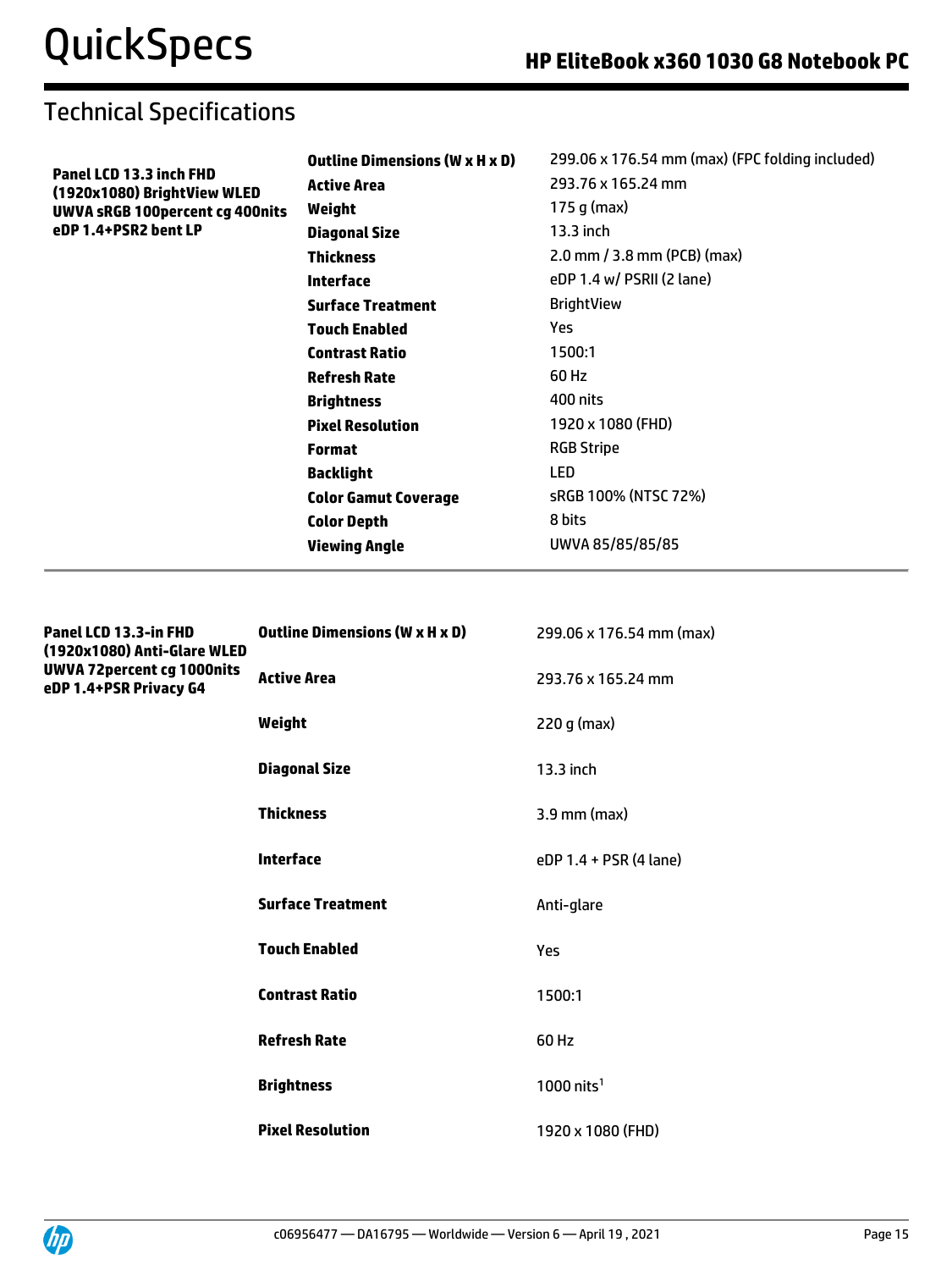|                                                                                           | <b>Format</b>                          | <b>RGB</b>               |
|-------------------------------------------------------------------------------------------|----------------------------------------|--------------------------|
|                                                                                           | <b>Backlight</b>                       | LED                      |
|                                                                                           | <b>Color Depth</b>                     | 8 bits                   |
|                                                                                           | <b>Viewing Angle</b>                   | UWVA 85/85/85/85         |
| Panel LCD 13.3-in FHD                                                                     | <b>Outline Dimensions (W x H x D)</b>  | 299.06 x 176.54 mm (max) |
| (1920x1080) BrightView WLED<br><b>UWVA 72percent cg 1000nits</b><br>eDP 1.4+PSR PrivacyG4 | <b>Active Area</b>                     | 293.76 x 165.24 mm       |
|                                                                                           | Weight                                 | 220 g (max)              |
|                                                                                           | <b>Diagonal Size</b>                   | 13.3 inch                |
|                                                                                           | <b>Thickness</b>                       | $3.9$ mm (max)           |
|                                                                                           | <b>Interface</b>                       | eDP 1.4 + PSR (4 lane)   |
|                                                                                           | <b>Surface Treatment</b>               | <b>BrightView</b>        |
|                                                                                           | <b>Touch Enabled</b>                   | Yes                      |
|                                                                                           | <b>Contrast Ratio</b>                  | 1500:1                   |
|                                                                                           | <b>Refresh Rate</b>                    | 60 Hz                    |
|                                                                                           | <b>Brightness</b>                      | $1000$ nits <sup>1</sup> |
|                                                                                           | <b>Pixel Resolution</b>                | 1920 x 1080 (FHD)        |
|                                                                                           | <b>Format of LCD Pixel Arrangement</b> | RGB                      |
|                                                                                           | <b>Backlight</b>                       | LED                      |
|                                                                                           | <b>Color Gamut Coverage</b>            | 72%                      |
|                                                                                           | <b>Color Depth</b>                     | 8 bits                   |
|                                                                                           | <b>Viewing Angle</b>                   | UWVA 85/85/85/85         |

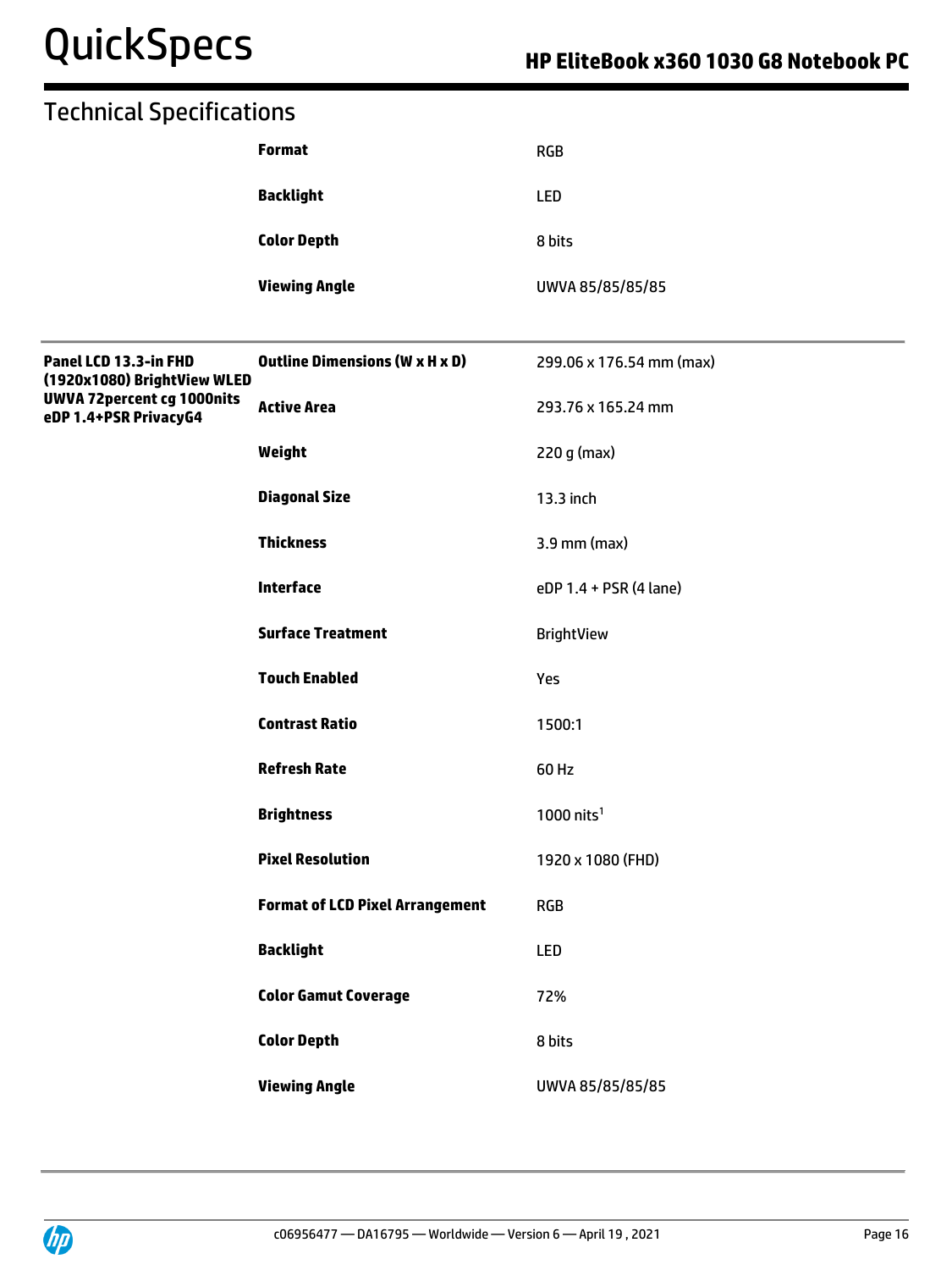| Panel OLED 13.3-in UHD<br>(3840x2160) BrightView         | <b>Outline Dimensions (W x H x D)</b> | 297.76 x 173.34 mm (max)        |
|----------------------------------------------------------|---------------------------------------|---------------------------------|
| <b>AMOLED UWVA DCI-P3</b><br>100 percent cg 400 nits eDP | <b>Active Area</b>                    | 293.76 x 165.24 mm              |
| 1.4+PSR NWBZ bent                                        | Weight                                | 185 g (max)                     |
|                                                          | <b>Diagonal Size</b>                  | 13.3 inch                       |
|                                                          | <b>Thickness</b>                      | 3.24 mm (w/PCB) (max)           |
|                                                          | <b>Interface</b>                      | eDP 1.4                         |
|                                                          | <b>Surface Treatment</b>              | <b>BrightView</b>               |
|                                                          | <b>Touch Enabled</b>                  | Yes                             |
|                                                          | <b>Contrast Ratio</b>                 | 100000:1                        |
|                                                          | <b>Refresh Rate</b>                   | 60 Hz                           |
|                                                          | <b>Brightness</b>                     | 400 nits @ OPR100% <sup>1</sup> |
|                                                          | <b>Pixel Resolution</b>               | 3840 x 2160 (UHD)               |
|                                                          | <b>Format</b>                         | <b>RGB Stripe</b>               |
|                                                          | <b>Backlight</b>                      | <b>OLED</b>                     |
|                                                          | <b>Color Gamut Coverage</b>           | DCI-P3 100%                     |
|                                                          | <b>Color Depth</b>                    | 8 bits+2FRC                     |
|                                                          | <b>Viewing Angle</b>                  | UWVA 85/85/85/85                |

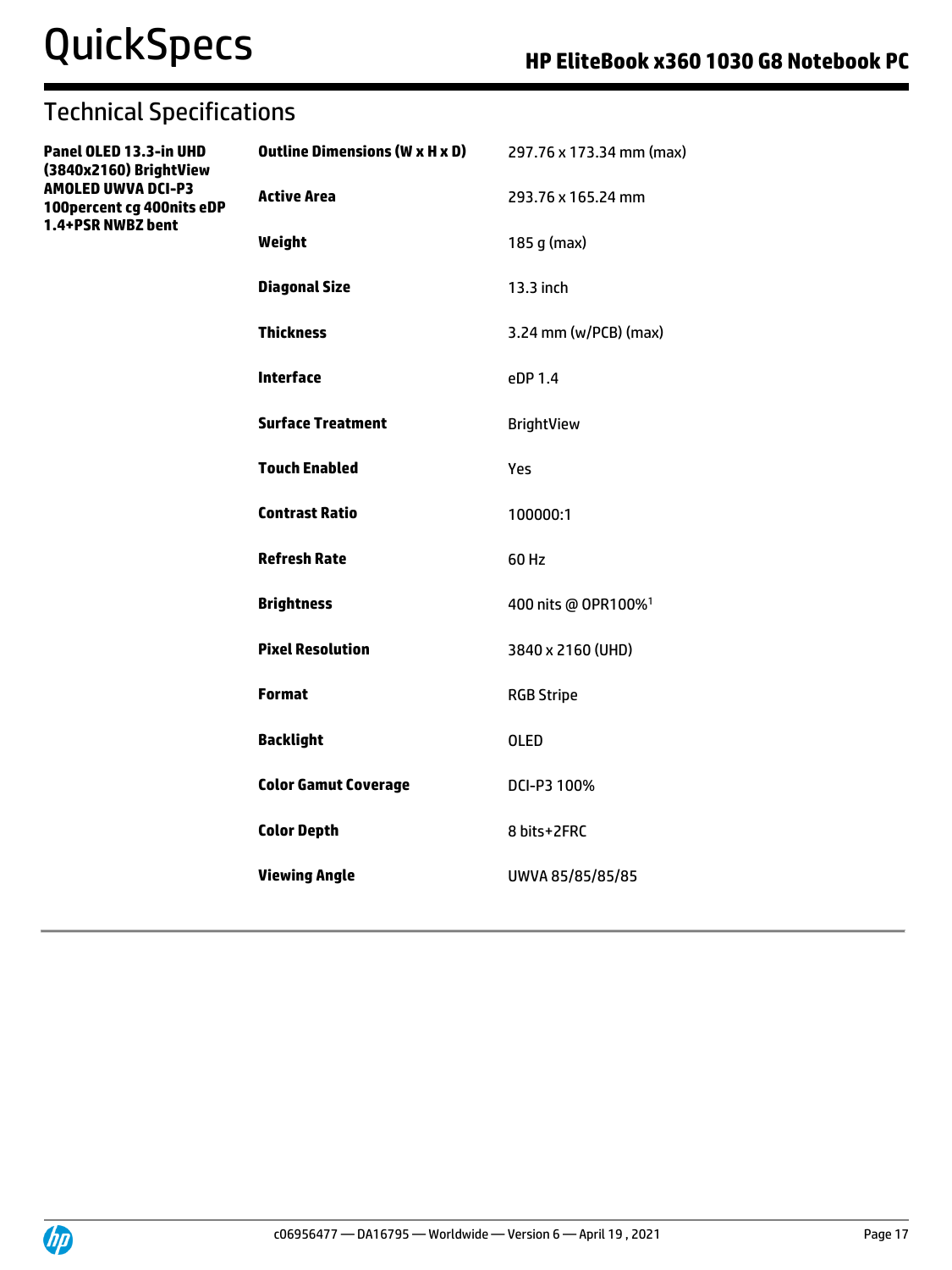## **STORAGE**

NOTE: For storage drives, GB = 1 billion bytes. TB = 1 trillion bytes. Actual formatted capacity is less. Up to 30 GB (for Windows 10) is reserved for system recovery software.

| SSD 128GB 2280 PCIe-3x2 | <b>Form Factor</b>              | M.2 2280                                 |
|-------------------------|---------------------------------|------------------------------------------|
| Three Layer Cell        | Capacity                        | 128 GB                                   |
|                         | <b>NAND Type</b>                | <b>TLC</b>                               |
|                         | Height                          | $0.09$ in (2.3 mm)                       |
|                         | Width                           | $0.87$ in (22 mm)                        |
|                         | Weight                          | $0.02$ lb $(10q)$                        |
|                         | <b>Interface</b>                | <b>PCIe NVMe Gen3X2</b>                  |
|                         | <b>Maximum Sequential Read</b>  | $1300 \sim 2047 \text{ MB/s}$            |
|                         | <b>Maximum Sequential Write</b> | $630 \sim 800$ MB/s                      |
|                         | <b>Logical Blocks</b>           | 250,069,680                              |
|                         | <b>Operating Temperature</b>    | 32° to 158°F (0° to 70°C) [ambient temp] |
|                         | <b>Features</b>                 | ATA Security; DIPM; TRIM; DEVSLP         |

| SSD 1TB 2280 PCIe-3x4 NVMe Form Factor |                                 | M.2 2280                                 |
|----------------------------------------|---------------------------------|------------------------------------------|
| Three Layer Cell single-sided          | Capacity                        | 1 TB                                     |
|                                        | <b>NAND Type</b>                | <b>TLC</b>                               |
|                                        | <b>Height</b>                   | $0.09$ in $(2.3$ mm)                     |
|                                        | Width                           | $0.87$ in (22 mm)                        |
|                                        | Weight                          | $0.02$ lb $(10q)$                        |
|                                        | Interface                       | PCIe NVMe Gen3X4                         |
|                                        | <b>Maximum Sequential Read</b>  | $3100 \sim 3500$ MB/s                    |
|                                        | <b>Maximum Sequential Write</b> | 2770~3037 MB/s                           |
|                                        | <b>Logical Blocks</b>           | 2,000,409,264                            |
|                                        | <b>Operating Temperature</b>    | 32° to 158°F (0° to 70°C) [ambient temp] |
|                                        | <b>Features</b>                 | ATA Security; TRIM; L1.2                 |
|                                        |                                 |                                          |

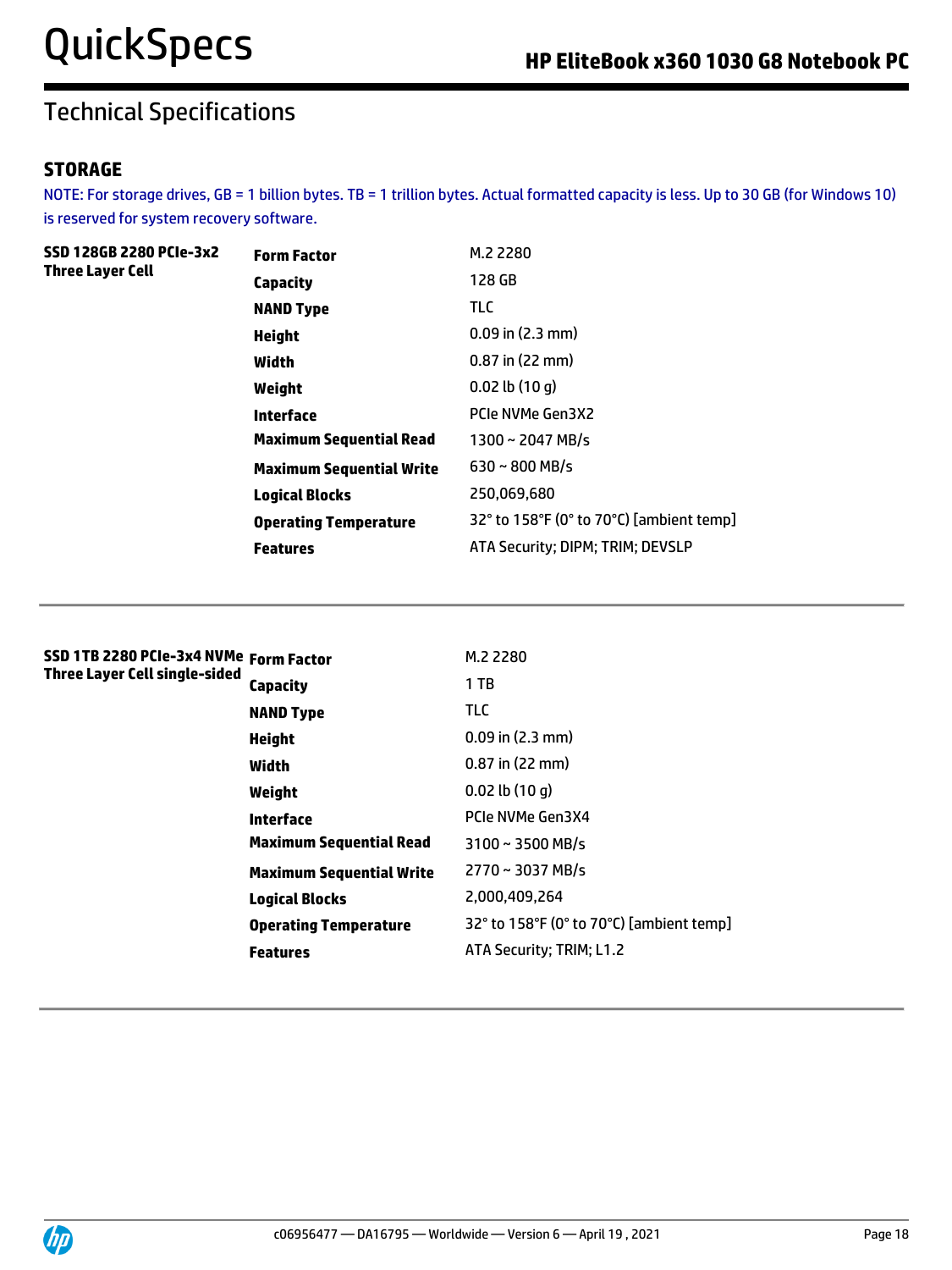**SSD 256GB 2280 M2 PCIe-3x4** 

**SS NVMe TLC**

| <b>Form Factor</b>              | M.2 2280                                 |
|---------------------------------|------------------------------------------|
| Capacity                        | 256 GB                                   |
| <b>NAND Type</b>                | <b>TLC</b>                               |
| <b>Height</b>                   | $0.09$ in $(2.3$ mm)                     |
| Width                           | $0.87$ in (22 mm)                        |
| Weight                          | $0.02$ lb $(10q)$                        |
| <b>Interface</b>                | PCIe NVMe Gen3X4                         |
| <b>Maximum Sequential Read</b>  | $2800 \sim 3500$ MB/s                    |
| <b>Maximum Sequential Write</b> | 1400~2200 MB/s                           |
| <b>Logical Blocks</b>           | 500,118,192                              |
| <b>Operating Temperature</b>    | 32° to 158°F (0° to 70°C) [ambient temp] |
| <b>Features</b>                 | ATA Security; TRIM; L1.2                 |
|                                 |                                          |

| SSD 256GB 2280 PCIe NVMe | <b>Form Factor</b>              | M.2 2280                                 |
|--------------------------|---------------------------------|------------------------------------------|
| Value                    | <b>Capacity</b>                 | 256 GB                                   |
|                          | <b>NAND Type</b>                | Value                                    |
|                          | <b>Height</b>                   | $0.09$ in (2.3 mm)                       |
|                          | Width                           | $0.87$ in (22 mm)                        |
|                          | Weight                          | $0.02$ lb $(10q)$                        |
|                          | Interface                       | <b>PCIe NVMe Gen3</b>                    |
|                          | Maximum Sequential Read         | $2100 \sim 2200$ MB/s                    |
|                          | <b>Maximum Sequential Write</b> | $900 \sim 1400$ MB/s                     |
|                          | <b>Logical Blocks</b>           | 500,118,192                              |
|                          | <b>Operating Temperature</b>    | 32° to 158°F (0° to 70°C) [ambient temp] |
|                          | <b>Features</b>                 | ATA Security (optional); TRIM; L1.2      |
|                          |                                 |                                          |

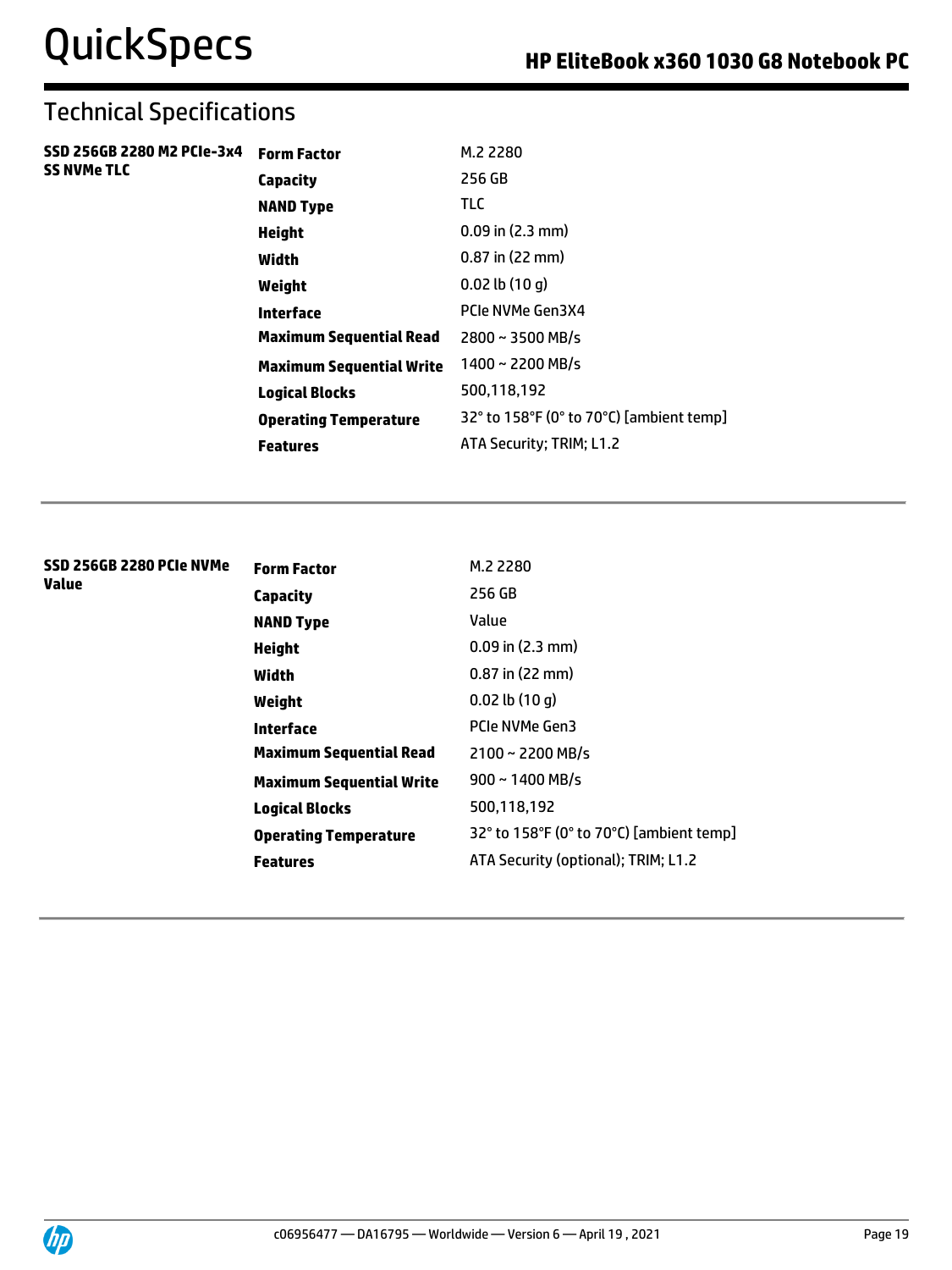**SSD 256GB 2280 PCIe-3x4 NVMe Self Encrypted OPAL2** 

**Three Layer Cell**

| <b>Form Factor</b>              | M.2 2280                                        |
|---------------------------------|-------------------------------------------------|
| Capacity                        | 256 GB                                          |
| <b>NAND Type</b>                | TLC                                             |
| Height                          | $0.09$ in $(2.3$ mm)                            |
| Width                           | $0.87$ in (22 mm)                               |
| Weight                          | $0.02$ lb $(10q)$                               |
| Interface                       | PCIe NVMe Gen3X4                                |
| Maximum Sequential Read         | $2800 \sim 3500$ MB/s                           |
| <b>Maximum Sequential Write</b> | $1663 \sim 2200$ MB/s                           |
| Logical Blocks                  | 500,118,192                                     |
| <b>Operating Temperature</b>    | 32° to 158°F (0° to 70°C) [ambient temp]        |
| <b>Features</b>                 | ATA Security (Option); TCG Opal 2.0; TRIM; L1.2 |

| SSD 512GB 2280 M2 PCIe-3x4 Form Factor<br><b>SS NVMe TLC</b> |                                 | M.2 2280                                 |
|--------------------------------------------------------------|---------------------------------|------------------------------------------|
|                                                              | Capacity                        | 512 GB                                   |
|                                                              | <b>NAND Type</b>                | <b>TLC</b>                               |
|                                                              | Height                          | $0.09$ in $(2.3$ mm)                     |
|                                                              | Width                           | $0.87$ in (22 mm)                        |
|                                                              | Weight                          | $0.02$ lb $(10q)$                        |
|                                                              | <b>Interface</b>                | PCIe NVMe Gen3X4                         |
|                                                              | <b>Maximum Sequential Read</b>  | $3100 \sim 3500$ MB/s                    |
|                                                              | <b>Maximum Sequential Write</b> | $2400 \sim 2956 \text{ MB/s}$            |
|                                                              | <b>Logical Blocks</b>           | 1,000,215,215                            |
|                                                              | <b>Operating Temperature</b>    | 32° to 158°F (0° to 70°C) [ambient temp] |
|                                                              | <b>Features</b>                 | ATA Security; TRIM; L1.2                 |
|                                                              |                                 |                                          |

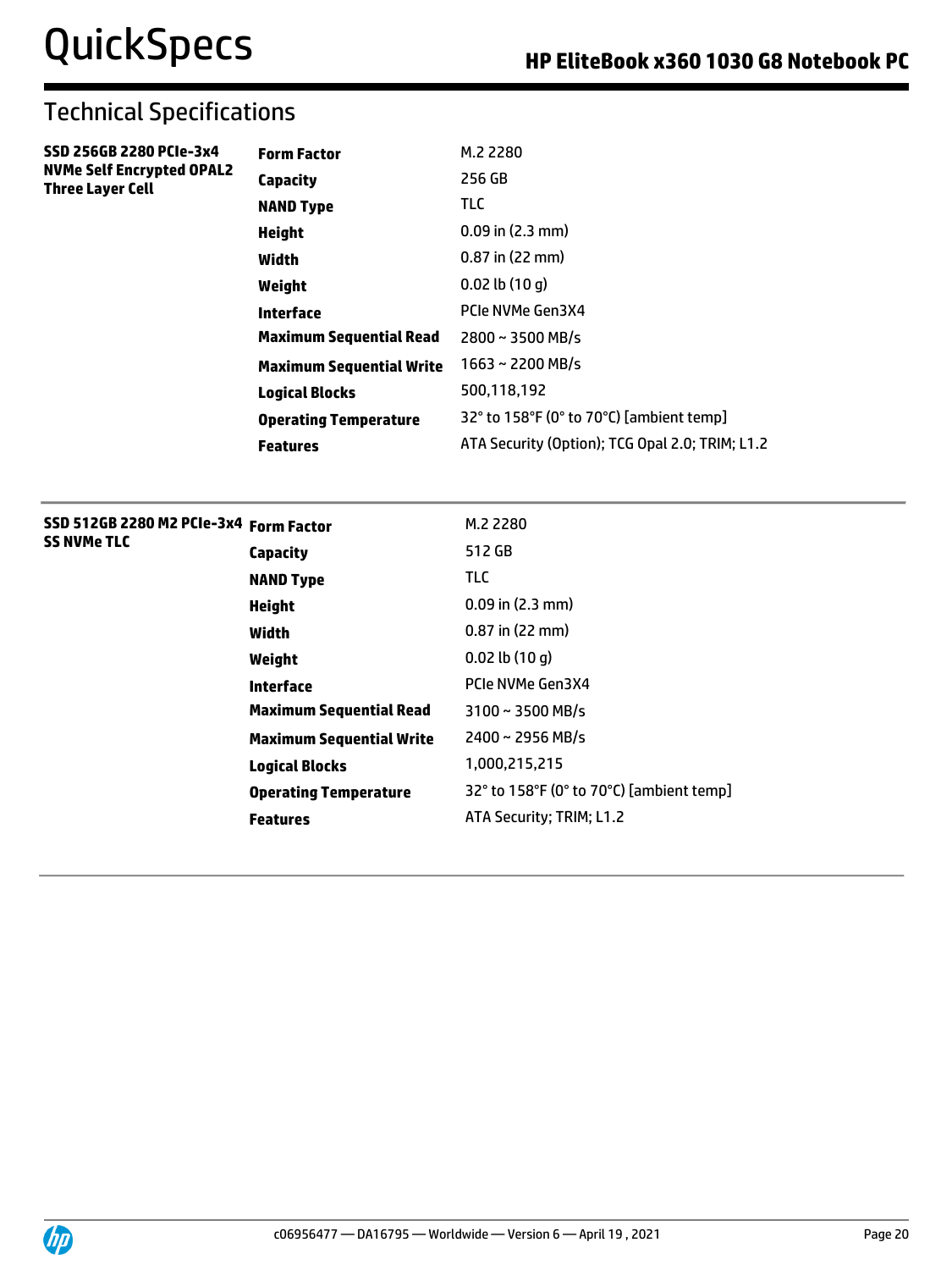**SSD 512GB 2280 PCIe NVMe**

**Value**

| <b>Form Factor</b>              | M.2 2280                                 |
|---------------------------------|------------------------------------------|
| Capacity                        | 512GB                                    |
| <b>NAND Type</b>                | Value                                    |
| Height                          | $0.09$ in $(2.3$ mm)                     |
| Width                           | $0.87$ in (22 mm)                        |
| Weight                          | $0.02$ lb $(10q)$                        |
| Interface                       | PCIe NVMe Gen3                           |
| <b>Maximum Sequential Read</b>  | $2200 \sim 2300$ MB/s                    |
| <b>Maximum Sequential Write</b> | $1000 \sim 1600$ MB/s                    |
| Logical Blocks                  | 1,000,215,215                            |
| <b>Operating Temperature</b>    | 32° to 158°F (0° to 70°C) [ambient temp] |
| <b>Features</b>                 | ATA Security (optional); TRIM; L1.2      |

| SSD 512GB 2280 PCIe-3x2x2 | <b>Form Factor</b>              | M.2 2280                                 |
|---------------------------|---------------------------------|------------------------------------------|
| NVMe+SSD 32GB 3D Xpoint   | Capacity                        | 512 GB                                   |
|                           | <b>NAND Type</b>                | QLC+3D XPoint                            |
|                           | <b>Height</b>                   | $0.09$ in (2.3 mm)                       |
|                           | Width                           | $0.87$ in (22 mm)                        |
|                           | Weight                          | $0.02$ lb $(10q)$                        |
|                           | Interface                       | PCIe NVMe Gen3X2X2                       |
|                           | <b>Maximum Sequential Read</b>  | Up to 2400 MB/s                          |
|                           | <b>Maximum Sequential Write</b> | Up to 1300 MB/s                          |
|                           | <b>Logical Blocks</b>           | 1,000,215,215                            |
|                           | <b>Operating Temperature</b>    | 32° to 158°F (0° to 70°C) [ambient temp] |
|                           | <b>Features</b>                 | ATA Security; TRIM; L1.2                 |
|                           |                                 |                                          |

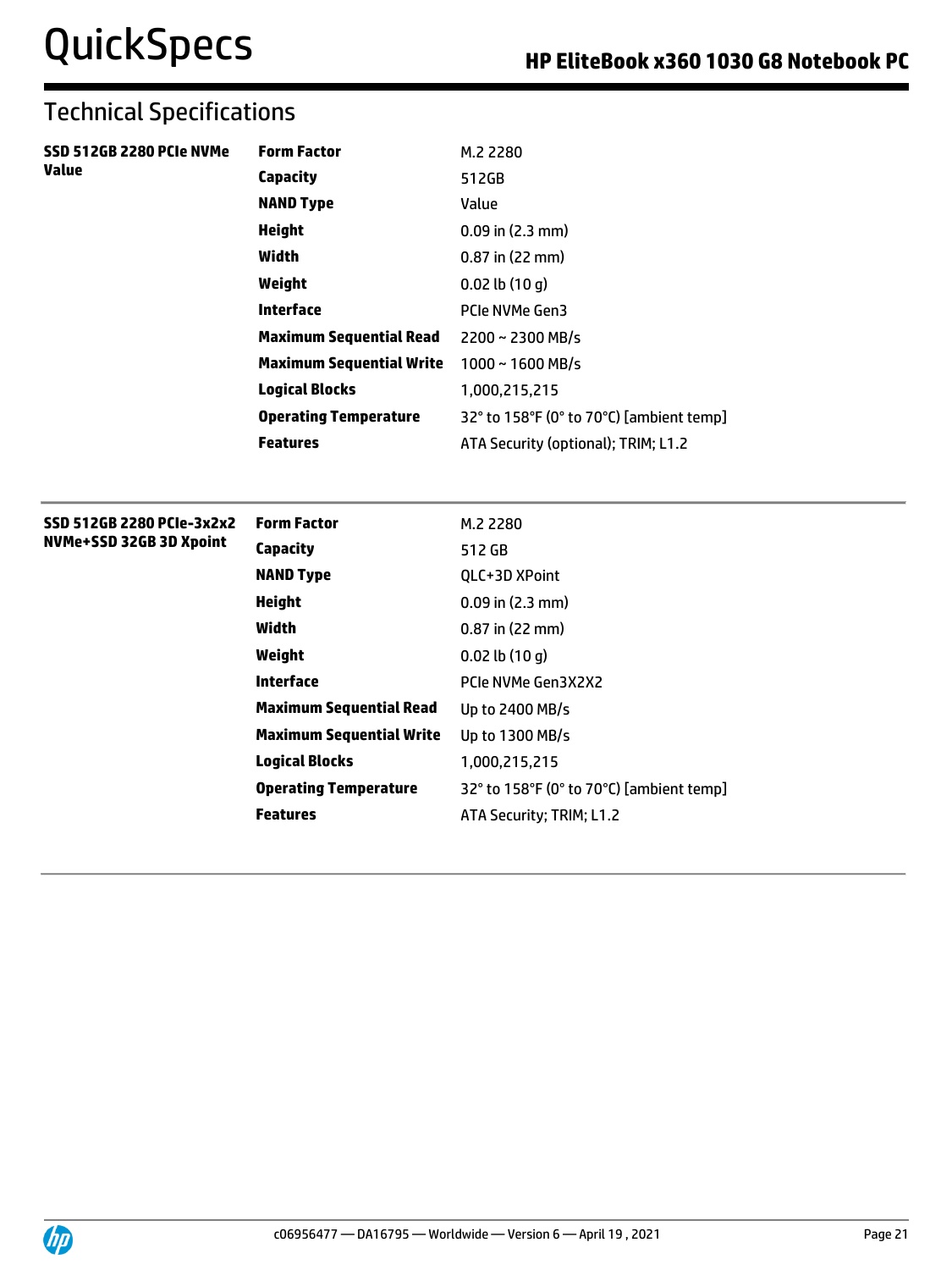| SSD 512GB 2280 PCIe-3x4          |  |
|----------------------------------|--|
| <b>NVMe Self Encrypted OPAL2</b> |  |
| Three Layer                      |  |

| Form Factor                  | M.2 2280                                        |
|------------------------------|-------------------------------------------------|
| Capacity                     | 512 GB                                          |
| <b>NAND Type</b>             | <b>TLC</b>                                      |
| Height                       | $0.09$ in (2.3 mm)                              |
| Width                        | $0.87$ in (22 mm)                               |
| Weight                       | $0.02$ lb $(10q)$                               |
| Interface                    | PCIe NVMe Gen3X4                                |
| Maximum Sequential Read      | $3100 \sim 3500$ MB/s                           |
| Maximum Sequential Write     | $2400 \sim 2956 \text{ MB/s}$                   |
| Logical Blocks               | 1,000,215,215                                   |
| <b>Operating Temperature</b> | 32° to 158°F (0° to 70°C) [ambient temp]        |
| Features                     | ATA Security (Option); TCG Opal 2.0; TRIM; L1.2 |

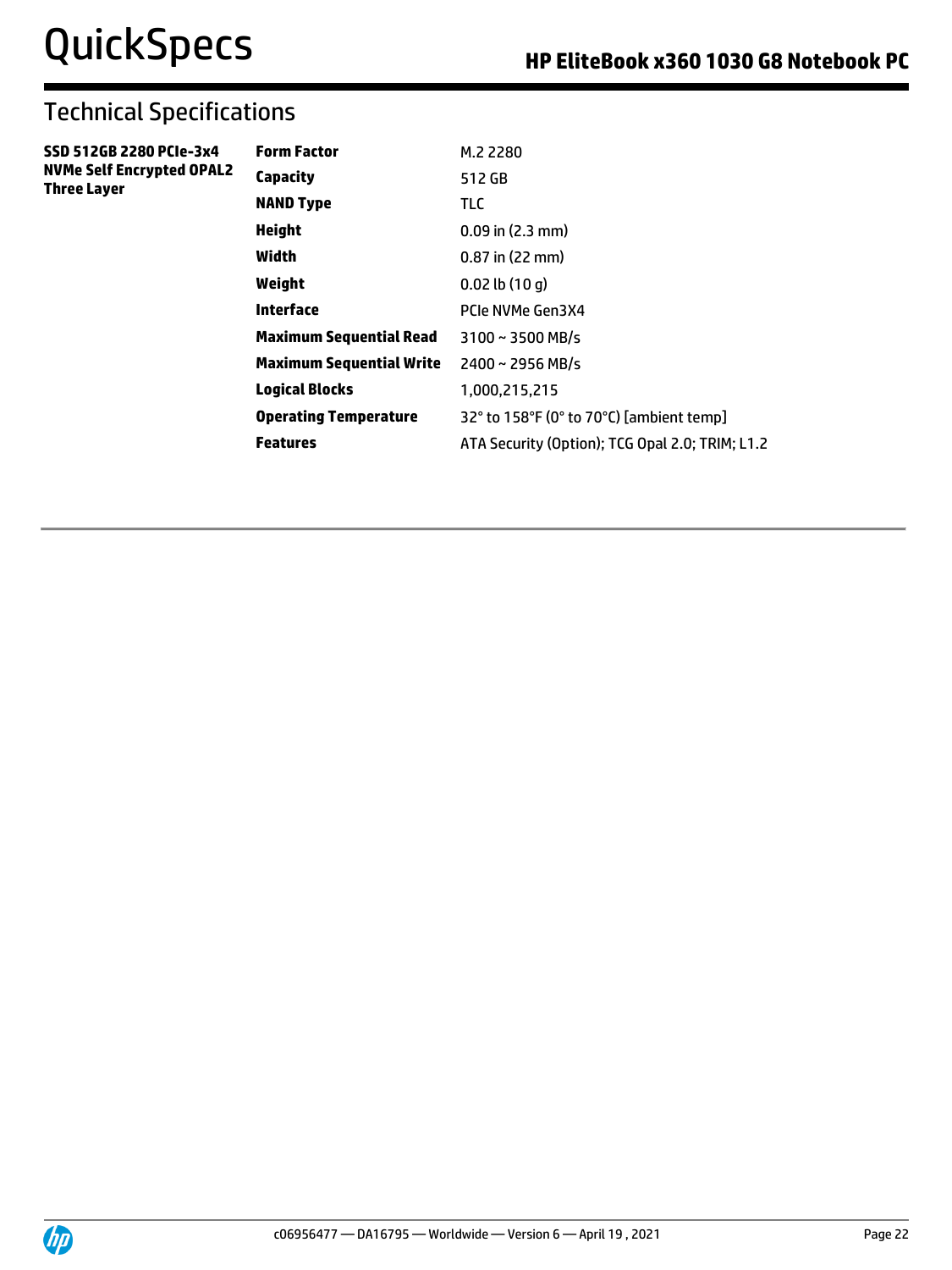## **NETWORKING/COMMUNICATIONS**

| Bluetooth®5 (802.11ax<br>2x2, supporting gigabit<br>data rate <sup>5</sup> (vPro ®) | Intel® Wi-Fi® 6 <sup>1</sup> AX201 + Wireless LAN Standards | IEEE 802.11a                                                    |
|-------------------------------------------------------------------------------------|-------------------------------------------------------------|-----------------------------------------------------------------|
|                                                                                     |                                                             | IEEE 802.11b                                                    |
|                                                                                     |                                                             | IEEE 802.11g                                                    |
|                                                                                     |                                                             | IEEE 802.11n                                                    |
|                                                                                     |                                                             | <b>IEEE 802.11ac</b>                                            |
|                                                                                     |                                                             | IEEE 802.11ax                                                   |
|                                                                                     |                                                             | IEEE 802.11d                                                    |
|                                                                                     |                                                             | IEEE 802.11e                                                    |
|                                                                                     |                                                             | IEEE 802.11h                                                    |
|                                                                                     |                                                             | IEEE 802.11i                                                    |
|                                                                                     |                                                             | IEEE 802.11k                                                    |
|                                                                                     |                                                             | IEEE 802.11r                                                    |
|                                                                                     |                                                             | <b>IEEE 802.11v</b>                                             |
|                                                                                     | <b>Interoperability</b>                                     | Features Wi-Fi 6 technology                                     |
|                                                                                     | <b>Frequency Band</b>                                       | 802.11b/g/n/ax                                                  |
|                                                                                     |                                                             | $•2.402 - 2.482$ GHz                                            |
|                                                                                     |                                                             | 802.11a/n/ac/ax                                                 |
|                                                                                     |                                                             | $-4.9 - 4.95$ GHz (Japan)                                       |
|                                                                                     |                                                             | $-5.15 - 5.25$ GHz                                              |
|                                                                                     |                                                             | $-5.25 - 5.35$ GHz                                              |
|                                                                                     |                                                             | $-5.47 - 5.725$ GHz                                             |
|                                                                                     |                                                             | $-5.825 - 5.850$ GHz                                            |
|                                                                                     | <b>Data Rates</b>                                           | •802.11b: 1, 2, 5.5, 11 Mbps                                    |
|                                                                                     |                                                             | •802.11g: 6, 9, 12, 18, 24, 36, 48, 54 Mbps                     |
|                                                                                     |                                                             | •802.11a: 6, 9, 12, 18, 24, 36, 48, 54 Mbps                     |
|                                                                                     |                                                             | •802.11n: MCS 0 ~ MCS 15, (20MHz, and 40MHz)                    |
|                                                                                     |                                                             | •802.11ac: MCS0 ~ MCS9, (1SS, and 2SS) (20MHz, 40MHz, ,80MHz &  |
|                                                                                     |                                                             | 160MHz)                                                         |
|                                                                                     |                                                             | • 802.11ax: MCS0 ~ MCS11, (1SS and 2SS) (20MHz, 40MHz, ,80MHz & |
|                                                                                     |                                                             | 160MHz)                                                         |
|                                                                                     | <b>Modulation</b>                                           | Direct Sequence Spread Spectrum                                 |
|                                                                                     |                                                             | OFDM, BPSK, QPSK, CCK, 16-QAM, 64-QAM, 256-QAM, 1024QAM         |
|                                                                                     | Security <sup>3</sup>                                       | LTE: 23 dBm                                                     |
|                                                                                     |                                                             | HSPA+: 23.5 dBm                                                 |
|                                                                                     | <b>Maximum power</b>                                        | •IEEE compliant 64 / 128 bit WEP encryption for a/b/g mode only |
|                                                                                     | consumption                                                 | •AES-CCMP: 128 bit in hardware                                  |
|                                                                                     |                                                             | •802.1x authentication                                          |
|                                                                                     |                                                             | .WPA, WPA2: 802.1x. WPA-PSK, WPA2-PSK, TKIP, and AES.           |
|                                                                                     |                                                             | •WPA2 certification                                             |
|                                                                                     |                                                             | •WPA3 certification                                             |

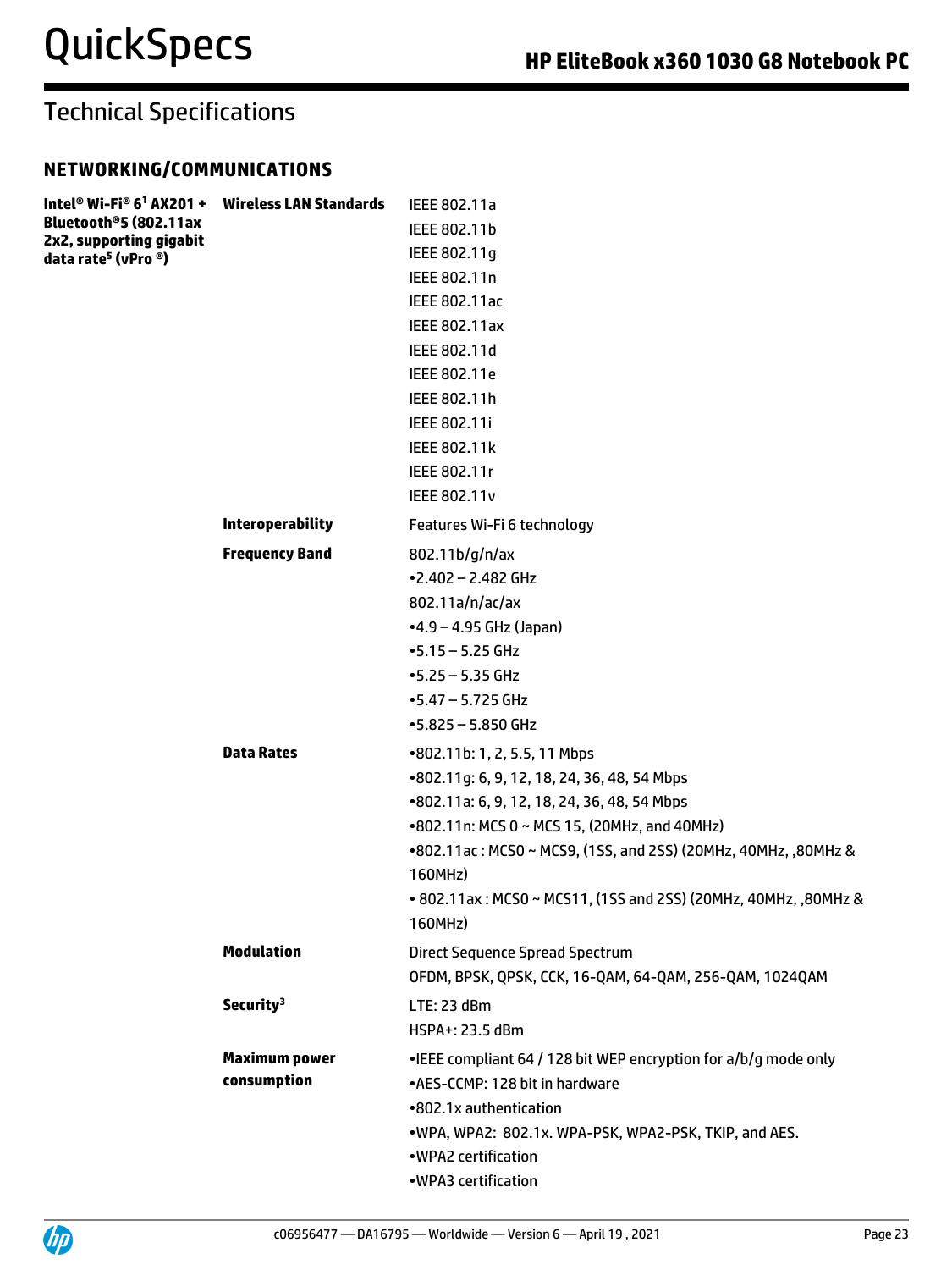|                                         | •IEEE 802.11i<br>•WAPI                                                                                                                 |
|-----------------------------------------|----------------------------------------------------------------------------------------------------------------------------------------|
| <b>Network Architecture</b>             | Ad-hoc (Peer to Peer)                                                                                                                  |
| <b>Models</b>                           | Infrastructure (Access Point Required)                                                                                                 |
| <b>Roaming</b>                          | IEEE 802.11 compliant roaming between access points                                                                                    |
| Output Power <sup>2</sup>               | • 802.11b: +18.5dBm minimum                                                                                                            |
|                                         | • 802.11g: +17.5dBm minimum                                                                                                            |
|                                         | • 802.11a: +18.5dBm minimum                                                                                                            |
|                                         | • 802.11n HT20(2.4GHz): +15.5dBm minimum                                                                                               |
|                                         | • 802.11n HT40(2.4GHz): +14.5dBm minimum                                                                                               |
|                                         | • 802.11n HT20(5GHz): +15.5dBm minimum                                                                                                 |
|                                         | • 802.11n HT40(5GHz): +14.5dBm minimum                                                                                                 |
|                                         | • 802.11ac VHT80(5GHz): +11.5dBm minimum                                                                                               |
|                                         | • 802.11ac VHT160(5GHz): +11.5dBm minimum                                                                                              |
|                                         | • 802.11ax HT40(2.4GHz): +10dBm minimum                                                                                                |
|                                         | • 802.11ax VHT160(5GHz): +10dBm minimum"                                                                                               |
| <b>Power Consumption</b>                | •Transmit mode: 2.0 W                                                                                                                  |
|                                         | •Receive mode:1.6 W                                                                                                                    |
|                                         | •Idle mode (PSP)180 mW (WLAN Associated)                                                                                               |
|                                         | •Idle mode:50 mW (WLAN unassociated)                                                                                                   |
|                                         | •Connected Standby/Modern Standby: 10mW                                                                                                |
|                                         | •Radio disabled:8 mW                                                                                                                   |
| <b>Power Management</b>                 | ACPI and PCI Express compliant power management                                                                                        |
|                                         | 802.11 compliant power saving mode                                                                                                     |
| <b>Receiver Sensitivity<sup>4</sup></b> | •802.11b, 1Mbps: -93.5dBm maximum                                                                                                      |
|                                         | •802.11b, 11Mbps: -84dBm maximum                                                                                                       |
|                                         | • 802.11a/g, 6Mbps: -86dBm maximum                                                                                                     |
|                                         | • 802.11a/g, 54Mbps: -72dBm maximum                                                                                                    |
|                                         | · 802.11n, MCS07: -67dBm maximum                                                                                                       |
|                                         | • 802.11n, MCS15: -64dBm maximum                                                                                                       |
|                                         | • 802.11ac, MCS0: -84dBm maximum                                                                                                       |
|                                         | · 802.11ac, MCS9: -59dBm maximum                                                                                                       |
|                                         | •802.11ax, MCS11(HT40): -59dBm maximum                                                                                                 |
|                                         | •802.11ax, MCS11(VHT160): -58.5dBm maximum                                                                                             |
| Antenna type                            | High efficiency antenna with spatial diversity, mounted in the display<br>enclosure                                                    |
|                                         | Two embedded dual band 2.4/5 GHz antennas are provided to the card to<br>support WLAN MIMO communications and Bluetooth communications |
| <b>Form Factor</b>                      | PCI-Express M.2 MiniCard with CNVi Interface                                                                                           |
| <b>Dimensions</b>                       | 1. Type 2230: 2.3 x 22.0 x 30.0 mm                                                                                                     |
|                                         | 2. Type 1216: 1.67 x 12.0 x 16.0 mm                                                                                                    |

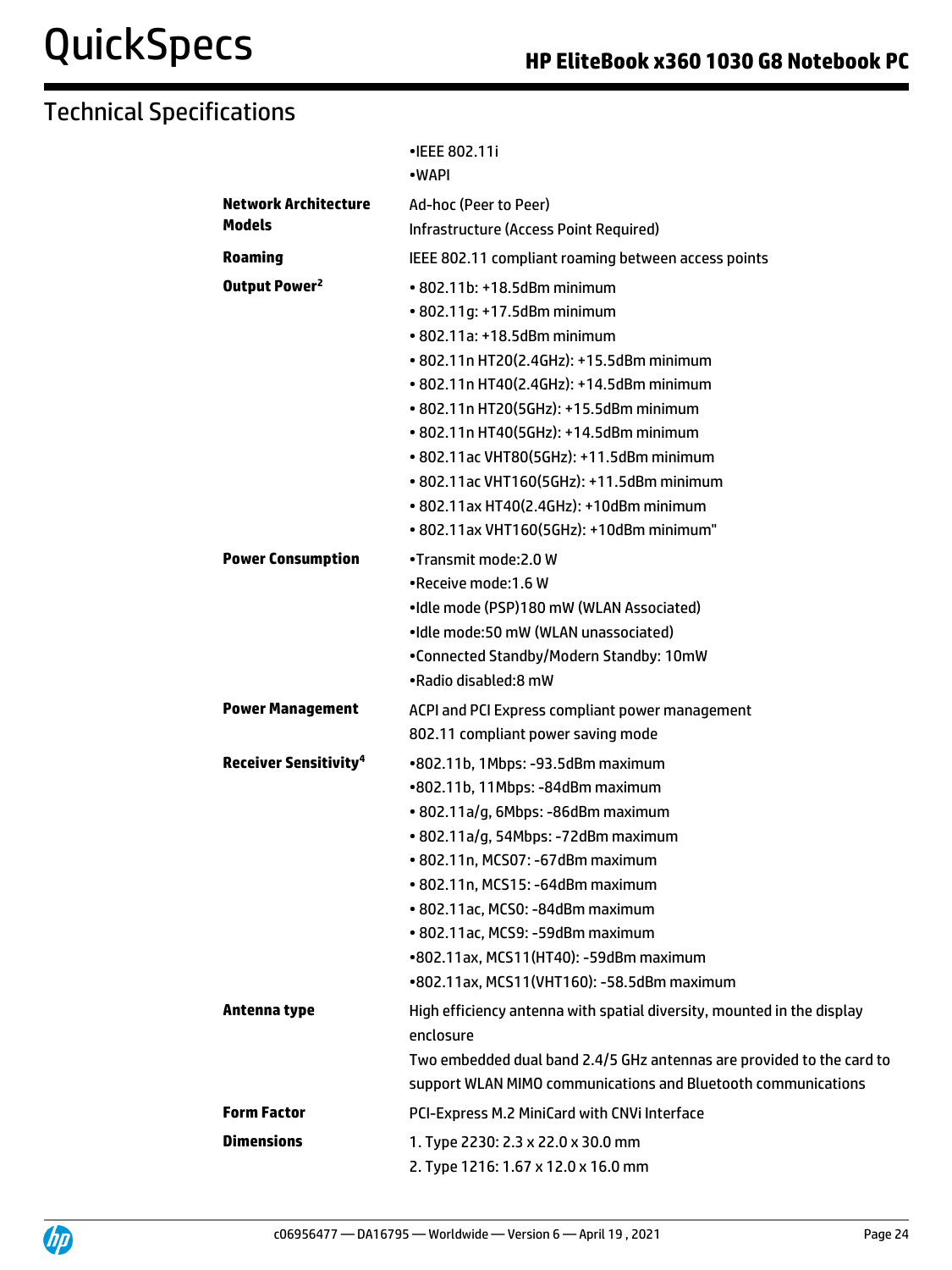# Technical Specifications

| Weight                   | 1. Type 2230: 2.8q                                                                                       |
|--------------------------|----------------------------------------------------------------------------------------------------------|
|                          | 2. Type 126: 1.3q                                                                                        |
| <b>Operating Voltage</b> | $3.3v + 1 - 9%$                                                                                          |
| <b>Temperature</b>       | Operating: 14° to 158° F (-10° to 70° C)<br>Non-operating: $-40^\circ$ to 176° F ( $-40^\circ$ to 80° C) |
| <b>Humidity</b>          | Operating: 10% to 90% (non-condensing)<br>Non-operating: 5% to 95% (non-condensing)                      |
| Altitude                 | Operating: 0 to 10,000 ft (3,048 m)<br>Non-operating: 0 to 50,000 ft (15,240 m)                          |
| <b>LED Activity</b>      | LED Amber - Radio OFF; LED White - Radio ON                                                              |

**HP Integrated Module with Bluetooth 4.0/4.1/4.2/5.0/5.1 Wireless Technology**

| <b>Bluetooth Specification</b>                                        | 4.0/4.1/4.2/5.0/5.1 Compliant                                                                                                                                                                                                                                                                                          |  |
|-----------------------------------------------------------------------|------------------------------------------------------------------------------------------------------------------------------------------------------------------------------------------------------------------------------------------------------------------------------------------------------------------------|--|
| <b>Frequency Band</b>                                                 | 2402 to 2480 MHz                                                                                                                                                                                                                                                                                                       |  |
| <b>Number of Available</b><br><b>Channels</b>                         | Legacy: 0~79 (1 MHz/CH)<br>BLE: 0~39 (2 MHz/CH)                                                                                                                                                                                                                                                                        |  |
| <b>Data Rates and</b><br><b>Throughput</b>                            | Legacy: 3 Mbps data rate; throughput up to 2.17 Mbps<br>BLE: 1 Mbps data rate; throughput up to 0.2 Mbps<br>Legacy: Synchronous Connection Oriented links up to 3, 64 kbps, voice<br>channels<br>Legacy: Asynchronous Connection Less links 2178.1 kbps/177.1 kbps<br>asymmetric (3-DH5) or 864 kbps symmetric (3-EV5) |  |
| <b>Transmit Power</b>                                                 | The Bluetooth component shall operate as a Class II Bluetooth device with<br>a maximum transmit power of +9.5 dBm for BR and EDR.                                                                                                                                                                                      |  |
| <b>Power Consumption</b>                                              | Peak (Tx): 330 mW<br>Peak (Rx): 230 mW<br>Selective Suspend: 17 mW                                                                                                                                                                                                                                                     |  |
| <b>Bluetooth Software</b><br><b>Supported</b><br><b>Link Topology</b> | Microsoft Windows Bluetooth Software                                                                                                                                                                                                                                                                                   |  |
| <b>Power Management</b>                                               | Microsoft Windows ACPI, and USB Bus Support                                                                                                                                                                                                                                                                            |  |
| <b>Certifications</b>                                                 | FCC (47 CFR) Part 15C, Section 15.247 & 15.249                                                                                                                                                                                                                                                                         |  |
| <b>Power Management</b><br><b>Certifications</b>                      | ETS 300 328, ETS 300 826<br>Low Voltage Directive IEC950<br>UL, CSA, and CE Mark                                                                                                                                                                                                                                       |  |
| <b>Bluetooth Profiles</b><br><b>Supported</b>                         | BT4.1-ESR 5/6/7 Compliance<br>LE Link Layer Ping<br><b>LE Dual Mode</b><br>LE Link Layer<br>LE Low Duty Cycle Directed Advertising                                                                                                                                                                                     |  |

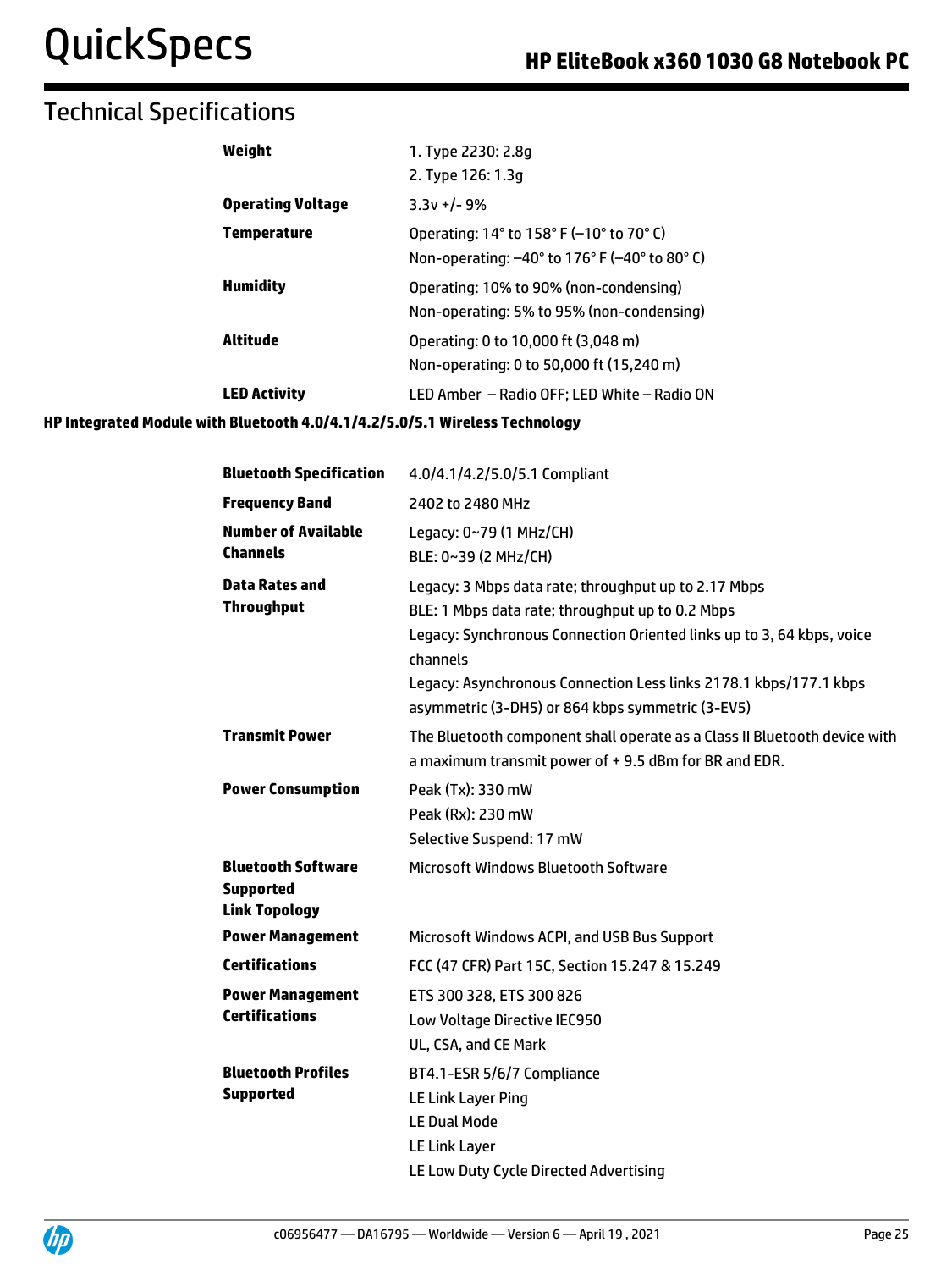LE L2CAP Connection Oriented Channels Train Nudging & Interlaced Scan

BT4.2 ESR08 Compliance

LE Secure Connection- Basic/Full

LE Privacy 1.2 –Link Layer Privacy

LE Privacy 1.2 –Extended Scanner Filter Policies

LE Data Packet Length Extension

FAX Profile (FAX)

Basic Imaging Profile (BIP)2

Headset Profile (HSP)

Hands Free Profile (HFP)

Advanced Audio Distribution Profile (A2DP)

**Security & Manageability** Intel® vPro™ support with appropriate Intel® chipset components

1. Wireless access point and internet service required and sold separately. Availability of public wireless access points limited. Wi-Fi 6 is backwards compatible with prior 802.11 specs. The specifications for Wi-Fi 6 (802.11ax) are draft and are not final. If the final specifications differ from the draft specifications, it may affect the ability of the notebook to communicate with other 802.11ax devices. Only available in countries where 802.11ax is supported.

2. The FCC has declared as of September 1, 2014 products that utilize passive scanning on channel

12/13 and are capable of transmitting must fully comply with requirements of 15.247 or otherwise disable those channels.

3. Check latest software/driver release for updates on supported security features.

4. Receiver sensitivity is measured at a packet error rate of 8% for 802.11b (CKK modulation) and a

packet error rate of 10% for 802.11a/g (OFDM modulation).

5. Wi-Fi 5 or 6 is designed to support gigabit data rate when transferring files between two devices connected to the same router. Requires a wireless router, sold separately, that supports 80MHz and higher channels.

| Intel® Wi-Fi® 6 <sup>1</sup> AX201            | Wireless LAN Standards  | IEEE 802.11a                |
|-----------------------------------------------|-------------------------|-----------------------------|
| and Bluetooth® 5.0                            |                         | IEEE 802.11b                |
| 802.11ax 2x2, supporting                      |                         | IEEE 802.11g                |
| gigabit data rate <sup>5</sup><br>(non-vPro®) |                         | IEEE 802.11n                |
|                                               |                         | <b>IEEE 802.11ac</b>        |
|                                               |                         | <b>IEEE 802.11ax</b>        |
|                                               |                         | IEEE 802.11d                |
|                                               |                         | IEEE 802.11e                |
|                                               |                         | IEEE 802.11h                |
|                                               |                         | <b>IEEE 802.11i</b>         |
|                                               |                         | <b>IEEE 802.11k</b>         |
|                                               |                         | IEEE 802.11r                |
|                                               |                         | <b>IEEE 802.11v</b>         |
|                                               | <b>Interoperability</b> | Features Wi-Fi 6 technology |
|                                               | <b>Frequency Band</b>   | 802.11b/g/n/ax              |
|                                               |                         | $-2.402 - 2.482$ GHz        |
|                                               |                         |                             |

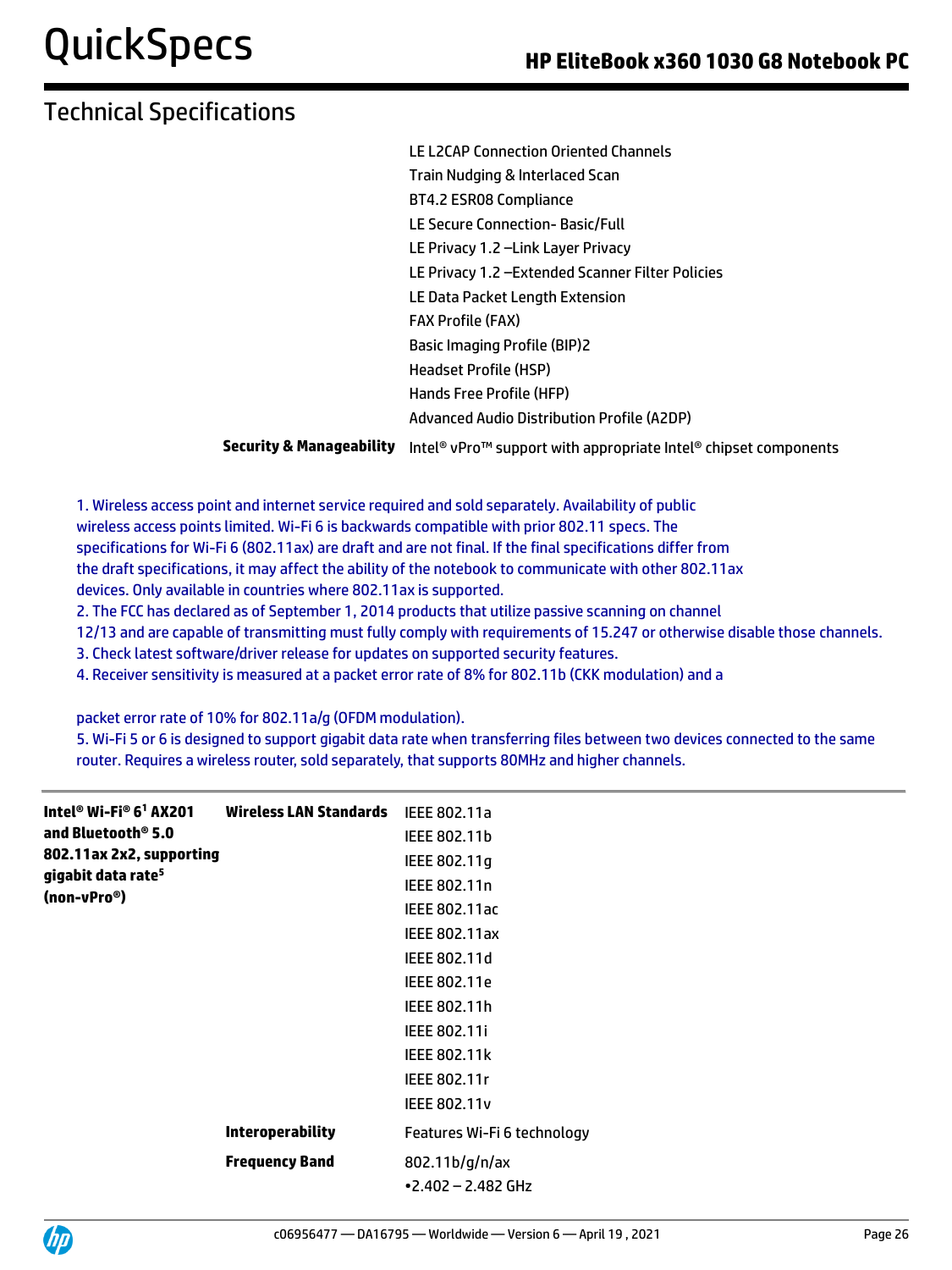|                                 | 802.11a/n/ac/ax                                                           |
|---------------------------------|---------------------------------------------------------------------------|
|                                 | $-4.9 - 4.95$ GHz (Japan)                                                 |
|                                 | $-5.15 - 5.25$ GHz                                                        |
|                                 | $-5.25 - 5.35$ GHz                                                        |
|                                 | $-5.47 - 5.725$ GHz                                                       |
|                                 | $-5.825 - 5.850$ GHz                                                      |
| <b>Data Rates</b>               | •802.11b: 1, 2, 5.5, 11 Mbps                                              |
|                                 | •802.11g: 6, 9, 12, 18, 24, 36, 48, 54 Mbps                               |
|                                 | •802.11a: 6, 9, 12, 18, 24, 36, 48, 54 Mbps                               |
|                                 | •802.11n: MCS 0 ~ MCS 15, (20MHz, and 40MHz)                              |
|                                 | •802.11ac: MCS0 ~ MCS9, (1SS, and 2SS) (20MHz, 40MHz, ,80MHz &<br>160MHz) |
|                                 | • 802.11ax: MCS0 ~ MCS11, (1SS and 2SS) (20MHz, 40MHz, ,80MHz &           |
|                                 | 160MHz)                                                                   |
| <b>Modulation</b>               | Direct Sequence Spread Spectrum                                           |
|                                 | OFDM, BPSK, QPSK, CCK, 16-QAM, 64-QAM, 256-QAM                            |
|                                 | , 1024QAM                                                                 |
| Security <sup>3</sup>           | • IEEE compliant 64 /128 bit WEP encryption for a/b/g mode only           |
|                                 | •AES-CCMP: 128 bit in hardware                                            |
|                                 | .802.1x authentication                                                    |
|                                 | .WPA, WPA2: 802.1x. WPA-PSK, WPA2-PSK, TKIP, and AES.                     |
|                                 | •WPA2 certification                                                       |
|                                 | •WPA3 certification                                                       |
|                                 | •IEEE 802.11i                                                             |
|                                 | •WAPI                                                                     |
| <b>Network Architecture</b>     | Ad-hoc (Peer to Peer)                                                     |
| <b>Models</b>                   | Infrastructure (Access Point Required)                                    |
| <b>Roaming</b>                  | IEEE 802.11 compliant roaming between access points                       |
| <b>Output Power<sup>2</sup></b> | • 802.11b : +18.5dBm minimum                                              |
|                                 | • 802.11g: +17.5dBm minimum                                               |
|                                 | • 802.11a: +18.5dBm minimum                                               |
|                                 | • 802.11n HT20(2.4GHz): +15.5dBm minimum                                  |
|                                 | • 802.11n HT40(2.4GHz): +14.5dBm minimum                                  |
|                                 | • 802.11n HT20(5GHz): +15.5dBm minimum                                    |
|                                 | • 802.11n HT40(5GHz): +14.5dBm minimum                                    |
|                                 | • 802.11ac VHT80(5GHz): +11.5dBm minimum                                  |
|                                 | • 802.11ac VHT160(5GHz): +11.5dBm minimum                                 |
|                                 | • 802.11ax HT40(2.4GHz): +10dBm minimum                                   |
|                                 | • 802.11ax VHT160(5GHz): +10dBm minimum                                   |
| <b>Power Consumption</b>        | •Transmit mode 2.0 W                                                      |
|                                 | •Receive mode 1.6 W                                                       |
|                                 | •Idle mode (PSP) 180 mW (WLAN Associated)                                 |
|                                 |                                                                           |

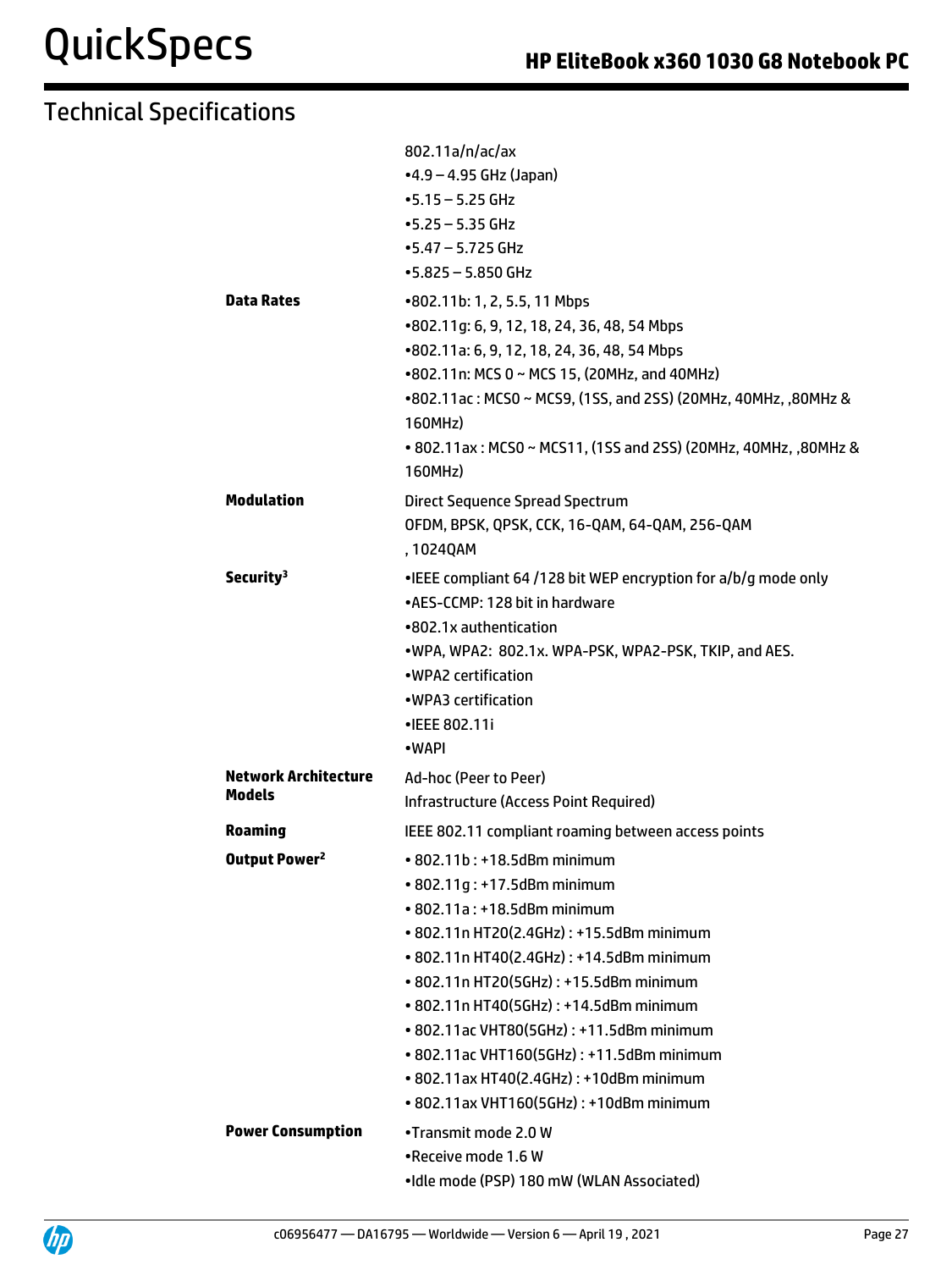|                                               | •Idle mode 50 mW (WLAN unassociated)                                                                                                   |
|-----------------------------------------------|----------------------------------------------------------------------------------------------------------------------------------------|
|                                               | •Connected Standby 10mW                                                                                                                |
|                                               | •Radio disabled 8 mW                                                                                                                   |
| <b>Power Management</b>                       | ACPI and PCI Express compliant power management                                                                                        |
|                                               | 802.11 compliant power saving mode                                                                                                     |
| <b>Receiver Sensitivity<sup>4</sup></b>       | •802.11b, 1Mbps: -93.5dBm maximum                                                                                                      |
|                                               | •802.11b, 11Mbps: -84dBm maximum                                                                                                       |
|                                               | • 802.11a/g, 6Mbps: -86dBm maximum                                                                                                     |
|                                               | · 802.11a/g, 54Mbps: -72dBm maximum                                                                                                    |
|                                               | • 802.11n, MCS07: -67dBm maximum                                                                                                       |
|                                               | • 802.11n, MCS15: -64dBm maximum                                                                                                       |
|                                               | • 802.11ac, MCS0: -84dBm maximum                                                                                                       |
|                                               | • 802.11ac, MCS9: -59dBm maximum                                                                                                       |
|                                               | •802.11ax, MCS11(HT40): -59dBm maximum                                                                                                 |
|                                               | •802.11ax, MCS11(VHT160): -58.5dBm maximum                                                                                             |
| Antenna type                                  | High efficiency antenna with spatial diversity, mounted in the display<br>enclosure                                                    |
|                                               | Two embedded dual band 2.4/5 GHz antennas are provided to the card to<br>support WLAN MIMO communications and Bluetooth communications |
|                                               |                                                                                                                                        |
| <b>Form Factor</b>                            | PCI-Express M.2 Mini Card with CNVi Interface                                                                                          |
| <b>Dimensions</b>                             | 1. Type 2230: 2.3 x 22.0 x 30.0 mm<br>2. Type 1216: 1.67 x 12.0 x 16.0 mm                                                              |
| Weight                                        | 1. Type 2230: 2.8g                                                                                                                     |
|                                               | 2. Type 126: 1.3g                                                                                                                      |
| <b>Operating Voltage</b>                      | $3.3v + 1 - 9%$                                                                                                                        |
| <b>Temperature</b>                            | Operating: 14° to 158° F (-10° to 70° C)                                                                                               |
|                                               | Non-operating: -40° to 176° F (-40° to 80° C)                                                                                          |
| <b>Humidity</b>                               | Operating: 10% to 90% (non-condensing)                                                                                                 |
|                                               | Non-operating: 5% to 95% (non-condensing)                                                                                              |
| <b>Altitude</b>                               | Operating: 0 to 10,000 ft (3,048 m)                                                                                                    |
|                                               | Non-operating: 0 to 50,000 ft (15,240 m)                                                                                               |
| <b>LED Activity</b>                           | LED Amber - Radio OFF; LED Off - Radio ON                                                                                              |
|                                               | HP Integrated Module with Bluetooth 4.0/4.1/4.2/5.0/5.1 Wireless Technology                                                            |
| <b>Bluetooth Specification</b>                | 4.0/4.1/4.2/5.0/5.1 Compliant                                                                                                          |
| <b>Frequency Band</b>                         | 2402 to 2480 MHz                                                                                                                       |
|                                               |                                                                                                                                        |
| <b>Number of Available</b><br><b>Channels</b> | Legacy: 0~79 (1 MHz/CH)<br>BLE: 0~39 (2 MHz/CH)                                                                                        |
| <b>Data Rates and</b>                         | Legacy: 3 Mbps data rate; throughput up to 2.17 Mbps                                                                                   |
| <b>Throughput</b>                             | BLE: 1 Mbps data rate; throughput up to 0.2 Mbps                                                                                       |
|                                               | Legacy: Synchronous Connection Oriented links up to 3, 64 kbps, voice                                                                  |

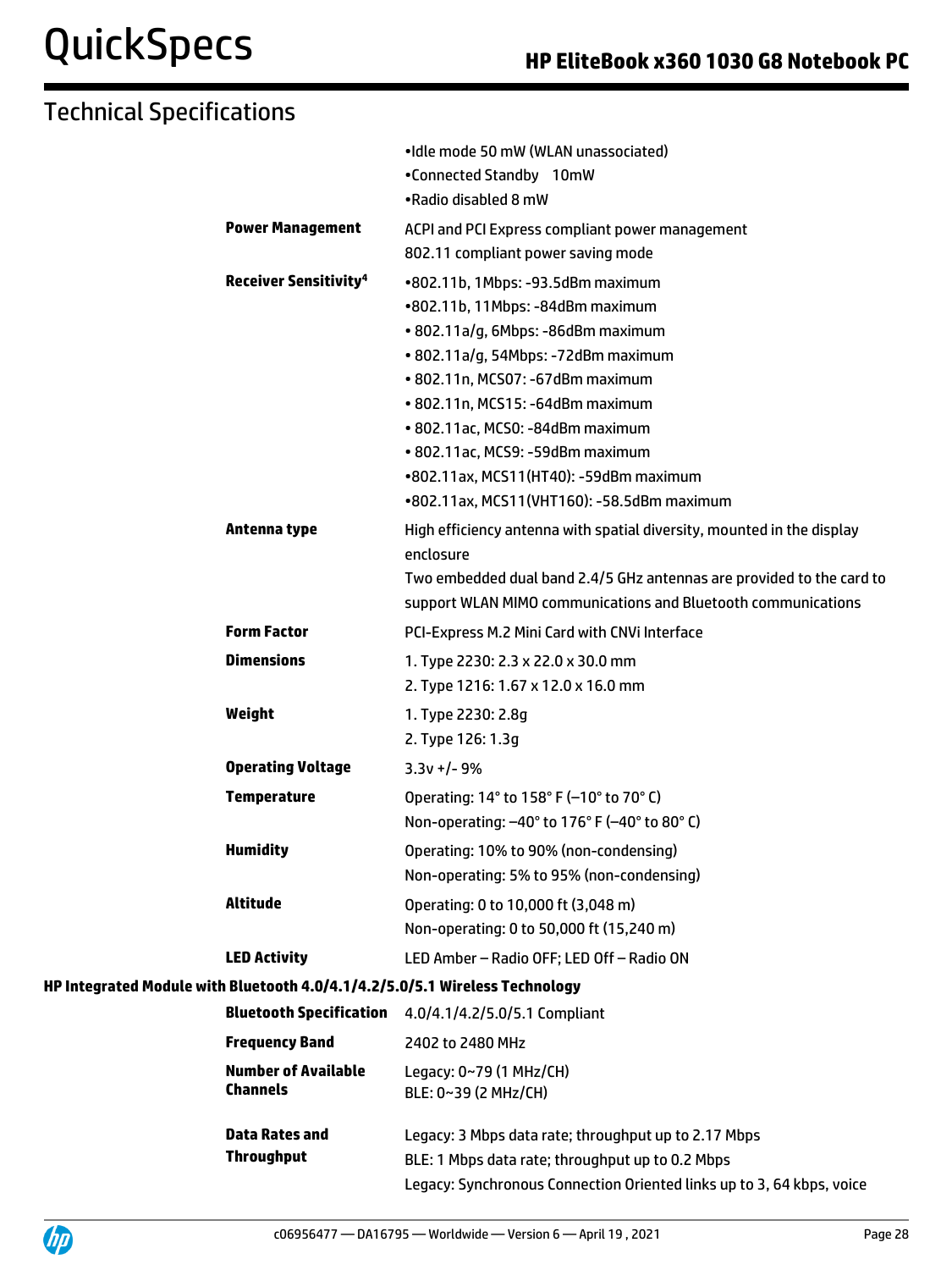## Technical Specifications

|                           | channels                                                                  |
|---------------------------|---------------------------------------------------------------------------|
|                           | Legacy: Asynchronous Connection Less links 2178.1 kbps/177.1 kbps         |
|                           | asymmetric (3-DH5) or 864 kbps symmetric (3-EV5)                          |
| <b>Transmit Power</b>     | The Bluetooth component shall operate as a Class II Bluetooth device with |
|                           | a maximum transmit power of + 9.5 dBm for BR and EDR.                     |
| <b>Power Consumption</b>  | Peak (Tx): 330 mW                                                         |
|                           | Peak (Rx): 230 mW                                                         |
|                           | Selective Suspend: 17 mW                                                  |
| <b>Bluetooth Software</b> | Microsoft Windows Bluetooth Software                                      |
| <b>Supported</b>          |                                                                           |
| <b>Link Topology</b>      |                                                                           |
| <b>Power Management</b>   | Microsoft Windows ACPI, and USB Bus Support                               |
| <b>Certifications</b>     | FCC (47 CFR) Part 15C, Section 15.247 & 15.249                            |
| <b>Power Management</b>   | ETS 300 328, ETS 300 826                                                  |
| <b>Certifications</b>     | Low Voltage Directive IEC950                                              |
|                           | UL, CSA, and CE Mark                                                      |
| <b>Bluetooth Profiles</b> | BT4.1-ESR 5/6/7 Compliance                                                |
| <b>Supported</b>          | LE Link Layer Ping                                                        |
|                           | <b>LE Dual Mode</b>                                                       |
|                           | LE Link Layer                                                             |
|                           | LE Low Duty Cycle Directed Advertising                                    |
|                           | LE L2CAP Connection Oriented Channels                                     |
|                           | Train Nudging & Interlaced Scan                                           |
|                           | BT4.2 ESR08 Compliance                                                    |
|                           | LE Secure Connection-Basic/Full                                           |
|                           | LE Privacy 1.2 -Link Layer Privacy                                        |
|                           | LE Privacy 1.2 - Extended Scanner Filter Policies                         |
|                           | LE Data Packet Length Extension<br><b>FAX Profile (FAX)</b>               |
|                           | <b>Basic Imaging Profile (BIP)2</b>                                       |
|                           | <b>Headset Profile (HSP)</b>                                              |
|                           | Hands Free Profile (HFP)                                                  |
|                           | <b>Advanced Audio Distribution Profile (A2DP)</b>                         |
|                           |                                                                           |

1. Wireless access point and internet service required and sold separately. Availability of public wireless access points limited. Wi-Fi 6 is backwards compatible with prior 802.11 specs. The specifications for Wi-Fi 6 (802.11ax) are draft and are not final. If the final specifications differ from the draft specifications, it may affect the ability of the notebook to communicate with other 802.11ax devices. Only available in countries where 802.11ax is supported.

2. The FCC has declared as of September 1, 2014 products that utilize passive scanning on channel

12/13 and are capable of transmitting must fully comply with requirements of 15.247 or otherwise disable those channels.

3. Check latest software/driver release for updates on supported security features.

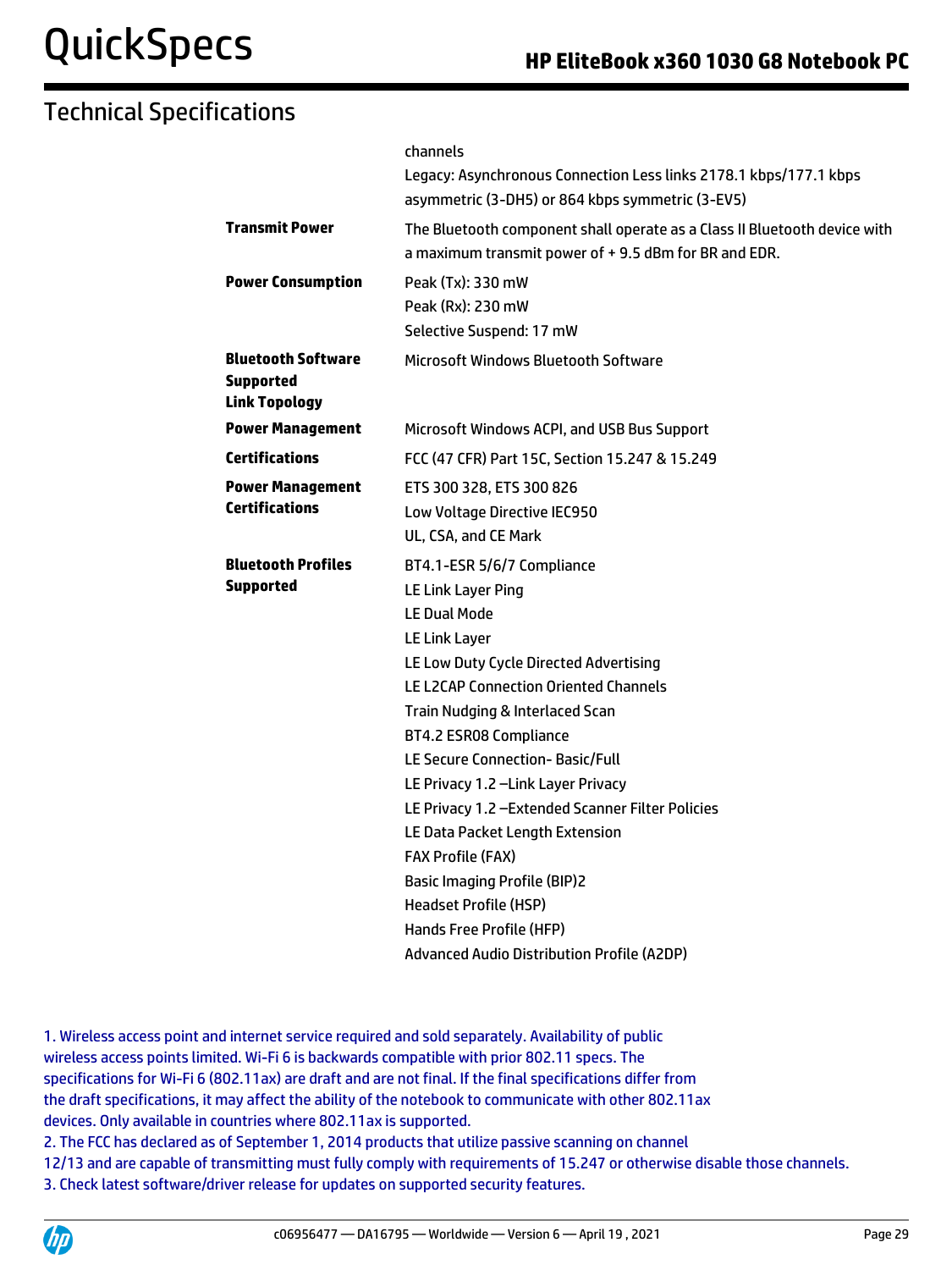## Technical Specifications

4. Receiver sensitivity is measured at a packet error rate of 8% for 802.11b (CKK modulation) and apacket error rate of 10% for 802.11a/g (OFDM modulation).

5. Wi-Fi 5 or 6 is designed to support gigabit data rate when transferring files between two devices connected to the same router. Requires a wireless router, sold separately, that supports 80MHz and higher channels.

| Qualcomm®                      | <b>Technology/Operating</b> | WCDMA/HSDPA/HSUPA/HSPA+ operating bands:              |
|--------------------------------|-----------------------------|-------------------------------------------------------|
| Snapdragon™<br><b>X555G</b>    | bands                       | Band 1: 1920 to 1980 MHz (UL), 2110 to 2170 MHz (DL)  |
| <b>Modem (5G +</b>             |                             | Band 2: 1850 to 1910 MHz (UL), 1930 to 1990 MHz (DL)  |
| <b>LTE CAT 20)<sup>1</sup></b> |                             | Band 4: 1710 to 1755 MHz (UL), 2110 to 2155 MHz (DL)  |
|                                |                             | Band 5: 824 to 849 MHz (UL), 869 to 894 MHz (DL)      |
|                                |                             | Band 6: 830 to 840 MHz (UL), 875 to 885 MHz (DL)      |
|                                |                             | Band 8: 880 to 915 MHz (UL), 925 to 960 MHz (DL)      |
|                                |                             | Band 9: 1750 to 1785 MHz(UL), 1845to 1880 MHz (DL)    |
|                                |                             | Band 19: 830 to 845 MHz (UL), 875 to 890 MHz (DL)     |
|                                |                             | LTE FDD/TDD operating bands:                          |
|                                |                             | Band 1: 1920 to 1980 MHz (UL), 2110 to 2170 MHz (DL)  |
|                                |                             | Band 2: 1850 to 1910 MHz (UL), 1930 to 1990 MHz (DL)  |
|                                |                             | Band 3: 1710 to 1785 MHz (UL), 1805 to 1880 MHz (DL)  |
|                                |                             | Band 4: 1710 to 1755 MHz (UL), 2110 to 2155 MHz (DL)  |
|                                |                             | Band 5: 824 to 849 MHz (UL), 869 to 894 MHz (DL)      |
|                                |                             | Band 7: 2500 to 2570 MHz (UL), 2620 to 2690 MHz (DL)  |
|                                |                             | Band 8: 880 to 915 MHz (UL), 925 to 960 MHz (DL)      |
|                                |                             | Band 12: 699 to 716 MHz (UL), 729 to 746 MHz (DL)     |
|                                |                             | Band 13: 777 to 787 MHz (UL), 746 to 756 MHz (DL)     |
|                                |                             | Band 14: 788 to 798 MHz (UL), 758 to 768 MHz (DL)     |
|                                |                             | Band 17: 704 to 716 MHz (UL), 734 to 746 MHz (DL)     |
|                                |                             | Band 18: 815 to 830 MHz (UL), 860 to 875 MHz (DL)     |
|                                |                             | Band 19: 830 to 845 MHz (UL), 875 to 890 MHz (DL)     |
|                                |                             | Band 20: 832 to 862 MHz (UL), 791 to 821 MHz (DL)     |
|                                |                             | Band 25: 1850 to 1915 MHz (UL), 1930 to 1995 MHz (DL) |
|                                |                             | Band 26: 814 to 849 MHz (UL), 859 to 894 MHz (DL)     |
|                                |                             | Band 28: 703 to 748 MHz (UL), 758 to 803 MHz (DL)     |
|                                |                             | Band 29: 717 to 728 MHz (DL)                          |
|                                |                             | Band 30: 2305 to 2315 MHz (UL) 2350 to 2360 MHz (DL)  |
|                                |                             | Band 32: 1452 to 1496 MHz (DL)                        |
|                                |                             | Band 34: 2010 to 2025 MHz (UL/DL)                     |
|                                |                             | Band 38: 2570 to 2620 MHz (UL/DL)                     |
|                                |                             | Band 39: 1880 to 1920 MHz (UL/DL)                     |
|                                |                             | Band 40: 2300 to 2400 MHz (UL/DL)                     |
|                                |                             | Band 41: 2496 to 2690 MHz (UL/DL)                     |
|                                |                             | Band 42: 3400 to 3600 MHZ (UL/DL)                     |
|                                |                             | Band 46: 5150 to 5925 MHZ (DL)                        |
|                                |                             | Band 48: 3550 to 3700 MHZ (UL/DL)                     |
|                                |                             | Band 66: 1710 to 1800 MHz (UL), 2110 to 2200 MHz (DL) |
|                                |                             | Band 71: 663 to 698 MHz (UL), 617 to 652 MHz (DL)     |
|                                |                             | 5GNR Sub 6GHZ                                         |
|                                |                             | n1: 1920 to 1980 MHz (UL), 2110 to 2170 MHz (DL)      |
|                                |                             | n2: 1850 to 1910 MHz (UL), 1930 to 1990 MHz (DL)      |

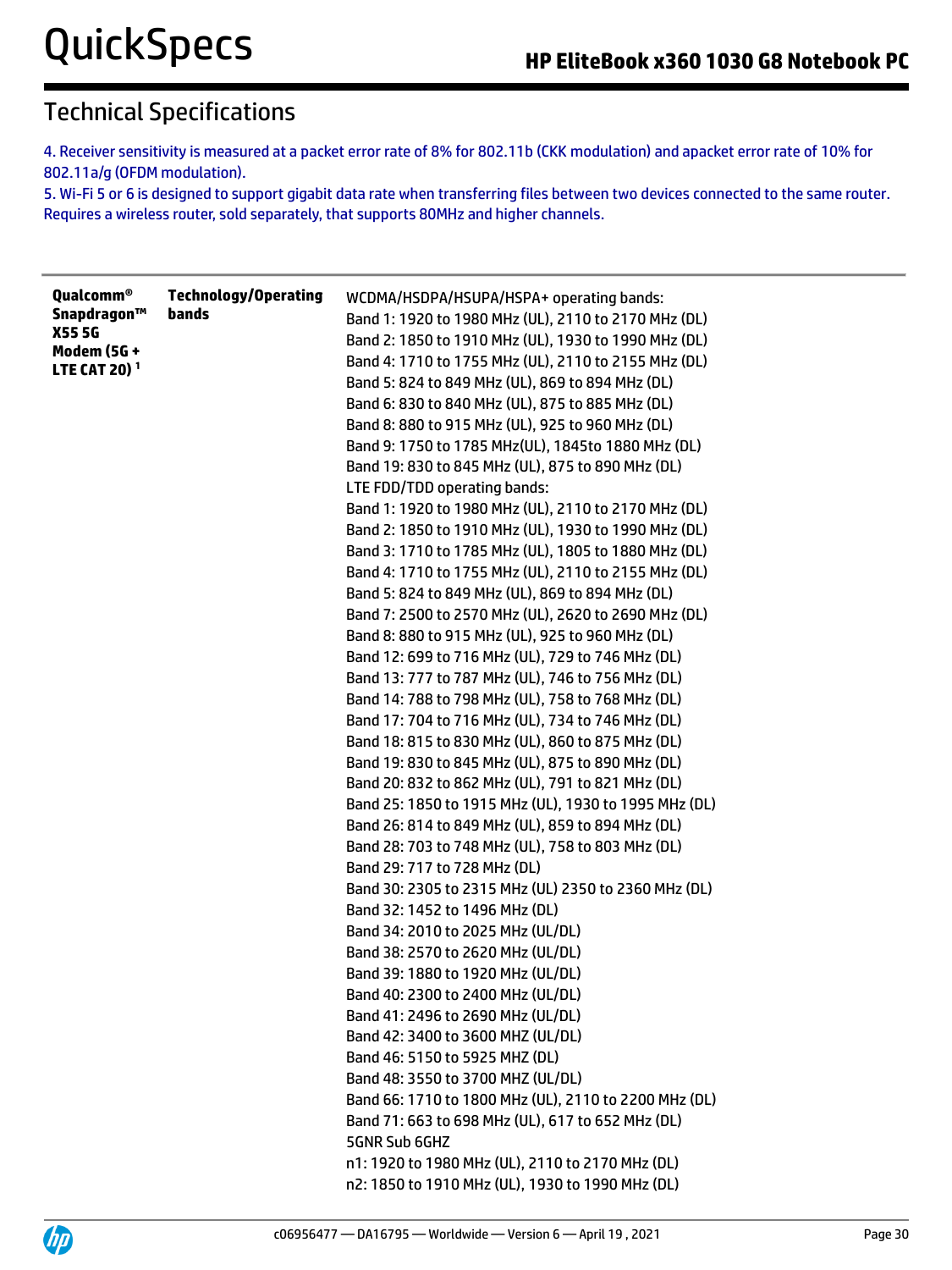|                                        | n3: 1710 to 1785 MHz (UL), 1805 to 1880 MHz (DL)                              |
|----------------------------------------|-------------------------------------------------------------------------------|
|                                        | n5: 824 to 849 MHz (UL), 869 to 894 MHz (DL)                                  |
|                                        | n7: 2500 to 2570 MHz (UL), 2620 to 2690 MHz (DL)                              |
|                                        | n8: 880 to 915 MHz (UL), 925 to 960 MHz (DL)                                  |
|                                        | n12: 699 to 716 MHz (UL), 729 to 746 MHz (DL)                                 |
|                                        | n20: 832 to 862 MHz (UL), 791 to 821 MHz (DL)                                 |
|                                        | n28: 703 to 748 MHz (UL), 758 to 803 MHz (DL)                                 |
|                                        | n41: 2496 to 2690 MHz (UL/DL)                                                 |
|                                        | n66: 1710 to 1800 MHz (UL), 2110 to 2200 MHz (DL)                             |
|                                        | n71: 663 to 698 MHz (UL), 617 to 652 MHz (DL)                                 |
|                                        | n77: 3300 to 4200 MHz (UL/DL)                                                 |
|                                        | n78: 3300 to 3800 MHz (UL/DL)                                                 |
|                                        | n79: 4400 to 5000 MHz (UL/DL)                                                 |
| <b>Wireless protocol</b>               | <b>5GNR Air Interface</b>                                                     |
| <b>standards</b>                       | l 3GPP Rel15 5G NR sub-6                                                      |
|                                        | LTE Rel14                                                                     |
|                                        | 20 layers and 2 Gbps downlink (DL) throughput $-4 \times 4$ MIMO across 5x CA |
|                                        | 200 Mbps uplink (UL) throughput - 40 MHz ULCA and 256 QAM                     |
|                                        | <b>WCDMA</b>                                                                  |
|                                        | R99, 3GPP Release 5, 6, 7 and 8 UMTS Specification                            |
| <b>GPS</b>                             | Standalone, A-GPS (MS-A, MS-B)                                                |
| <b>GPS bands</b>                       | GPS: L1 (1575.42MHz); L5 (1176MHz)                                            |
|                                        | <b>GLONASS: L1 (1602MHz)</b>                                                  |
|                                        | BeidouB1(1561.098MHz)                                                         |
|                                        | Galileo E1 (1575.42); E5a (1176MHz)                                           |
| <b>Maximum data rates</b>              | 5G sub 6G: 3.8 Gbps                                                           |
|                                        | LTE: ue-CategoryDL 20, (DL: 2 Gbps)                                           |
|                                        | ue-CategoryUL 13, (UL: 150Mbps)                                               |
|                                        | DC-HSPA+: 42 Mbps (Download), 5.76 Mbps (Upload)                              |
|                                        | HSPA+: 21Mbps (Download), 5.76 Mbps (Upload)                                  |
| <b>Maximum output</b>                  | LTE: 23 dBm in all band except B41                                            |
| power                                  | LTE B41 HPUE = $26dBm$                                                        |
|                                        | HSPA+: 23.5 dBm                                                               |
| <b>Maximum power</b><br>consumption    | 5G Sub 6:2500 mA                                                              |
|                                        | LTE: 1,300 mA (peak); 1100 mA (average)                                       |
|                                        | HSPA+: 1,100 mA (peak); 800 mA (average)                                      |
| <b>Form Factor</b>                     | M.2, 3042-S3 Key B                                                            |
| Weight                                 | 8 <sub>g</sub>                                                                |
| <b>Dimensions</b>                      | 42 mm × 30 mm × 2.6 mm                                                        |
| (Length x Width x<br><b>Thickness)</b> |                                                                               |

1. 5G module is an optional feature that must be configured at purchase. AT&T and T-Mobile networks supported in the U.S. Module designed for 5G networks as carriers deploy Evolved-Universal Terrestrial Radio Access New Radio Dual Connectivity (ENDC) with both 100Mhz of 5G NR and LTE channel bandwidth, using 256QAM 4x4 as defined by 3GPP, requires activation and separately purchased service contract. Check with service provider for coverage and availability in your area. Connection, upload and download speeds will vary due to network, location, environment, network conditions, and other factors. 5G not available on all products, in all regions. Backwards compatible to 4G LTE and 3G HSPA technologies. 5G module planned to be available in select countries, where carrier supported.

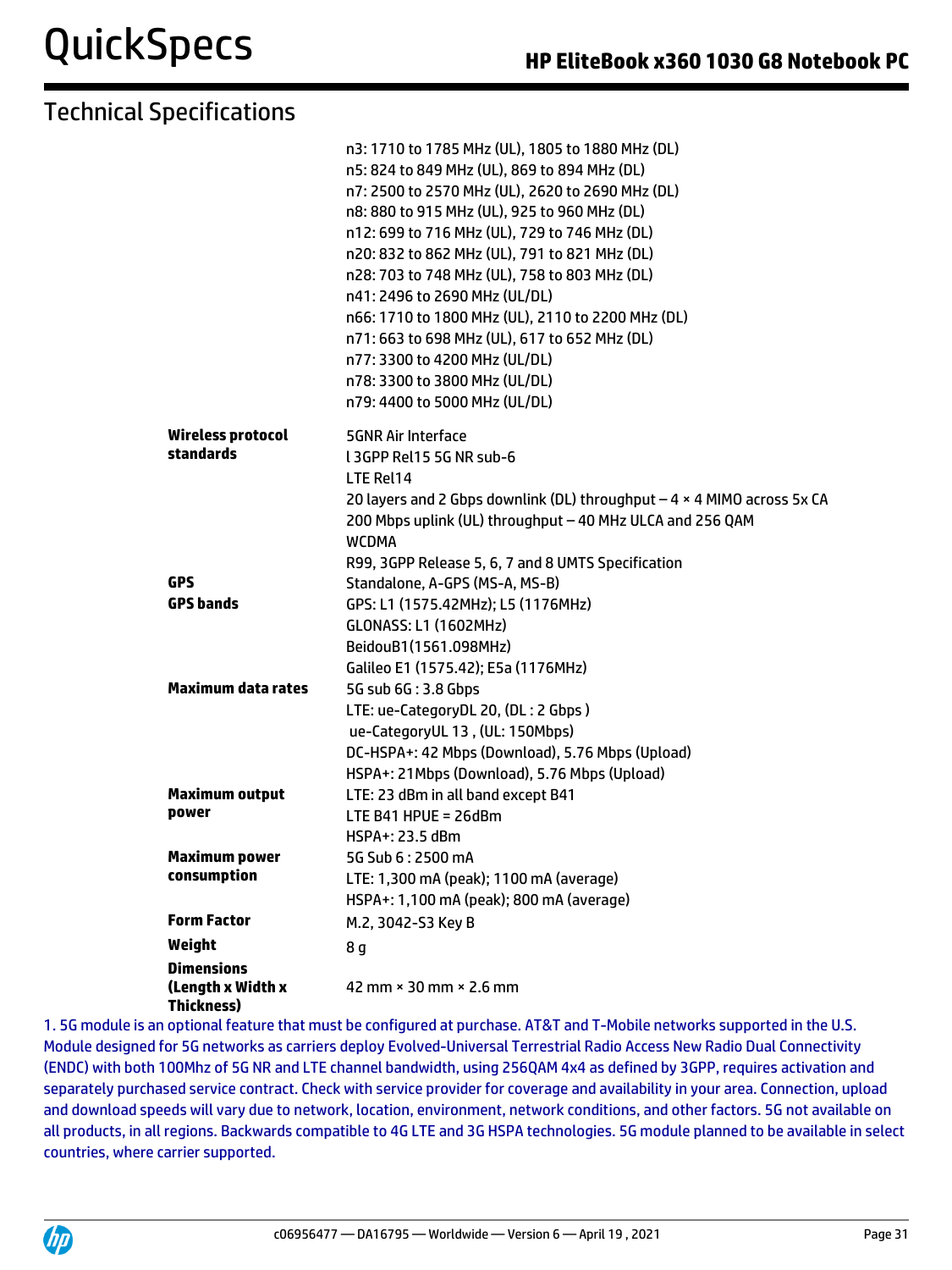| Intel® XMM™ 7360 LTE- | <b>Technology/Operating</b> | <b>FDD LTE:</b>                                                                         |
|-----------------------|-----------------------------|-----------------------------------------------------------------------------------------|
| Advanced <sup>1</sup> | <b>bands</b>                | LTE: 2100 (Band 1), 1900 (Band 2), 1800 (Band 3), 1700 (Band 4),                        |
|                       |                             | 850 (Band 5), 2600 (Band 7), 900 (Band 8), 1400 (Band 11), 700 (Band 12),               |
|                       |                             | 700 (Band 13)                                                                           |
|                       |                             | 700 (Band 17), 850 (Band 18), 850 (Band 19), 800 (Band 20), 1450 (Band                  |
|                       |                             | 21), 850 (Band 26)                                                                      |
|                       |                             | 700 (Band 28) MHz, 700 (Band 29), 2300 (Band 30), 2100 (Band 66) MHz<br><b>TDD LTE:</b> |
|                       |                             | 2600 (Band 38), 1900 (Band 39), 2300 (Band 40), 2500 (Band 41) MHz                      |
|                       |                             | HSPA+: 2100 (Band 1), 1900 (Band 2), 1700 (Band 4), 850 (Band 5), 900<br>(Band 8) MHz   |
|                       | <b>Wireless protocol</b>    | 3GPP Release 11 LTE Specification CAT.9, MAX 60MHz aggregation BW                       |
|                       | standards                   | WCDMA R99, 3GPP Release 5, 6, 7 and 8 UMTS Specification                                |
|                       | <b>GPS</b>                  | Standalone, A-GPS (MS-B and LTO)                                                        |
|                       | <b>GPS bands</b>            | GPS 1575.42 MHz ± 1.023 MHz, GLONASS 1596-1607MHz, Beidou                               |
|                       |                             | 1561.098 ± 2.046 MHz                                                                    |
|                       | <b>Maximum data rates</b>   | LTE: 450 Mbps (DL 3CA), 50 Mbps (Upload)                                                |
|                       |                             | DC-HSPA+: 42 Mbps (Download), 5.76 Mbps (Upload)                                        |
|                       |                             | HSPA+: 21Mbps (Download), 5.76 Mbps (Upload)                                            |
|                       | Maximum output power        | LTE: 23 dBm                                                                             |
|                       |                             | HSPA+: 23.5 dBm                                                                         |
|                       | <b>Maximum power</b>        | LTE: 1,200 mA (peak); 900 mA (average)                                                  |
|                       | consumption                 | HSPA+: 1,100 mA (peak); 800 mA (average)                                                |
|                       | <b>Form Factor</b>          | M.2, 3042-S3 Key B                                                                      |
|                       | Weight                      | 6g                                                                                      |
|                       | <b>Dimensions</b>           | 42 x 30 x 2.3 mm                                                                        |
|                       | (Length x Width x           |                                                                                         |
|                       | <b>Thickness)</b>           |                                                                                         |

1. WWAN module is an optional feature, requires factory configuration and requires separately purchased service contract. Check with service provider for coverage and availability in your area. Connection speeds will vary due to location, environment, network conditions, and other factors. LTE not available on all products, in all regions.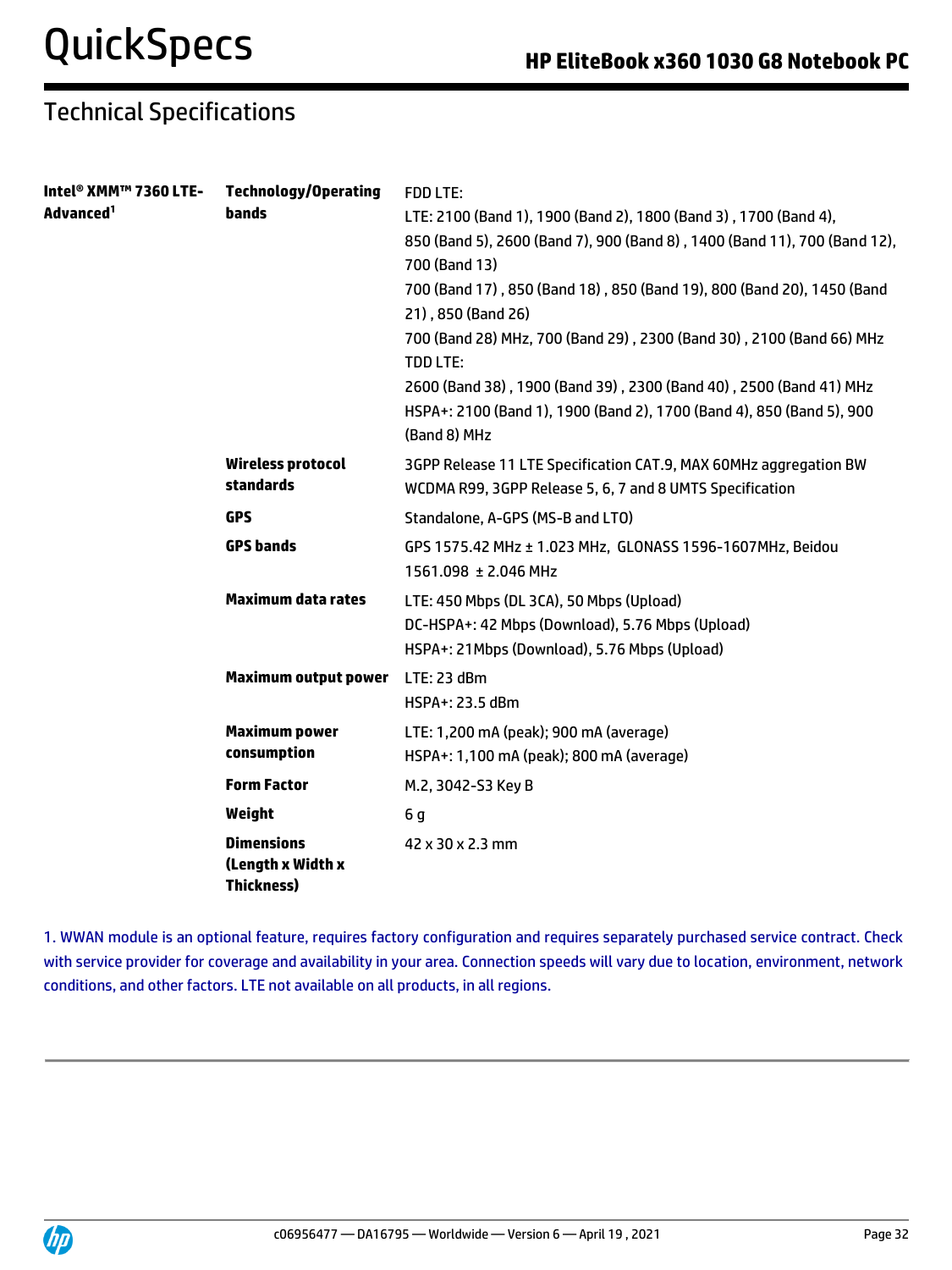| NXP NPC300 Near Field<br><b>Communication Module</b>                        | Dimensions (L x W x H)                                  | Module 17 mm by 10 mm by 2.0 mm                                                                                                             |
|-----------------------------------------------------------------------------|---------------------------------------------------------|---------------------------------------------------------------------------------------------------------------------------------------------|
|                                                                             | <b>Chipset</b>                                          | <b>NPC300</b>                                                                                                                               |
|                                                                             | <b>System interface</b>                                 | 12C                                                                                                                                         |
|                                                                             | <b>NFC RF standards</b>                                 | ISO/IEC 14443 A<br>ISO/IEC 14443 B<br>ISO/IEC 15693<br><b>ISO/IEC 18092</b><br>ECMA-340 NFCIP-1 Target and Initiator<br>ECMA-320 NFCIP-2    |
|                                                                             | <b>NFC Forum Support</b>                                | Tag Type 1, Type 2, Type3 and Type 4, NFCIP-1 and NFCIP-2                                                                                   |
|                                                                             | Reader (PCD-VCD) Mode <sup>1</sup> ISO/IEC 14443 A      | ISO/IEC 14443 B<br><b>ISO/IEC 15693</b><br><b>MIFARE 1K</b><br><b>MIFARE 4K</b><br><b>MIFARE DESFire</b><br>FeliCa<br>Jewel and Topaz cards |
|                                                                             | <b>Card Emulation (PICC-</b><br>VICC) Mode <sup>1</sup> | ISO/IEC 14443 A<br>ISO/IEC 14443 B and B'<br><b>MIFARE</b><br>FeliCa                                                                        |
|                                                                             | <b>Frequency</b>                                        | 13.56 MHz                                                                                                                                   |
|                                                                             | <b>NFC Modes Supported</b>                              | Reader/Writer, Peer-to-Peer                                                                                                                 |
|                                                                             | <b>Raw RF Data Rates</b>                                | 106, 212, 424, 848 kbps                                                                                                                     |
|                                                                             | <b>Operating temperature</b>                            | -25°C to 80°C                                                                                                                               |
|                                                                             | <b>Storage temperature</b>                              | -25°C to 125°C                                                                                                                              |
|                                                                             | <b>Humidity</b>                                         | 10-90% operating<br>5-95% non-operating                                                                                                     |
|                                                                             | <b>Supply Operating</b><br>voltage                      | 2.7 to 5.5 Volts                                                                                                                            |
|                                                                             | I/O Voltage                                             | 1.8V or 3.3V                                                                                                                                |
| <b>Power Consumption</b><br>(Booster enable, VBAT=<br>3.3V, VCC_BOOST = 5V) |                                                         |                                                                                                                                             |
|                                                                             | Mode                                                    | Power Consumption, Typical <sup>2</sup>                                                                                                     |
|                                                                             | <b>Polling</b>                                          | 710.93 mW                                                                                                                                   |
|                                                                             | Detected Test Tag Type 1 152.09 mW                      |                                                                                                                                             |
|                                                                             | Detected Test Tag Type 2 341.26 mW                      |                                                                                                                                             |
|                                                                             | Detected Test Tag Type 3 383.76 mW                      |                                                                                                                                             |

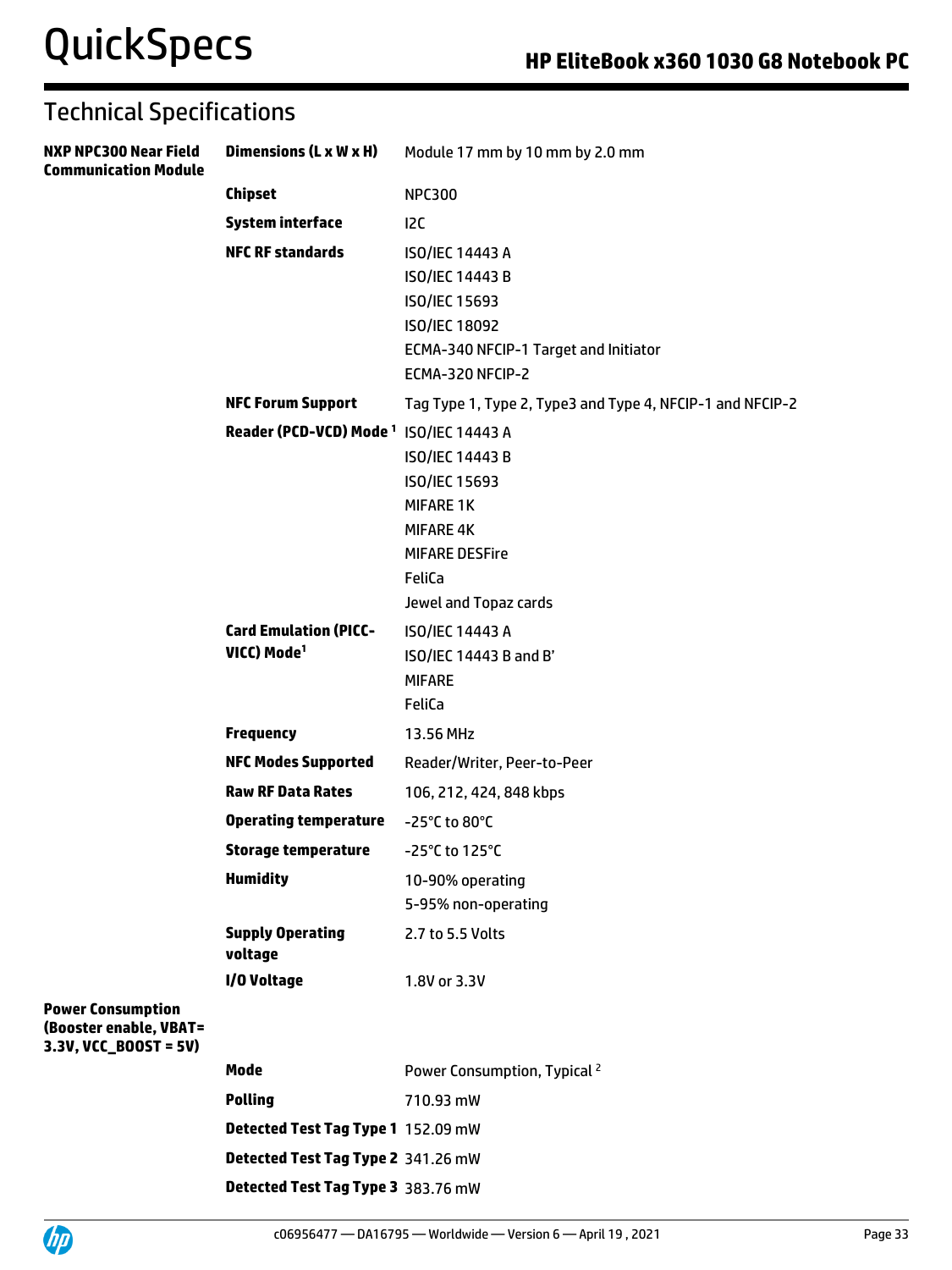## Technical Specifications

**Detected Test Tag Type 4** 312.26 mW

**Antenna** Antenna connector, 0.3mm pitch, 7 connector FPC. Antenna matching is external to module.

1. With application or UICC support

2. Actual Power Consumption is dependent on NFC antenna and matching circuit and on the particular polling sequence and period configured.

### **POWER**

| <b>AC Adapter 65 Watt nPFC</b><br>Slim USB type C Straight<br>1.0 <sub>m</sub> | <b>Dimensions</b><br>Weight<br>Input            | 88x53.5x21mm<br>unit: 220q +/- 10q                                                                                                                                                                                                                          |                                                                                                                                                                                                         |  |  |  |
|--------------------------------------------------------------------------------|-------------------------------------------------|-------------------------------------------------------------------------------------------------------------------------------------------------------------------------------------------------------------------------------------------------------------|---------------------------------------------------------------------------------------------------------------------------------------------------------------------------------------------------------|--|--|--|
|                                                                                |                                                 | <b>Input Efficiency</b>                                                                                                                                                                                                                                     | 81.5% min at 115 Vac/ 230Vac @ 5V/3A<br>86.7% min at 115 Vac/ 230Vac @ 9V/3A<br>88% min at 115 Vac/ 230Vac @ 12V/5A<br>89% min at 115 Vac/ 230Vac @ 15V/4.33A<br>89% min at 115 Vac/ 230Vac @ 20V/3.25A |  |  |  |
|                                                                                |                                                 | Input frequency range                                                                                                                                                                                                                                       | $47 \sim 63$ Hz                                                                                                                                                                                         |  |  |  |
|                                                                                |                                                 | <b>Input AC current</b>                                                                                                                                                                                                                                     | 1.6 A at 90 VAC and maximum load                                                                                                                                                                        |  |  |  |
|                                                                                | <b>Output</b>                                   | <b>Output power</b>                                                                                                                                                                                                                                         | 65W<br>5V/9V/12V/15V/20V<br>5ms at 115 Vac input                                                                                                                                                        |  |  |  |
|                                                                                |                                                 | <b>DC</b> output<br>Hold-up time<br><b>Output current limit</b><br><b>USB Type C</b>                                                                                                                                                                        |                                                                                                                                                                                                         |  |  |  |
|                                                                                |                                                 |                                                                                                                                                                                                                                                             |                                                                                                                                                                                                         |  |  |  |
|                                                                                | <b>Connector</b><br><b>Environmental Design</b> |                                                                                                                                                                                                                                                             | < 8.0A                                                                                                                                                                                                  |  |  |  |
|                                                                                |                                                 |                                                                                                                                                                                                                                                             |                                                                                                                                                                                                         |  |  |  |
|                                                                                |                                                 | <b>Operating temperature</b>                                                                                                                                                                                                                                | 32°Fto 95°F (0°to 35°C)                                                                                                                                                                                 |  |  |  |
|                                                                                |                                                 | <b>Non-operating (storage)</b><br>temperature                                                                                                                                                                                                               | -4°Fto 185°F (-20°to 85°C)                                                                                                                                                                              |  |  |  |
|                                                                                |                                                 | <b>Altitude</b>                                                                                                                                                                                                                                             | 0 to 16,400 ft (0 to 5000m)<br>5% to 95%                                                                                                                                                                |  |  |  |
|                                                                                |                                                 | <b>Humidity</b>                                                                                                                                                                                                                                             |                                                                                                                                                                                                         |  |  |  |
|                                                                                |                                                 | <b>Storage Humidity</b>                                                                                                                                                                                                                                     | 5% to 95%                                                                                                                                                                                               |  |  |  |
|                                                                                | <b>EMI and Safety</b><br><b>Certifications</b>  | Eg:<br>*CE Mark - full compliance with LVD and EMC directives<br>* Worldwide safety standards - IEC60950, EN60950, UL60950, Class1,<br>SELV; Agency approvals - C-UL-US, NORDICS, DENAN, EN55022 Class B,<br>FCC Class B, CISPR22 Class B, CCC, NOM-1 NYCE. |                                                                                                                                                                                                         |  |  |  |
| <b>AC Adapter 65 Watt nPFC</b>                                                 | <b>Dimensions</b>                               | 90.0x51x28.5mm                                                                                                                                                                                                                                              | * MTBF - over 100,000 hours at 25°C ambient condition.                                                                                                                                                  |  |  |  |
| <b>Standard USB type C</b>                                                     | Weight                                          | unit: 250g +/- 10g                                                                                                                                                                                                                                          |                                                                                                                                                                                                         |  |  |  |
| <b>Straight 1.0m</b>                                                           | Input                                           |                                                                                                                                                                                                                                                             |                                                                                                                                                                                                         |  |  |  |

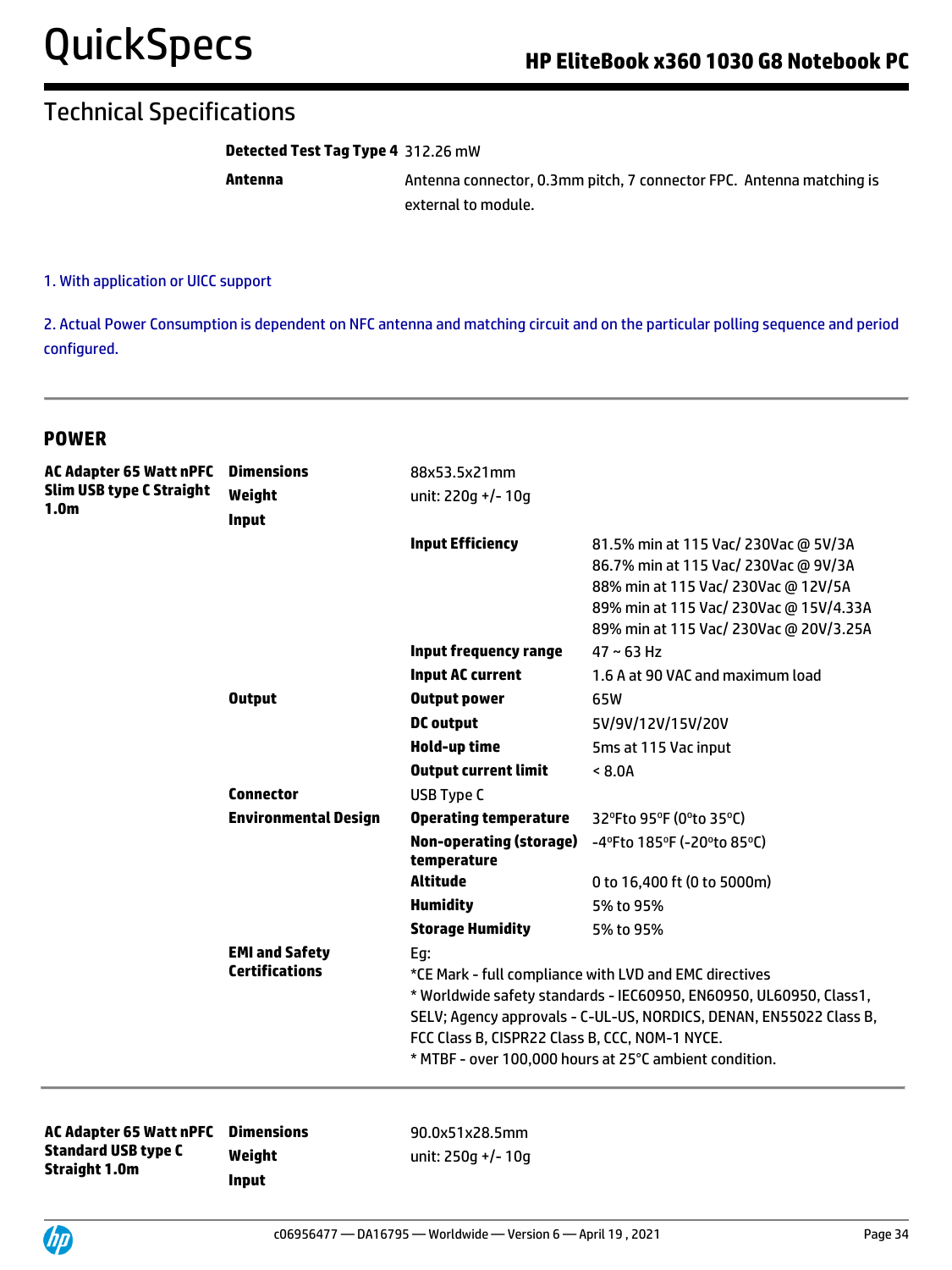| <b>Technical Specifications</b>                             |                                                                          |                                                                               |                                                                                                                                                                                                                                                                                                                         |
|-------------------------------------------------------------|--------------------------------------------------------------------------|-------------------------------------------------------------------------------|-------------------------------------------------------------------------------------------------------------------------------------------------------------------------------------------------------------------------------------------------------------------------------------------------------------------------|
|                                                             |                                                                          | <b>Input Efficiency</b><br><b>Input frequency range</b>                       | 81.5% min at 115 Vac/ 230Vac @ 5V/3A<br>86.7% min at 115 Vac/ 230Vac @ 9V/3A<br>88% min at 115 Vac/ 230Vac @ 12V/5A<br>89% min at 115 Vac/ 230Vac @ 15V/4.33A<br>89% min at 115 Vac/ 230Vac @ 20V/3.25A<br>$47 - 63$ Hz                                                                                                 |
|                                                             |                                                                          | <b>Input AC current</b>                                                       | 1.6 A at 90 VAC and maximum load                                                                                                                                                                                                                                                                                        |
|                                                             | <b>Output</b>                                                            | <b>Output power</b>                                                           | 65W                                                                                                                                                                                                                                                                                                                     |
|                                                             |                                                                          | <b>DC</b> output                                                              | 5V/9V/12V/15V/20V                                                                                                                                                                                                                                                                                                       |
|                                                             |                                                                          | Hold-up time                                                                  | 5ms at 115 Vac input                                                                                                                                                                                                                                                                                                    |
|                                                             |                                                                          | <b>Output current limit</b>                                                   | 8.0A Max.                                                                                                                                                                                                                                                                                                               |
|                                                             | <b>Connector</b>                                                         | <b>USB TYPE C</b>                                                             |                                                                                                                                                                                                                                                                                                                         |
|                                                             | <b>Environmental Design</b>                                              | <b>Operating temperature</b><br><b>Non-operating (storage)</b><br>temperature | 32°F to 95°F (0°to 35°C)<br>-4°F to 185°F (-20°to 85°C)                                                                                                                                                                                                                                                                 |
|                                                             |                                                                          | <b>Altitude</b>                                                               | 0 to 16,400 ft (0 to 5000m)                                                                                                                                                                                                                                                                                             |
|                                                             |                                                                          | <b>Humidity</b>                                                               | 20% to 95%                                                                                                                                                                                                                                                                                                              |
|                                                             |                                                                          | <b>Storage Humidity</b>                                                       | 10% to 95%                                                                                                                                                                                                                                                                                                              |
|                                                             | <b>EMI and Safety</b><br><b>Certifications</b>                           |                                                                               | - CE Mark - full compliance with LVD and EMC directives<br>- Worldwide safety standards -IEC60950, EN60950, UL60950, UL62368,<br>Class1, SELV; Agency approvals - C-UL-US, NORDICS, DENAN, EN55022<br>Class B, FCC Class B, CISPR22 Class B, CCC, NOM-1 NYCE.<br>- MTBF - over 200,000 hours at 25°C ambient condition. |
| Battery HK 4 Cell Wh 54<br><b>Long Life -PL Fast Charge</b> | <b>Dimensions</b> $(H \times W \times L)$<br>Weight<br><b>Cells/Type</b> | 5.85mm*89.7mm*268.2mm<br>221g±10g<br>4-cell; Polymer                          |                                                                                                                                                                                                                                                                                                                         |
|                                                             | <b>Energy</b>                                                            | <b>Voltage</b>                                                                | 7.7V                                                                                                                                                                                                                                                                                                                    |
|                                                             |                                                                          | <b>Amp-hour capacity</b>                                                      | 7.013Ah                                                                                                                                                                                                                                                                                                                 |
|                                                             |                                                                          | <b>Watt-hour capacity</b>                                                     | 54Wh                                                                                                                                                                                                                                                                                                                    |
|                                                             |                                                                          | <b>Operating (Charging)</b>                                                   | $0 - 45$ °C                                                                                                                                                                                                                                                                                                             |
|                                                             | <b>Temperature</b>                                                       | <b>Operating (Discharging)</b>                                                | $-10^{\circ}$ C~60 $^{\circ}$ C                                                                                                                                                                                                                                                                                         |
|                                                             |                                                                          | <b>Fuel Gauge LED</b>                                                         | No                                                                                                                                                                                                                                                                                                                      |
|                                                             | <b>Optional Travel Battery</b><br><b>Available</b>                       | N/A                                                                           |                                                                                                                                                                                                                                                                                                                         |
|                                                             |                                                                          |                                                                               |                                                                                                                                                                                                                                                                                                                         |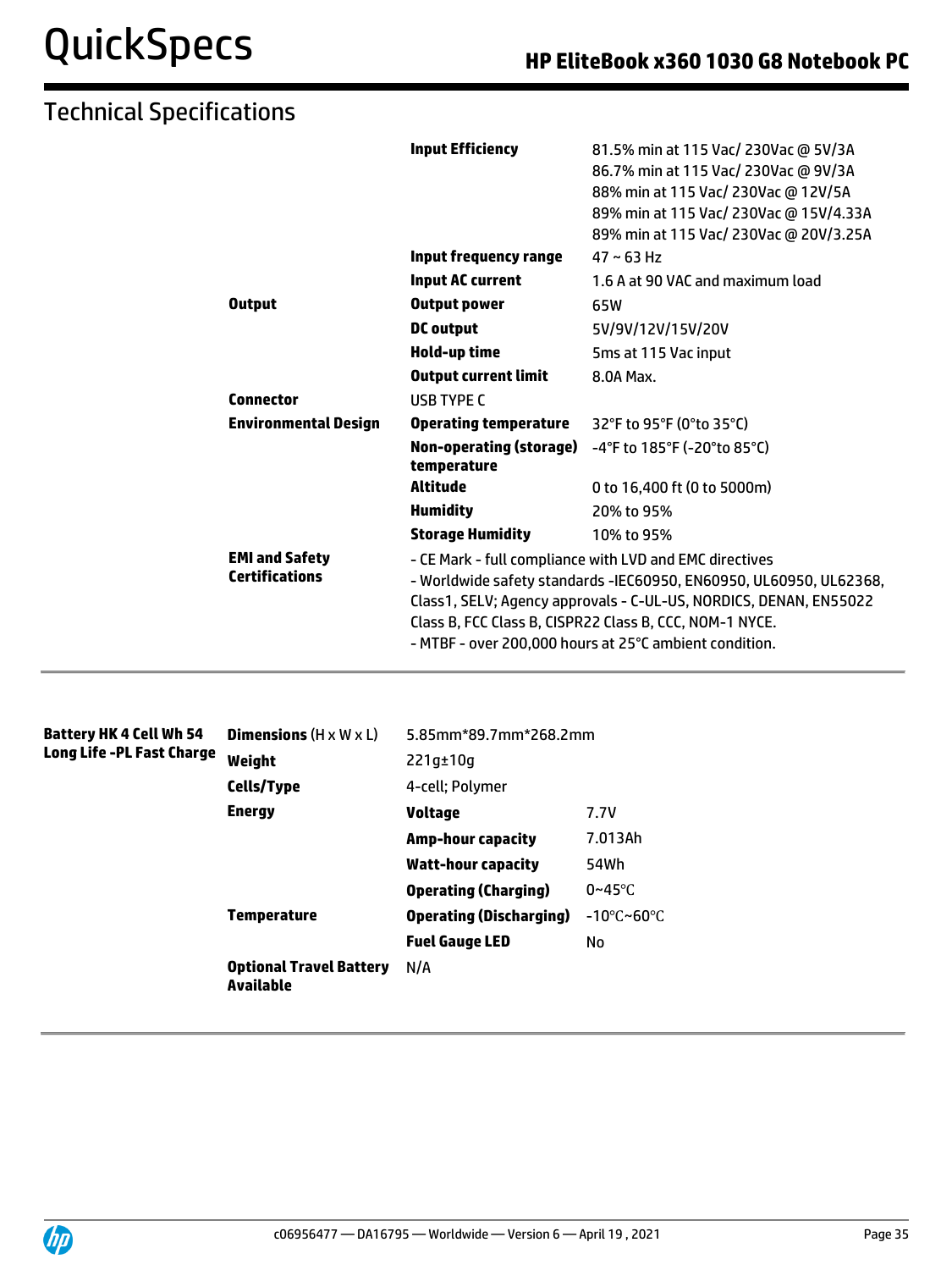## **FINGERPRINT READER**

Model: Synaptics Validity VFS7604 touch sensor Mobile Voltage Operation: 3.0V to 3.6V Operating Temperature: 0~60°C Current Consumption Image: 100mA Max Low Latency Wait For Finger: 260 uA Capture Rate: Image transmitter output frequency 9.6MHz ESD Resistance: IEC 61000-4-2 4B (+/-15KV) Detection Matrix: 363 dpi / 7.4x6mm sensor area FRR (False Reject Rate) / FAR (False Acceptance Rate): FRR <1% @ 1:50K FAR

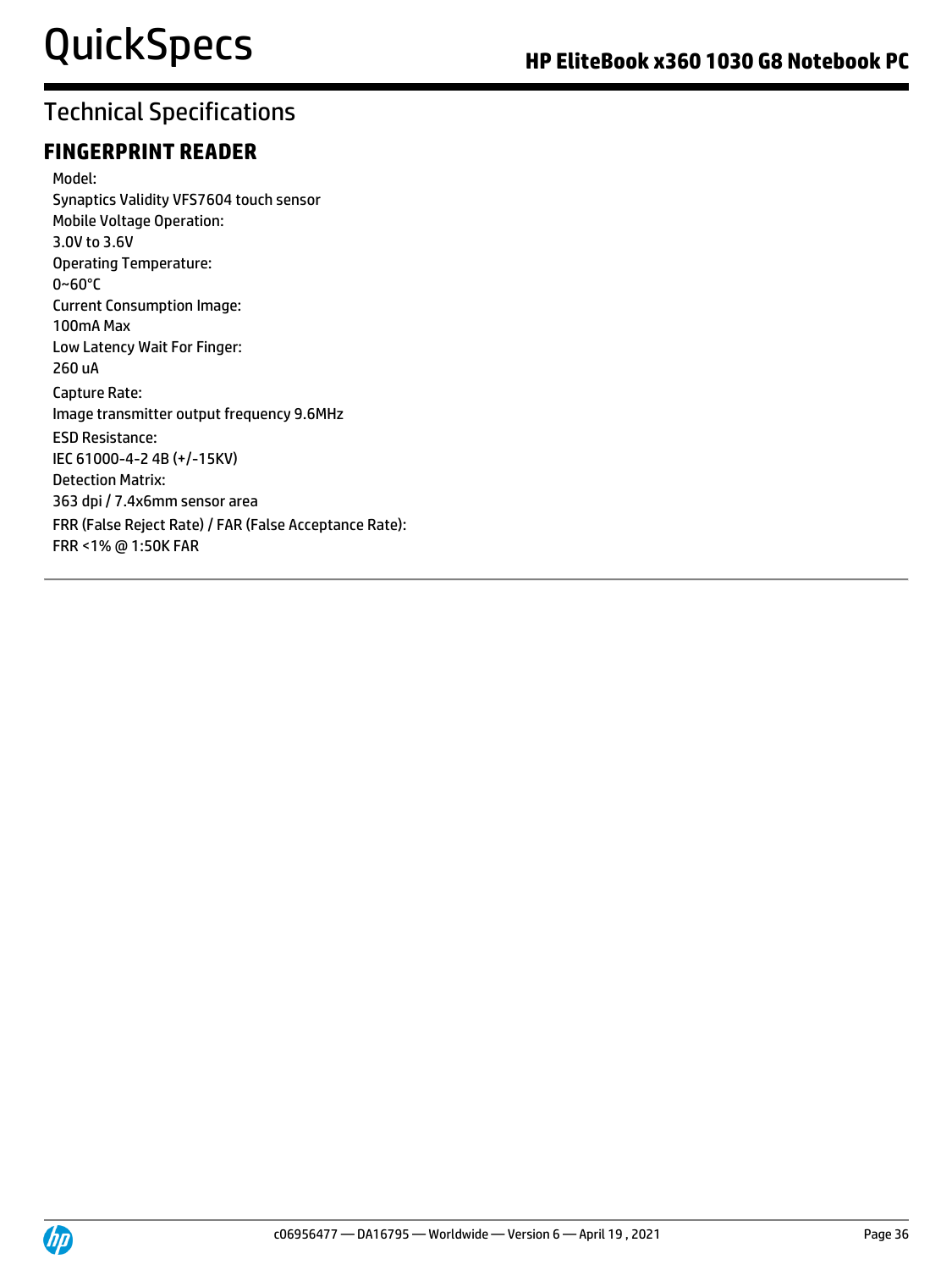## **ENVIRONMENTAL DATA**

i.

| <b>Eco-Label Certifications</b>                  | This product has received or is in the process of being certified to the following approvals and may                            |                                                                   |                                                                                                    |  |  |  |
|--------------------------------------------------|---------------------------------------------------------------------------------------------------------------------------------|-------------------------------------------------------------------|----------------------------------------------------------------------------------------------------|--|--|--|
| & declarations                                   | be labeled with one or more of these marks:                                                                                     |                                                                   |                                                                                                    |  |  |  |
|                                                  | IT ECO declaration<br>$\bullet$                                                                                                 |                                                                   |                                                                                                    |  |  |  |
|                                                  | US ENERGY STAR®                                                                                                                 |                                                                   |                                                                                                    |  |  |  |
|                                                  | $\bullet$                                                                                                                       | US Federal Energy Management Program (FEMP)                       |                                                                                                    |  |  |  |
|                                                  | $\bullet$<br>status in your country.                                                                                            |                                                                   | EPEAT <sup>0</sup> Gold registered in the United States. See http://www.epeat.net for registration |  |  |  |
|                                                  | TCO 8.0<br>$\bullet$                                                                                                            |                                                                   |                                                                                                    |  |  |  |
|                                                  |                                                                                                                                 | China Energy Conservation Program (CECP)                          |                                                                                                    |  |  |  |
|                                                  | $\bullet$                                                                                                                       | <b>China State Environmental Protection Administration (SEPA)</b> |                                                                                                    |  |  |  |
|                                                  |                                                                                                                                 | <b>Taiwan Green Mark</b>                                          |                                                                                                    |  |  |  |
|                                                  | Korea Eco-label<br>$\bullet$                                                                                                    |                                                                   |                                                                                                    |  |  |  |
|                                                  | Japan PC Green label*                                                                                                           |                                                                   |                                                                                                    |  |  |  |
| <b>Sustainable Impact</b>                        | • Ocean-bound plastic in $(part(s))^1$                                                                                          |                                                                   |                                                                                                    |  |  |  |
| <b>Specifications</b>                            | . 24.71% post-consumer recycled plastic <sup>2</sup>                                                                            |                                                                   |                                                                                                    |  |  |  |
|                                                  | • External Power Supply 90% Efficiency                                                                                          |                                                                   |                                                                                                    |  |  |  |
|                                                  | • Low halogen <sup>3</sup>                                                                                                      |                                                                   |                                                                                                    |  |  |  |
|                                                  |                                                                                                                                 |                                                                   | . Outside Box and corrugated cushions are 100% sustainably sourced and recyclable <sup>4</sup>     |  |  |  |
|                                                  |                                                                                                                                 |                                                                   |                                                                                                    |  |  |  |
|                                                  | . Molded Paper Pulp Cushion inside box is 100% sustainably sourced and recyclable <sup>5</sup><br>• Recycled Plastic cushions 6 |                                                                   |                                                                                                    |  |  |  |
|                                                  | • Bulk packaging available                                                                                                      |                                                                   |                                                                                                    |  |  |  |
|                                                  |                                                                                                                                 |                                                                   |                                                                                                    |  |  |  |
|                                                  |                                                                                                                                 |                                                                   | 1. Percentage of ocean-bound plastic contained in each component varies by product                 |  |  |  |
|                                                  |                                                                                                                                 |                                                                   | 2. Recycled plastic content percentage is based on the definition set in the IEEE 1680.1-2018      |  |  |  |
|                                                  | standard.                                                                                                                       |                                                                   |                                                                                                    |  |  |  |
|                                                  |                                                                                                                                 |                                                                   | 3. External power supplies, WWAN modules, power cords, cables and peripherals excluded.            |  |  |  |
|                                                  |                                                                                                                                 |                                                                   | 4. 100% outer box packaging and corrugated cushions made from sustainably sourced certified and    |  |  |  |
|                                                  | recycled fibers.<br>5. Fiber cushions made from 100% recycled wood fiber and organic materials.                                 |                                                                   |                                                                                                    |  |  |  |
|                                                  | 6. Plastic cushions are made from >90% recycled plastic.                                                                        |                                                                   |                                                                                                    |  |  |  |
|                                                  |                                                                                                                                 |                                                                   |                                                                                                    |  |  |  |
| <b>System Configuration</b>                      |                                                                                                                                 |                                                                   | The configuration used for the Energy Consumption and Declared Noise Emissions data for the        |  |  |  |
|                                                  | Notebook model is based on a "Typically Configured Notebook".                                                                   |                                                                   |                                                                                                    |  |  |  |
| <b>Energy</b><br>Consumption                     |                                                                                                                                 |                                                                   |                                                                                                    |  |  |  |
| (in accordance with US                           |                                                                                                                                 |                                                                   |                                                                                                    |  |  |  |
| <b>ENERGY</b><br><b>STAR®</b><br>test<br>method) | 115VAC, 60Hz                                                                                                                    | 230VAC, 50Hz                                                      | 100VAC, 50Hz                                                                                       |  |  |  |
| <b>Normal Operation</b>                          | 8.47 W                                                                                                                          | 8.56W                                                             | 8.50W                                                                                              |  |  |  |
| (Sort idle)                                      |                                                                                                                                 |                                                                   |                                                                                                    |  |  |  |
| <b>Normal Operation</b>                          | 0.82W                                                                                                                           | 0.81W                                                             | 0.78W                                                                                              |  |  |  |
| (Long idle)                                      |                                                                                                                                 |                                                                   |                                                                                                    |  |  |  |
| Sleep                                            | 0.82W                                                                                                                           | 0.81W                                                             | 0.78W                                                                                              |  |  |  |
| Off                                              | 0.30W                                                                                                                           | 0.32W                                                             | 0.29W                                                                                              |  |  |  |
|                                                  |                                                                                                                                 |                                                                   |                                                                                                    |  |  |  |

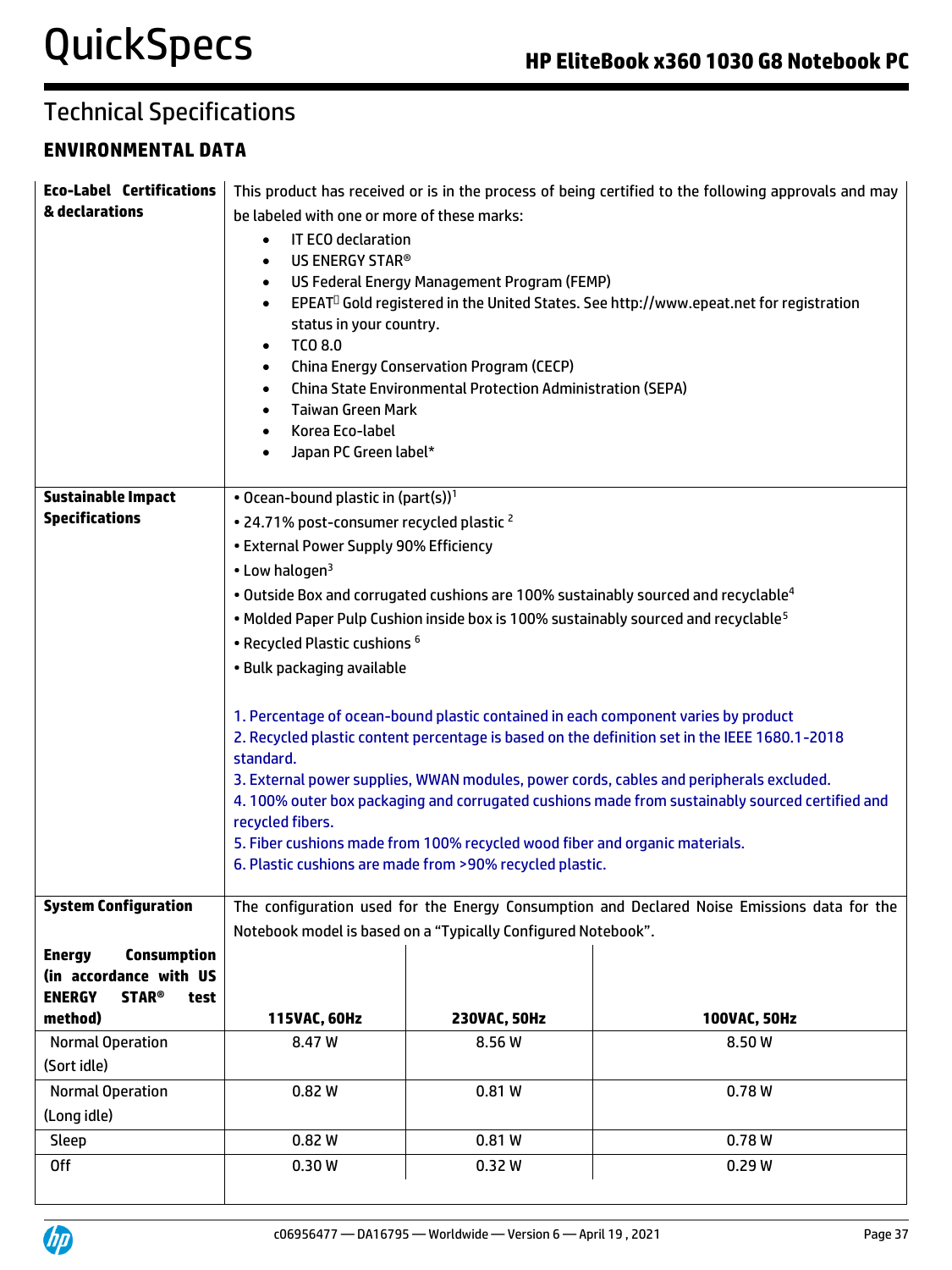### NOTE:

Energy efficiency data listed is for an ENERGY STAR® compliant product if offered within the model family. HP computers marked with the ENERGY STAR® Logo are compliant with the applicable U.S. Environmental Protection Agency (EPA) ENERGY STAR® specifications for computers. If a model family does not offer ENERGY STAR® compliant configurations, then energy efficiency data listed is for a typically configured PC featuring a hard disk drive, a high efficiency power supply, and a Microsoft Windows® operating system.

| <b>Heat Dissipation*</b>          | 115VAC, 60Hz                                                                                                                                                                                    |                          | 230VAC, 50Hz                                                   |      |           | 100VAC, 50Hz                                                                                     |
|-----------------------------------|-------------------------------------------------------------------------------------------------------------------------------------------------------------------------------------------------|--------------------------|----------------------------------------------------------------|------|-----------|--------------------------------------------------------------------------------------------------|
| Normal Operation (Short<br>idle)  | 27 BTU/hr                                                                                                                                                                                       | 27 BTU/hr                |                                                                |      | 27 BTU/hr |                                                                                                  |
| Normal Operation (Long            | 3 BTU/hr                                                                                                                                                                                        |                          | 3 BTU/hr                                                       |      |           | 2 BTU/hr                                                                                         |
| idle)                             |                                                                                                                                                                                                 |                          |                                                                |      |           |                                                                                                  |
| Sleep                             | 3 BTU/hr                                                                                                                                                                                        |                          | 3 BTU/hr                                                       |      |           | 2 BTU/hr                                                                                         |
| <b>Off</b>                        | 1 BTU/hr                                                                                                                                                                                        |                          | 1 BTU/hr                                                       |      |           | 1 BTU/hr                                                                                         |
|                                   |                                                                                                                                                                                                 |                          |                                                                |      |           | *NOTE: Heat dissipation is calculated based on the measured watts, assuming the service level is |
|                                   | attained for one hour.                                                                                                                                                                          |                          |                                                                |      |           |                                                                                                  |
|                                   |                                                                                                                                                                                                 |                          |                                                                |      |           |                                                                                                  |
| <b>Declared Noise</b>             |                                                                                                                                                                                                 | <b>Sound Power</b>       |                                                                |      |           | <b>Sound Pressure</b>                                                                            |
| <b>Emissions</b>                  |                                                                                                                                                                                                 | $(L_{WAd}, \text{bels})$ |                                                                |      |           | (L <sub>pAm</sub> , decibels)                                                                    |
| (in accordance with               |                                                                                                                                                                                                 |                          |                                                                |      |           |                                                                                                  |
| ISO 7779 and ISO 9296)            |                                                                                                                                                                                                 |                          |                                                                |      |           |                                                                                                  |
| Typically Configured -            |                                                                                                                                                                                                 | 2.6                      |                                                                |      | 14.4      |                                                                                                  |
| Idle                              |                                                                                                                                                                                                 |                          |                                                                |      |           |                                                                                                  |
| Fixed Disk - Random               | 2.9                                                                                                                                                                                             |                          |                                                                | 14.4 |           |                                                                                                  |
| writes                            |                                                                                                                                                                                                 |                          |                                                                |      |           |                                                                                                  |
| <b>Optical Drive - Sequential</b> | 3.1                                                                                                                                                                                             |                          |                                                                | 29.1 |           |                                                                                                  |
| reads                             |                                                                                                                                                                                                 |                          |                                                                |      |           |                                                                                                  |
| <b>Longevity and Upgrading</b>    | This product can be upgraded, possibly extending its useful life by several years. Upgradeable<br>features and/or components contained in the spare parts are available throughout the warranty |                          |                                                                |      |           |                                                                                                  |
|                                   |                                                                                                                                                                                                 |                          |                                                                |      |           |                                                                                                  |
|                                   |                                                                                                                                                                                                 |                          | period and or for up to "5" years after the end of production. |      |           |                                                                                                  |
| <b>Additional Information</b>     | $\bullet$                                                                                                                                                                                       |                          |                                                                |      |           | This product is in compliance with the Restrictions of Hazardous Substances (RoHS)               |
|                                   | directive - 2011/65/EC.                                                                                                                                                                         |                          |                                                                |      |           |                                                                                                  |
|                                   | This HP product is designed to comply with the Waste Electrical and Electronic Equipment                                                                                                        |                          |                                                                |      |           |                                                                                                  |
|                                   | (WEEE) Directive - 2002/96/EC.                                                                                                                                                                  |                          |                                                                |      |           |                                                                                                  |
|                                   | This product is in compliance with California Proposition 65 (State of California; Safe                                                                                                         |                          |                                                                |      |           |                                                                                                  |
|                                   | Drinking Water and Toxic Enforcement Act of 1986).                                                                                                                                              |                          |                                                                |      |           |                                                                                                  |
|                                   | This product is in compliance with the IEEE 1680 (EPEAT) standard at the Gold level, see                                                                                                        |                          |                                                                |      |           |                                                                                                  |
|                                   | www.epeat.net<br>Plastics parts weighing over 25 grams used in the product are marked per ISO11469 and                                                                                          |                          |                                                                |      |           |                                                                                                  |
|                                   | ISO1043.                                                                                                                                                                                        |                          |                                                                |      |           |                                                                                                  |
|                                   | This product is 24.7% recycle-able when properly disposed of at end of life.                                                                                                                    |                          |                                                                |      |           |                                                                                                  |
| <b>Packaging Materials</b>        | <b>External:</b>                                                                                                                                                                                | PAPER/Corrugated         |                                                                |      |           | 222g                                                                                             |
|                                   | Internal:<br>PLASTIC/polypropylene<br>3g                                                                                                                                                        |                          |                                                                |      |           |                                                                                                  |

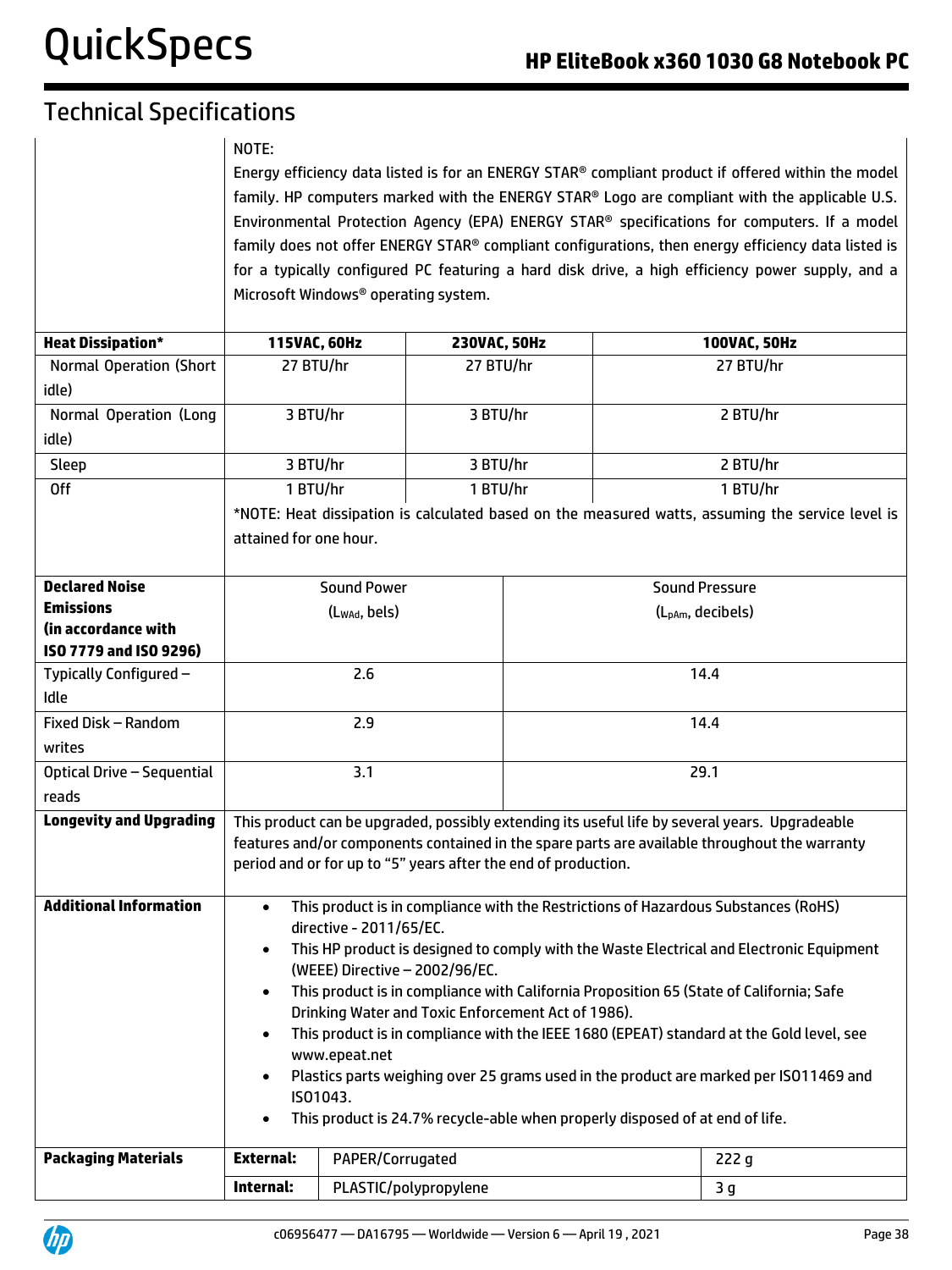|                        |                                                                                                     | PLASTIC/Polyethylene low density                                                                                                             | 8g              |  |  |  |
|------------------------|-----------------------------------------------------------------------------------------------------|----------------------------------------------------------------------------------------------------------------------------------------------|-----------------|--|--|--|
|                        |                                                                                                     | PAPER/paperboard                                                                                                                             | 51 <sub>g</sub> |  |  |  |
|                        |                                                                                                     | PAPER/Molded pulp                                                                                                                            | 154 g           |  |  |  |
|                        |                                                                                                     | The plastic packaging material contains at least 0% recycled content.                                                                        |                 |  |  |  |
|                        | The corrugated paper packaging materials contains at least 59% recycled content.                    |                                                                                                                                              |                 |  |  |  |
| <b>RoHS Compliance</b> |                                                                                                     | HP Inc. complies fully with materials regulations. We were among the first companies to extend the                                           |                 |  |  |  |
|                        | restrictions in the European Union (EU) Restriction of Hazardous Substances (RoHS) Directive to our |                                                                                                                                              |                 |  |  |  |
|                        |                                                                                                     | products worldwide through the HP GSE. HP has contributed to the development of related                                                      |                 |  |  |  |
|                        |                                                                                                     | legislation in Europe, as well as China, India, and Vietnam.                                                                                 |                 |  |  |  |
|                        |                                                                                                     | We believe the RoHS directive and similar laws play an important role in promoting industry-wide                                             |                 |  |  |  |
|                        | elimination of substances of concern. We have supported the inclusion of additional substances—     |                                                                                                                                              |                 |  |  |  |
|                        | including PVC, BFRs, and certain phthalates-in future RoHS legislation that pertains to electrical  |                                                                                                                                              |                 |  |  |  |
|                        | and electronics products.                                                                           |                                                                                                                                              |                 |  |  |  |
|                        |                                                                                                     | We met our voluntary objective to achieve worldwide compliance with the new EU RoHS                                                          |                 |  |  |  |
|                        |                                                                                                     | requirements for virtually all relevant products by July 2013, and we will continue to extend the                                            |                 |  |  |  |
|                        |                                                                                                     | scope of the commitment to include further restricted substances as regulations continue to evolve.                                          |                 |  |  |  |
|                        |                                                                                                     | To obtain a copy of the HP RoHS Compliance Statement, see HP RoHS position statement.                                                        |                 |  |  |  |
| <b>Material Usage</b>  |                                                                                                     | This product does not contain any of the following substances in excess of regulatory limits (refer to                                       |                 |  |  |  |
|                        |                                                                                                     |                                                                                                                                              |                 |  |  |  |
|                        |                                                                                                     | the HP General Specification for the Environment at                                                                                          |                 |  |  |  |
|                        |                                                                                                     | http://www.hp.com/hpinfo/globalcitizenship/environment/supplychain/gen_specifications.html):                                                 |                 |  |  |  |
|                        | Asbestos<br>$\bullet$                                                                               |                                                                                                                                              |                 |  |  |  |
|                        | <b>Certain Azo Colorants</b><br>$\bullet$                                                           |                                                                                                                                              |                 |  |  |  |
|                        | $\bullet$                                                                                           | Certain Brominated Flame Retardants - may not be used as flame retardants in plastics                                                        |                 |  |  |  |
|                        | $\bullet$                                                                                           | Cadmium                                                                                                                                      |                 |  |  |  |
|                        | ٠                                                                                                   | <b>Chlorinated Hydrocarbons</b>                                                                                                              |                 |  |  |  |
|                        | $\bullet$                                                                                           | <b>Chlorinated Paraffins</b>                                                                                                                 |                 |  |  |  |
|                        | $\bullet$<br>$\bullet$                                                                              | Bis(2-Ethylhexyl) phthalate (DEHP)<br>Benzyl butyl phthalate (BBP)                                                                           |                 |  |  |  |
|                        | $\bullet$                                                                                           | Dibutyl phthalate (DBP)                                                                                                                      |                 |  |  |  |
|                        | ٠                                                                                                   | Diisobutyl phthalate (DIBP)                                                                                                                  |                 |  |  |  |
|                        |                                                                                                     | Formaldehyde                                                                                                                                 |                 |  |  |  |
|                        | $\bullet$                                                                                           | <b>Halogenated Diphenyl Methanes</b>                                                                                                         |                 |  |  |  |
|                        |                                                                                                     | Lead carbonates and sulfates                                                                                                                 |                 |  |  |  |
|                        |                                                                                                     | Lead and Lead compounds                                                                                                                      |                 |  |  |  |
|                        | $\bullet$                                                                                           | <b>Mercuric Oxide Batteries</b>                                                                                                              |                 |  |  |  |
|                        | $\bullet$                                                                                           | Nickel - finishes must not be used on the external surface designed to be frequently                                                         |                 |  |  |  |
|                        |                                                                                                     | handled or carried by the user.                                                                                                              |                 |  |  |  |
|                        | ٠                                                                                                   | <b>Ozone Depleting Substances</b>                                                                                                            |                 |  |  |  |
|                        | ٠                                                                                                   | <b>Polybrominated Biphenyls (PBBs)</b>                                                                                                       |                 |  |  |  |
|                        | ٠                                                                                                   | Polybrominated Biphenyl Ethers (PBBEs)                                                                                                       |                 |  |  |  |
|                        | $\bullet$                                                                                           | Polybrominated Biphenyl Oxides (PBBOs)                                                                                                       |                 |  |  |  |
|                        | $\bullet$                                                                                           | Polychlorinated Biphenyl (PCB)                                                                                                               |                 |  |  |  |
|                        | ٠                                                                                                   | Polychlorinated Terphenyls (PCT)                                                                                                             |                 |  |  |  |
|                        |                                                                                                     | Polyvinyl Chloride (PVC) - except for wires and cables, and certain retail packaging has been<br>voluntarily removed from most applications. |                 |  |  |  |
|                        |                                                                                                     | <b>Radioactive Substances</b>                                                                                                                |                 |  |  |  |
|                        | ٠<br>$\bullet$                                                                                      | Tributyl Tin (TBT), Triphenyl Tin (TPT), Tributyl Tin Oxide (TBTO)                                                                           |                 |  |  |  |
|                        |                                                                                                     |                                                                                                                                              |                 |  |  |  |

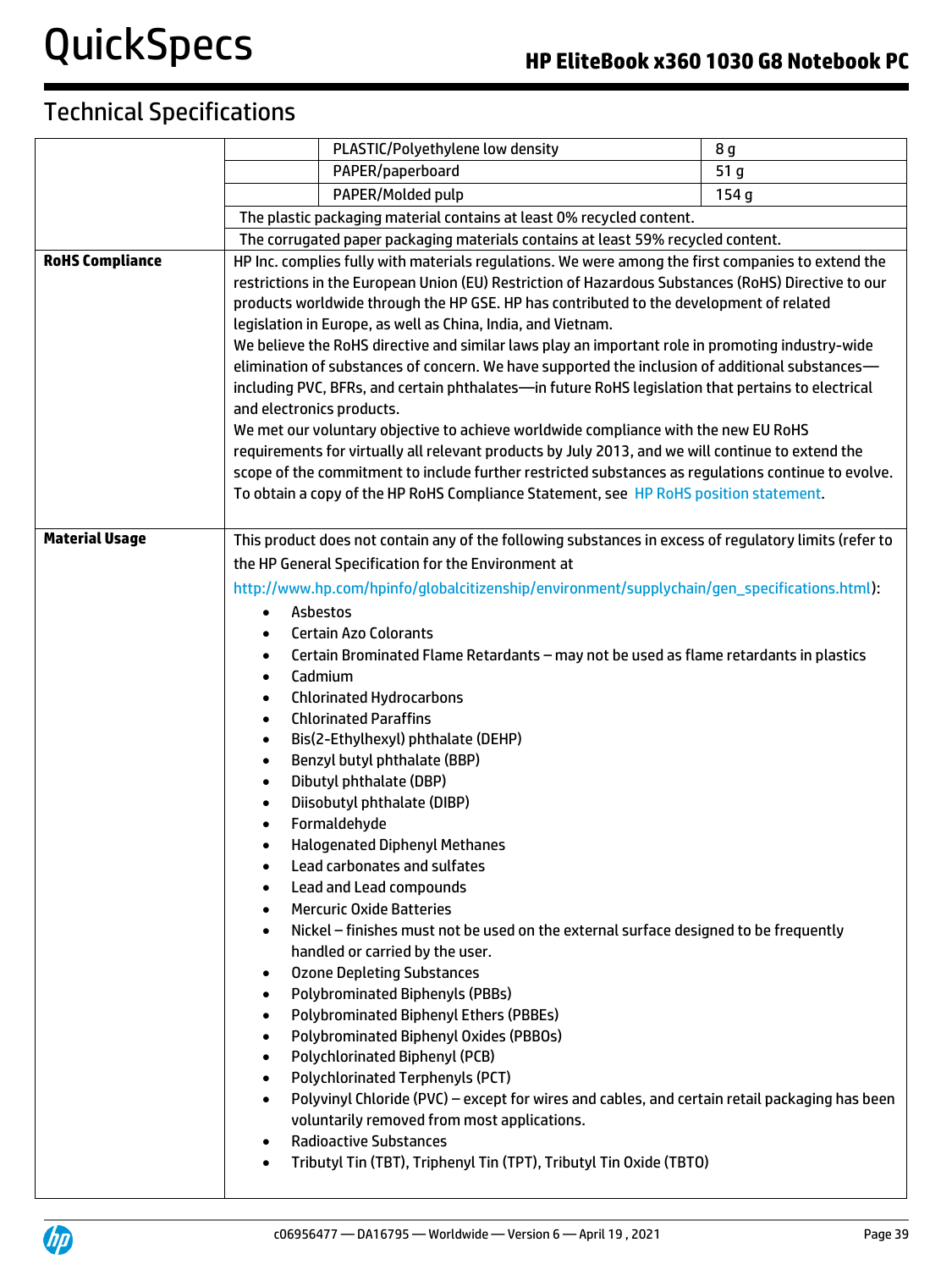## Technical Specifications

| <b>Packaging Usage</b>                                                  | HP follows these guidelines to decrease the environmental impact of product packaging:<br>Eliminate the use of heavy metals such as lead, chromium, mercury and cadmium in<br>packaging materials.<br>Eliminate the use of ozone-depleting substances (ODS) in packaging materials.<br>$\bullet$<br>Design packaging materials for ease of disassembly.<br>$\bullet$<br>Maximize the use of post-consumer recycled content materials in packaging materials.<br>$\bullet$<br>Use readily recyclable packaging materials such as paper and corrugated materials.<br>$\bullet$<br>Reduce size and weight of packages to improve transportation fuel efficiency.<br>$\bullet$<br>Plastic packaging materials are marked according to ISO 11469 and DIN 6120 standards.<br>$\bullet$ |
|-------------------------------------------------------------------------|----------------------------------------------------------------------------------------------------------------------------------------------------------------------------------------------------------------------------------------------------------------------------------------------------------------------------------------------------------------------------------------------------------------------------------------------------------------------------------------------------------------------------------------------------------------------------------------------------------------------------------------------------------------------------------------------------------------------------------------------------------------------------------|
| <b>End-of-life Management</b>                                           | HP offers end-of-life HP product return and recycling programs in many geographic areas. To recycle                                                                                                                                                                                                                                                                                                                                                                                                                                                                                                                                                                                                                                                                              |
| and Recycling                                                           | your product, please go to: http://www.hp.com/go/reuse-recycle or contact your nearest HP sales<br>office. Products returned to HP will be recycled, recovered or disposed of in a responsible manner.<br>The EU WEEE directive (2002/95/EC) requires manufacturers to provide treatment information for<br>each product type for use by treatment facilities. This information (product disassembly<br>instructions) is posted on the Hewlett Packard web site at: http://www.hp.com/go/recyclers. These<br>instructions may be used by recyclers and other WEEE treatment facilities as well as HP OEM                                                                                                                                                                         |
|                                                                         | customers who integrate and re-sell HP equipment.                                                                                                                                                                                                                                                                                                                                                                                                                                                                                                                                                                                                                                                                                                                                |
| <b>HP, Inc. Corporate</b><br><b>Environmental</b><br><b>Information</b> | For more information about HP's commitment to the environment:<br><b>Global Citizenship Report</b><br>http://www.hp.com/hpinfo/globalcitizenship/gcreport/index.html<br><b>Eco-label certifications</b><br>http://www8.hp.com/us/en/hp-information/environment/ecolabels.html<br>ISO 14001 certificates:<br>http://h20195.www2.hp.com/V2/GetDocument.aspx?docname=c04755842<br>and<br>http://www.hp.com/hpinfo/globalcitizenship/environment/pdf/cert.pdf                                                                                                                                                                                                                                                                                                                        |

## **COUNTRY OF ORIGIN**

China

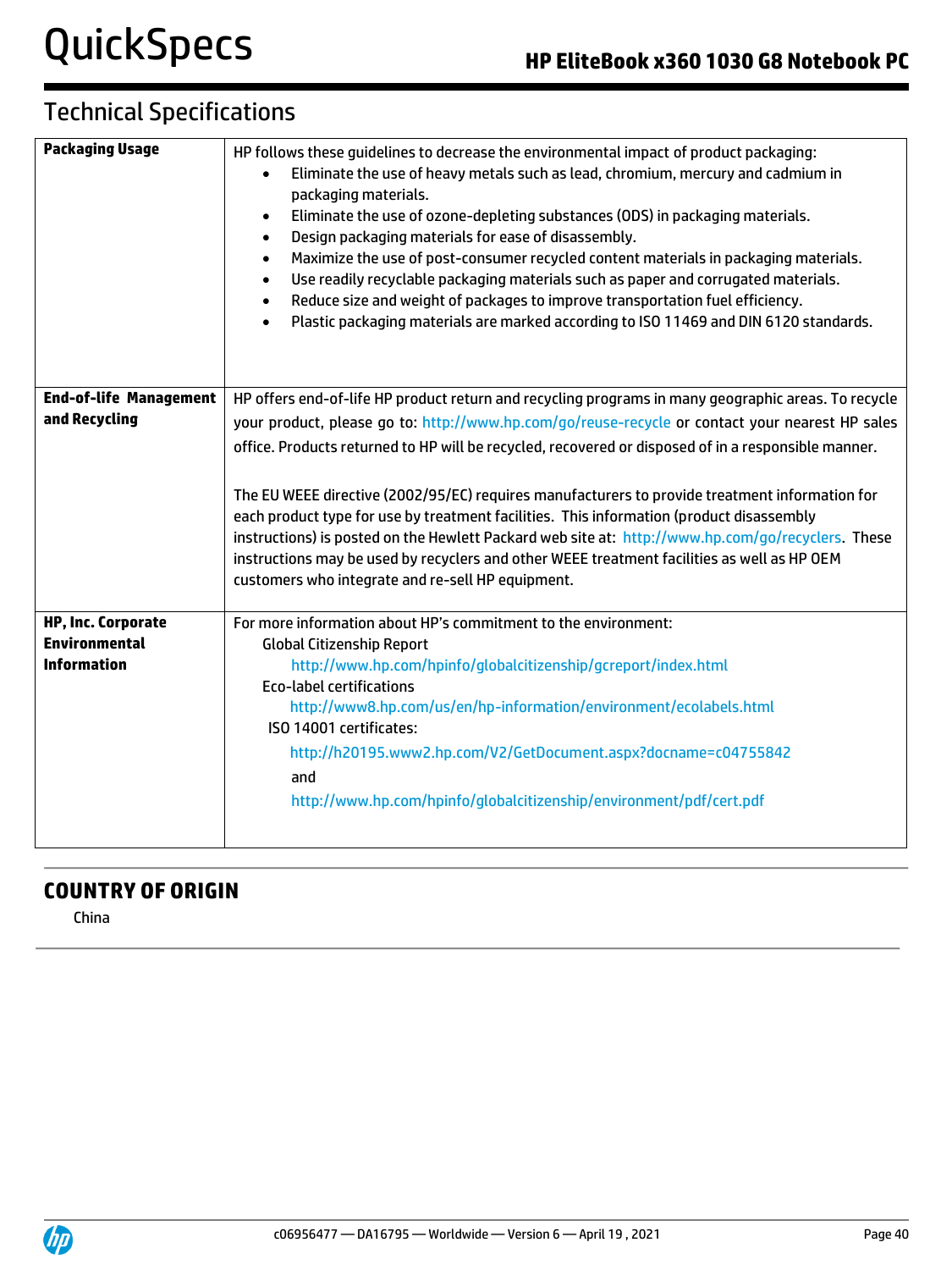# Options and Accessories (sold separately and availability may vary by country)

| <b>Type</b>    | <b>Description</b>                                         | Part#                                  |
|----------------|------------------------------------------------------------|----------------------------------------|
| Cases          | HP Business Slim 14.1 Top Load                             | 2SC65AA,2SC65UT,2SC65ET                |
|                | HP Executive 15.6 Backpack                                 | 6KD07AA,6KD07UT,6KD07ET                |
|                | HP Executive Slim 14.1 Top Load                            | 6KD04AA,6KD04UT,6KD04ET                |
|                | HP Reversible 13.3 Sleeve                                  | <b>7ZE82AA</b>                         |
| <b>Docking</b> | HP Thunderbolt 120W Dock G2                                | 6HP48AA,2UK37AA,2UK37ET                |
|                | HP Thunderbolt 120W Dock w/Audio G2                        | 3YE87AA,2UK37UT,3YE87ET                |
|                | HP Thunderbolt 230W Dock w/Combo Cable G2                  | 3TR87AA,3TR87UT,3TR87ET                |
|                | HP USB-C 120W G5 Dock                                      | 26D32AA,5TW10AA,5TW10UT,<br>5TW10ET    |
|                | <b>HP USB-C Mini Dock</b>                                  | 2SR85AA, 1PM64AA, 1PM64UT, 1<br>PM64ET |
|                | HP USB-C/A 120W Universal Dock G2                          | 5TW13AA,5TW13UT,5TW13ET                |
| Input/Output   |                                                            |                                        |
|                | HP HDMI to VGA Adapter                                     | H4F02AA, H4F02UT, H4F02ET              |
|                | HP TB Dock 120W G2 Cable                                   | 3XB94AA,3XB94UT,3XB94ET                |
|                | HP TB Dock 230W G2 Combo Cable                             | 3XB96AA, 3XB96UT, 3XB96ET              |
|                | HP USB-C to DisplayPort Adapter                            | N9K78AA,N9K78UT                        |
|                | HP USB-C to HDMI 2.0 Adapter<br>HP USB to Gig RJ45 Adapter | 2PC54AA,1WC36UT,1WC36AA<br>N7P47AA     |
|                | HP USB-C to RJ45 Adapter                                   | V8Y76AA, V7W66AA, V7W66UT              |
|                | HP USB-C to USB-A Hub                                      | Z8W90AA,Z6A00AA,Z6A00UT,Z<br>6A00ET    |
|                | HP USB Collaboration Keyboard                              | Z9N38AA, Z9N38UT                       |
|                | HP Wireless USB Premium Keyboard                           | Z9N41AA, Z9N41AT                       |
|                | HP WL BT Collaboration Keyboard                            | Z9N39AA, Z9N39UT                       |
|                | HP WL USB Keyboard                                         | T6U20AA, T6U20UT                       |
|                | HP Slim Wireless Keyboard and Mouse                        | T6L04AA,T6L04UT                        |
|                | HP Wired Desktop 320MK Mouse and Keyboard                  | 9SR36AA,9SR36UT,9SR36ET                |
|                | HP Wireless Rechargeable 950MK Mouse and Keyboard          | 3M165AA                                |
|                | HP 235 WL Mouse and Keyboard Combo                         | 1Y4D0AA                                |
|                | HP 125 Wired Keyboard                                      | 266C9AA                                |
|                | HP 320M Wired Mouse                                        | 9VA80AA, 9VA80UT, 9VA80ET              |
|                | HP Comfort Grip Wireless USB Mouse                         | H2L63AA, H2L63UT                       |
|                | <b>HP Presenter Bluetooth Mouse</b>                        | 2CE30AA, 2CE30UT, 2CE30ET              |
|                | <b>HP Travel Bluetooth Mouse</b>                           | 6SP30AA,6SP30UT,6SP30ET                |
|                | <b>HP Travel USB Mouse</b>                                 | G1K28AA,G1K28ET                        |
|                | HP UltraMobile Wireless Mouse                              | H6F25AA, H6F25UT                       |
|                | HP Active RECHBL Pen G3                                    | 6SG43AA,6SG43UT                        |

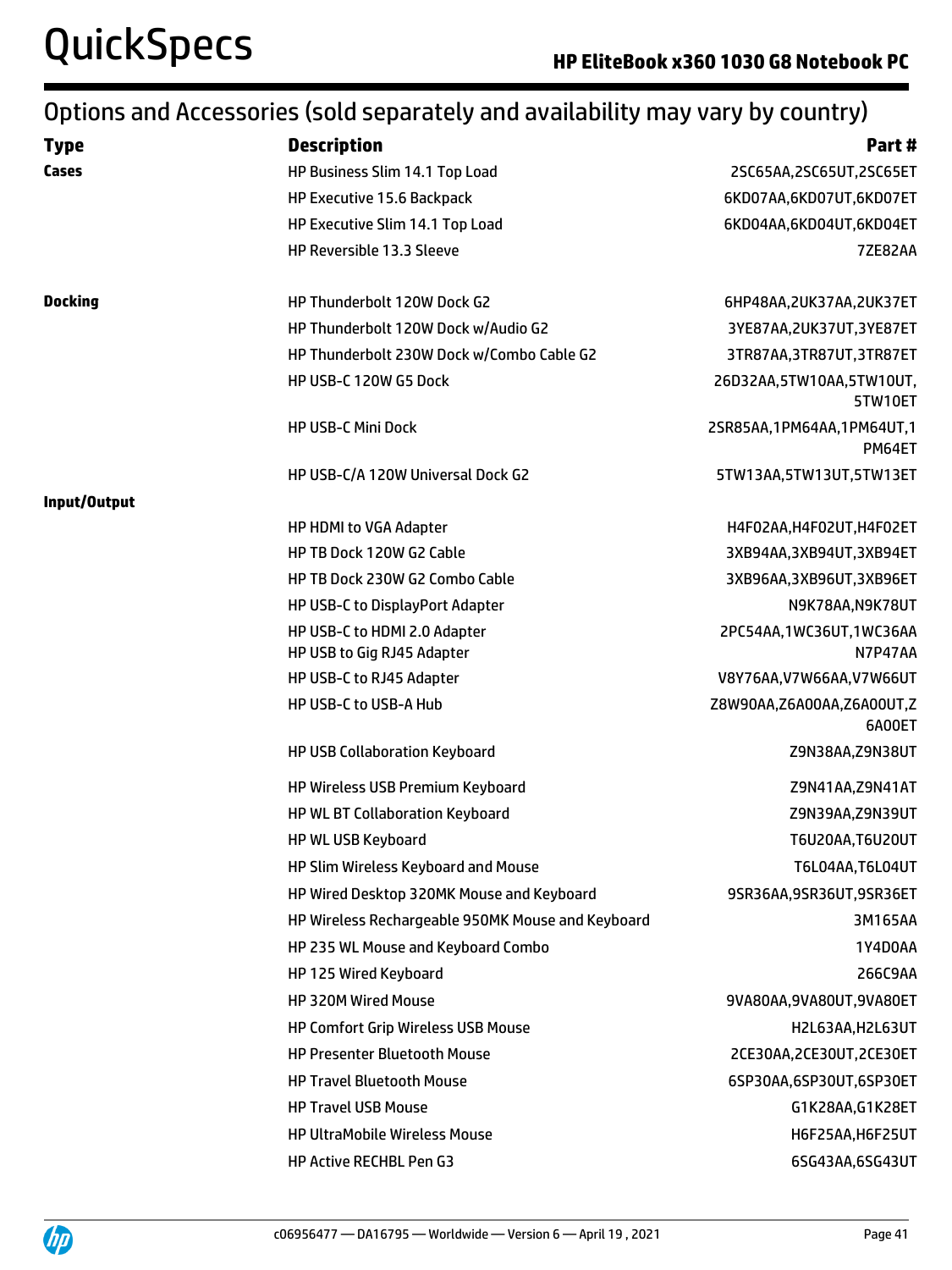# Options and Accessories (sold separately and availability may vary by country)

| <b>Power</b>    | HP 65W USB-C AC Power Adapter             | 1HE08AA,1HE08UT                            |
|-----------------|-------------------------------------------|--------------------------------------------|
|                 | HP 65W USB-C LC AC Power Adapter          | 1P3K6AA,1P3K6UT                            |
|                 | HP 65W USB-C Slim Travel AC Power Adapter | X7W50AA,3PN48AA,3PN48UT                    |
|                 | <b>HP USB Power Bank</b>                  | N9F71AA, N9F71UT                           |
|                 | <b>HP USB-C Essential Power Bank</b>      | 3TB55AA,3TB55UT                            |
| <b>Storage</b>  | <b>HP USB DVD-Writer EXT ODD</b>          | Y3T76AA,F2B56AA,F2B56UT,F2<br><b>B56ET</b> |
| <b>Security</b> | <b>HP Dual Head Nano Cable Lock</b>       | 1AJ41AA, 1AJ41UT                           |
|                 | <b>HP Nano Cable Lock</b>                 | 1AJ39AA, 1AJ39UT                           |
|                 | HP SureKey Standard/Nano/Wedge Cable Lock | 6UW42AA,6UW42UT                            |
| <b>UCC</b>      | <b>HP BT UC WL Duo Headset</b>            | W3K09AA#ABB, W3K09AA#UUF                   |
|                 | <b>HP Wired Thunderbolt Audio Module</b>  | 3AQ21AA,3AQ21UT,3AQ21ET                    |
|                 | <b>HP Wired USB-A Stereo Headset</b>      | T1A67AA                                    |
|                 | <b>HP Wireless BT UC WL Mono Headset</b>  | W3K08AA#ABB, W3K08AA#UUF                   |